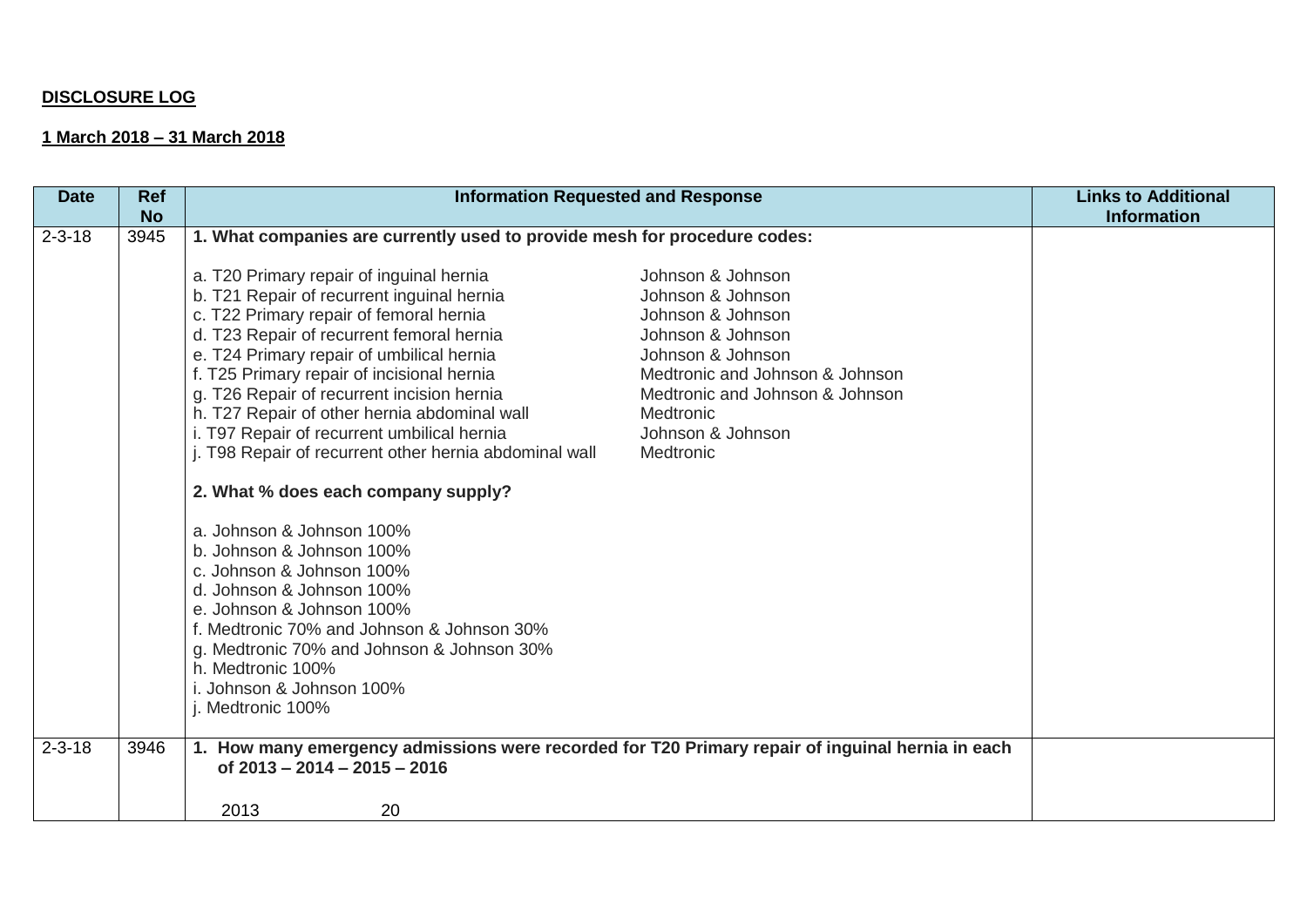|              |      | 2014<br>19                                                                                                                                                                                                                                                                                                                                                                                                                                                                                                                                                                                                                                                                                                                                                                                                                                                                                                                                                                                                                                                                                                 |
|--------------|------|------------------------------------------------------------------------------------------------------------------------------------------------------------------------------------------------------------------------------------------------------------------------------------------------------------------------------------------------------------------------------------------------------------------------------------------------------------------------------------------------------------------------------------------------------------------------------------------------------------------------------------------------------------------------------------------------------------------------------------------------------------------------------------------------------------------------------------------------------------------------------------------------------------------------------------------------------------------------------------------------------------------------------------------------------------------------------------------------------------|
|              |      | 2015<br>13                                                                                                                                                                                                                                                                                                                                                                                                                                                                                                                                                                                                                                                                                                                                                                                                                                                                                                                                                                                                                                                                                                 |
|              |      | 2016<br>19                                                                                                                                                                                                                                                                                                                                                                                                                                                                                                                                                                                                                                                                                                                                                                                                                                                                                                                                                                                                                                                                                                 |
|              |      | 2. How many emergency admissions were recorded for T21 Repair of recurrent inguinal herniain<br>each of 2013 - 2014 - 2015 - 2016                                                                                                                                                                                                                                                                                                                                                                                                                                                                                                                                                                                                                                                                                                                                                                                                                                                                                                                                                                          |
|              |      | 2013<br>4                                                                                                                                                                                                                                                                                                                                                                                                                                                                                                                                                                                                                                                                                                                                                                                                                                                                                                                                                                                                                                                                                                  |
|              |      | $\overline{2}$<br>2014                                                                                                                                                                                                                                                                                                                                                                                                                                                                                                                                                                                                                                                                                                                                                                                                                                                                                                                                                                                                                                                                                     |
|              |      | 6<br>2015                                                                                                                                                                                                                                                                                                                                                                                                                                                                                                                                                                                                                                                                                                                                                                                                                                                                                                                                                                                                                                                                                                  |
|              |      | 5<br>2016                                                                                                                                                                                                                                                                                                                                                                                                                                                                                                                                                                                                                                                                                                                                                                                                                                                                                                                                                                                                                                                                                                  |
|              |      | Please note the figures above are grouped by calendar year.                                                                                                                                                                                                                                                                                                                                                                                                                                                                                                                                                                                                                                                                                                                                                                                                                                                                                                                                                                                                                                                |
|              |      | Included are all emergency admissions discharged from MKUH between the 1 <sup>st</sup> January 2013 and the 31 <sup>st</sup><br>December 2016 where any of the following ICD10 Diagnosis Codes were applied to the admission in any<br>diagnosis position.                                                                                                                                                                                                                                                                                                                                                                                                                                                                                                                                                                                                                                                                                                                                                                                                                                                 |
|              |      | T20 : Primary repair of inguinal hernia<br>$\circ$<br>T201 : Primary repair of inguinal hernia using insert of natural material<br>$\circ$<br>T202 : Primary repair of inguinal hernia using insert of prosthetic material<br>$\circ$<br>T203: Primary repair of inguinal hernia using sutures<br>$\circ$<br>T204 : Primary repair of inguinal hernia and reduction of sliding hernia<br>$\circ$<br>T208 : Other specified primary repair of inguinal hernia<br>$\circ$<br>T209 : Unspecified primary repair of inguinal hernia<br>$\circ$<br>T21 : Repair of recurrent inguinal hernia<br>$\circ$<br>T211 : Repair of recurrent inguinal hernia using insert of natural material<br>$\circ$<br>T212 : Repair of recurrent inguinal hernia using insert of prosthetic material<br>$\circ$<br>T213 : Repair of recurrent inguinal hernia using sutures<br>$\circ$<br>T214 : Removal of prosthetic material from previous repair of inguinal hernia<br>$\circ$<br>T218 : Other specified repair of recurrent inguinal hernia<br>$\circ$<br>T219 : Unspecified repair of recurrent inguinal hernia<br>$\circ$ |
| $2 - 3 - 18$ | 3947 | Confirmation of the number of Pathology Managed Service Contract tenders the trust has begun<br>since 1st January 2013.                                                                                                                                                                                                                                                                                                                                                                                                                                                                                                                                                                                                                                                                                                                                                                                                                                                                                                                                                                                    |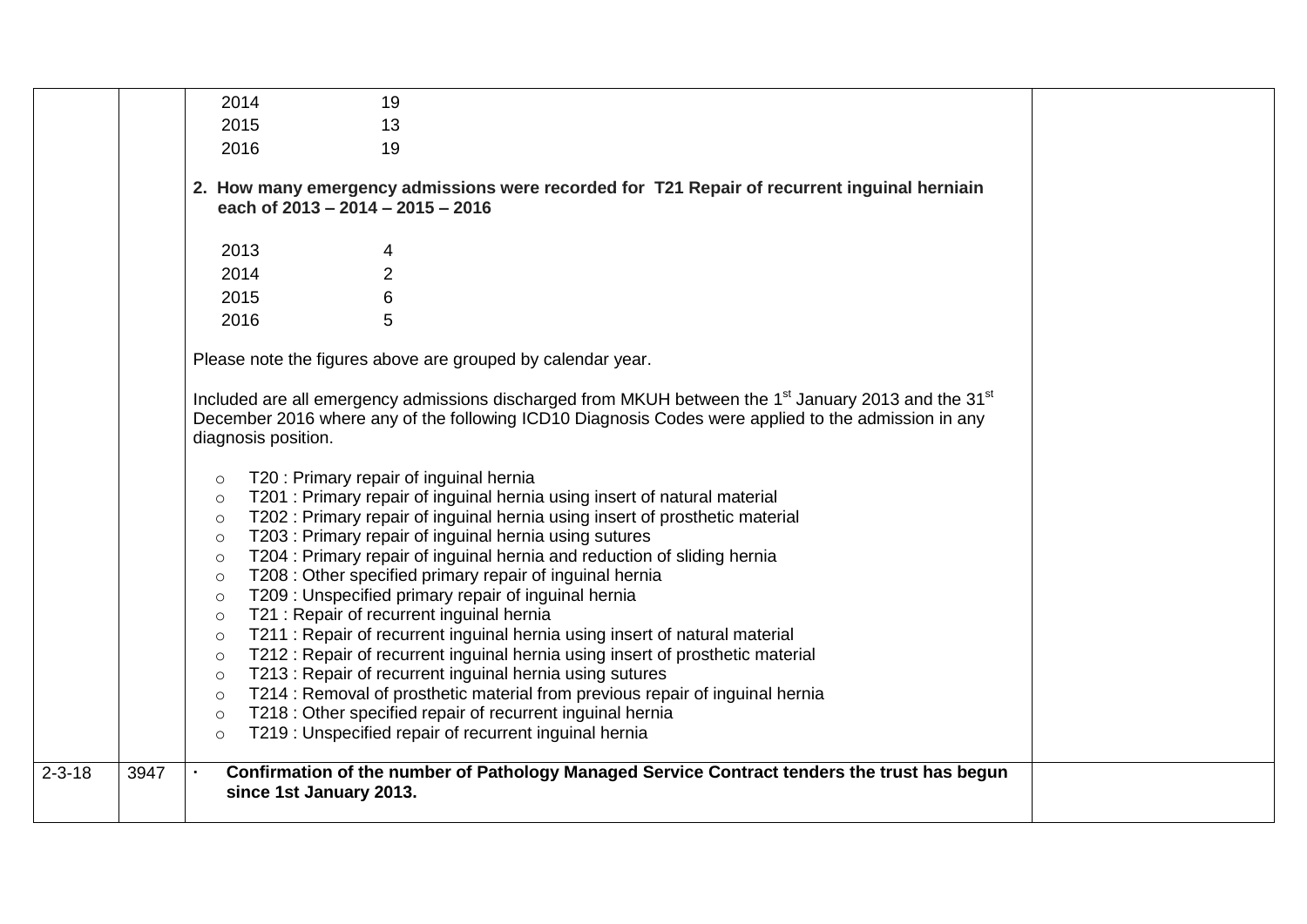|              |      |    | One                                                                                                                                                                                                                                                       |                                              |
|--------------|------|----|-----------------------------------------------------------------------------------------------------------------------------------------------------------------------------------------------------------------------------------------------------------|----------------------------------------------|
|              |      |    | Confirmation of whether these procurement processes were challenged at any stage of the<br>procurement process and on what legal grounds.                                                                                                                 |                                              |
|              |      |    | <b>No</b>                                                                                                                                                                                                                                                 |                                              |
| $3 - 3 - 18$ | 3948 | 1) | The current rota design for core surgical trainees (CT1 or CT2), across all surgical specialties<br>taking core surgical trainees in your trust, including the number of core trainees on each rota. A<br>copy of each rota would be welcome if possible. | Link to Anaesthetic rota<br>Link to ENT rota |
|              |      |    | Please find copies of rotas attached.                                                                                                                                                                                                                     | <b>Link to General Surgery rota</b>          |
|              |      | 2) | The length of each rota cycle for the level and specialties described above.                                                                                                                                                                              | Link to T&O rota                             |
|              |      |    | General Surgery -<br>10 weeks<br>$ENT -$<br>8 weeks<br>Trauma & Orthopaedics -<br>9 weeks<br>Anaesthetics-<br>5 weeks                                                                                                                                     |                                              |
|              |      | 3) | For each specialty:                                                                                                                                                                                                                                       |                                              |
|              |      |    | a. The number of allocated, protected, theatre sessions each trainee has on their rota per rota<br>cycle                                                                                                                                                  |                                              |
|              |      |    | b. The number of allocated, protected, clinic sessions each trainee has on their rota per rota<br>cycle                                                                                                                                                   |                                              |
|              |      |    | Clinics are organised on a flexible basis. They do no more than one per elective week. They are<br>supernumerary in clinic                                                                                                                                |                                              |
|              |      |    | The number of on call shifts (both day and night) each trainee has on the rota per rota cycle<br>C.                                                                                                                                                       |                                              |
|              |      |    | General Surgery -<br>19 weeks<br>$ENT -$<br>20 weeks<br>Trauma & Orthopaedics - 15 weeks<br>Anaesthetics-<br>7 weeks                                                                                                                                      |                                              |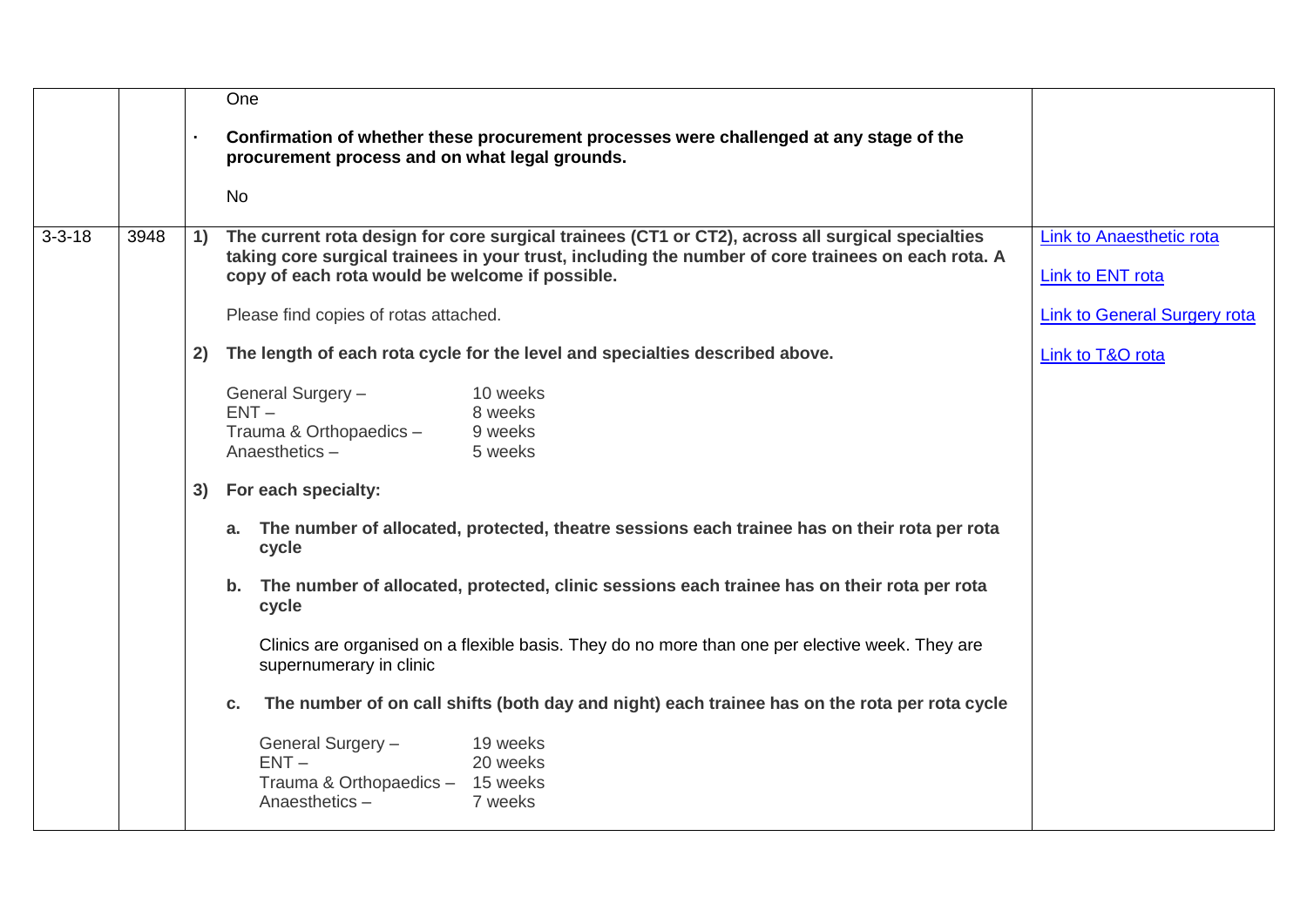|              |      | The number of zero days each trainee has per rota cycle.<br>d.<br>General Surgery -<br>$ENT -$<br>Trauma & Orthopaedics -<br>5<br>Anaesthetics-<br>$\overline{2}$<br>The number of normal working days each trainee has per rota cycle.<br>е.<br>General Surgery -<br>26<br>$ENT -$<br>16<br>Trauma & Orthopaedics -<br>28                                                                                                                                                                                                                                                                                                                                                                                                                                                          |                     |
|--------------|------|-------------------------------------------------------------------------------------------------------------------------------------------------------------------------------------------------------------------------------------------------------------------------------------------------------------------------------------------------------------------------------------------------------------------------------------------------------------------------------------------------------------------------------------------------------------------------------------------------------------------------------------------------------------------------------------------------------------------------------------------------------------------------------------|---------------------|
|              |      | Anaesthetics -<br>18<br>Whether normal working days are spent as ward cover or in theatre/clinic, or a combination.<br>f.<br>Elective days are a combination of duties, however, It is rare for them to have ward duty.                                                                                                                                                                                                                                                                                                                                                                                                                                                                                                                                                             |                     |
| $4 - 3 - 18$ | 3949 | I am aiming to evaluate the extent of duplication of audits at NHS trusts and hence would like to<br>request some information from your trust via the freedom of information act. If your trust has an audit<br>department which keeps record of audits then the information should (I hope) be quick and easy to<br>acquire. The information I would like to request is:<br>1. A list of the titles of all clinical audits registered between 1/1/17 and 31/12/17 (please exclude non-<br>clinical audits e.g. infection control, pharmacy and financial audits)<br>2. Whether they are a local audit (i.e. only involving your trust) or part of a national audit<br>3. Whether they are a new audit or re-audit<br>Please find attached spreadsheet in response to your request. | Link to spreadsheet |
| $5 - 3 - 18$ | 3950 | Please can you provide the name and email addresses of the following contacts within your Trust?<br><b>Chief Executive</b><br>$\bullet$<br><b>Senior Finance contact</b><br><b>Senior Estates / Facilities contact</b><br><b>Senior Energy contact</b>                                                                                                                                                                                                                                                                                                                                                                                                                                                                                                                              |                     |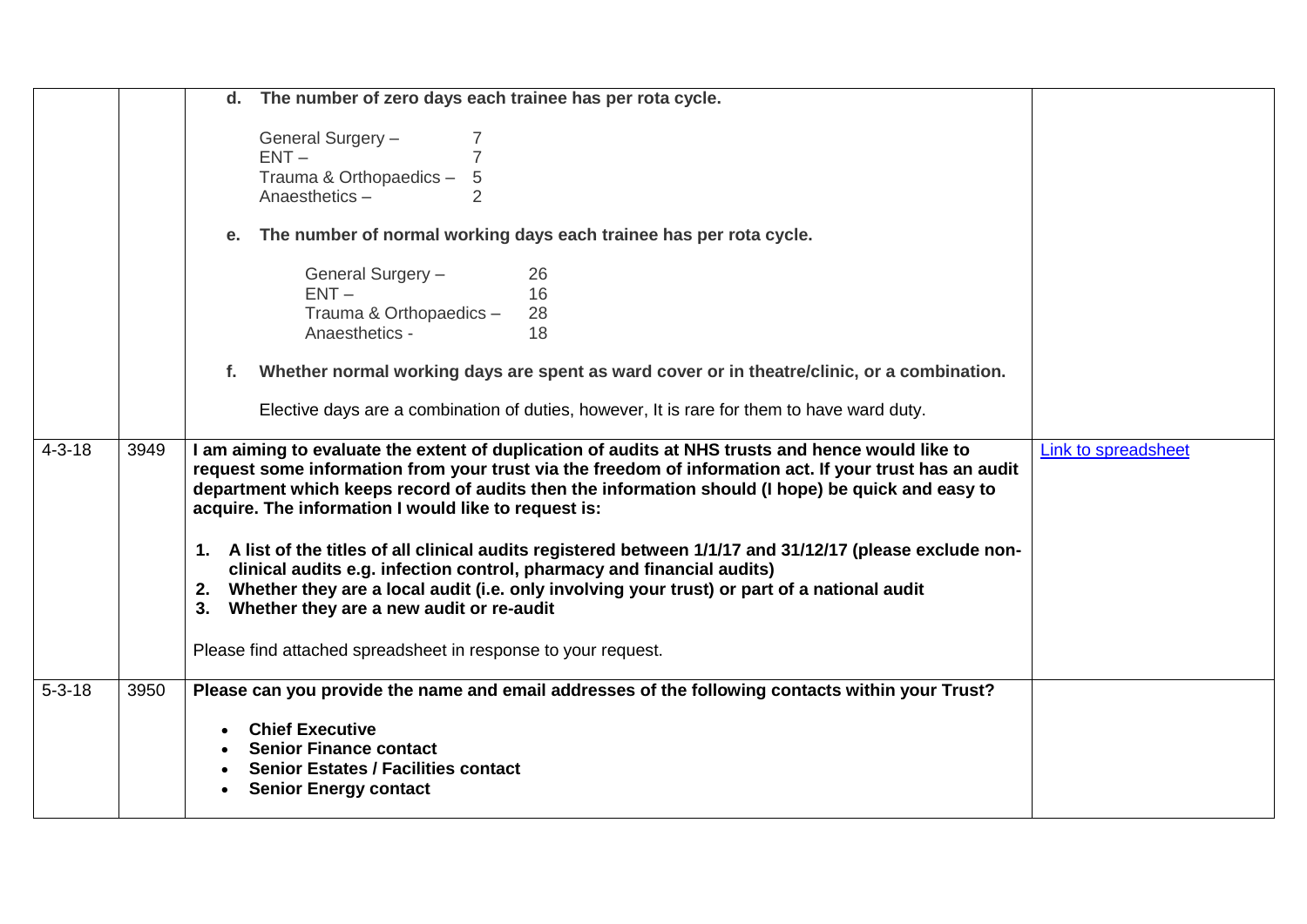|              |      | The information requested can be found on the Trusts website at :                                                               |                |                |      |                           |                                            |                                                                                                                                                                              |  |  |  |  |                            |
|--------------|------|---------------------------------------------------------------------------------------------------------------------------------|----------------|----------------|------|---------------------------|--------------------------------------------|------------------------------------------------------------------------------------------------------------------------------------------------------------------------------|--|--|--|--|----------------------------|
|              |      |                                                                                                                                 |                |                |      |                           |                                            | http://www.mkhospital.nhs.uk/images/comms/BoD/MKUH Org Chart Spring 2017 web.pdf                                                                                             |  |  |  |  |                            |
|              |      | If you have any further queries, we will be happy to help.                                                                      |                |                |      |                           |                                            |                                                                                                                                                                              |  |  |  |  |                            |
| $5 - 3 - 18$ | 3951 | Down syndrome in your Trust in the past 7 years?                                                                                |                |                |      |                           |                                            | Please could you tell me the total number of live births and separate out the number of live births with                                                                     |  |  |  |  |                            |
|              |      |                                                                                                                                 | 2013           | 2014           | 2015 | 2016                      | 2017                                       |                                                                                                                                                                              |  |  |  |  |                            |
|              |      | Number of<br>live births                                                                                                        | 3796           | 3623           | 3855 | 3720                      | 3575                                       |                                                                                                                                                                              |  |  |  |  |                            |
|              |      | Number of<br>live births<br>with Down<br>syndrome                                                                               | $\overline{4}$ | $\overline{4}$ | 3    | 3                         | 2                                          |                                                                                                                                                                              |  |  |  |  |                            |
|              |      | <b>Testing) to mothers?</b>                                                                                                     |                |                |      |                           | Dates: From - to                           | Also could you tell me if it has, when your hospital started to recommend NIPT (Non Invasive Prenatal                                                                        |  |  |  |  |                            |
|              |      | NIPT offered for free within Trust (also<br>interested to know to what chance level this<br>would be offered ie 1:150 or other) |                |                |      | within the Trust to date. | NIPT has not been offered free at any time |                                                                                                                                                                              |  |  |  |  |                            |
|              |      |                                                                                                                                 |                |                |      | decided.                  |                                            | In line with FASP guidance NIPT will be<br>available from Autumn 2018 for increased<br>chance results of $<$ 1:150. The exact test<br>and laboratory to be used is yet to be |  |  |  |  |                            |
|              |      |                                                                                                                                 |                |                |      |                           |                                            | NIPT mentioned as an option, but only<br>available outside of Trust, ie by private<br>providers not connected with the<br>hospital/Trust                                     |  |  |  |  | source their own provider. |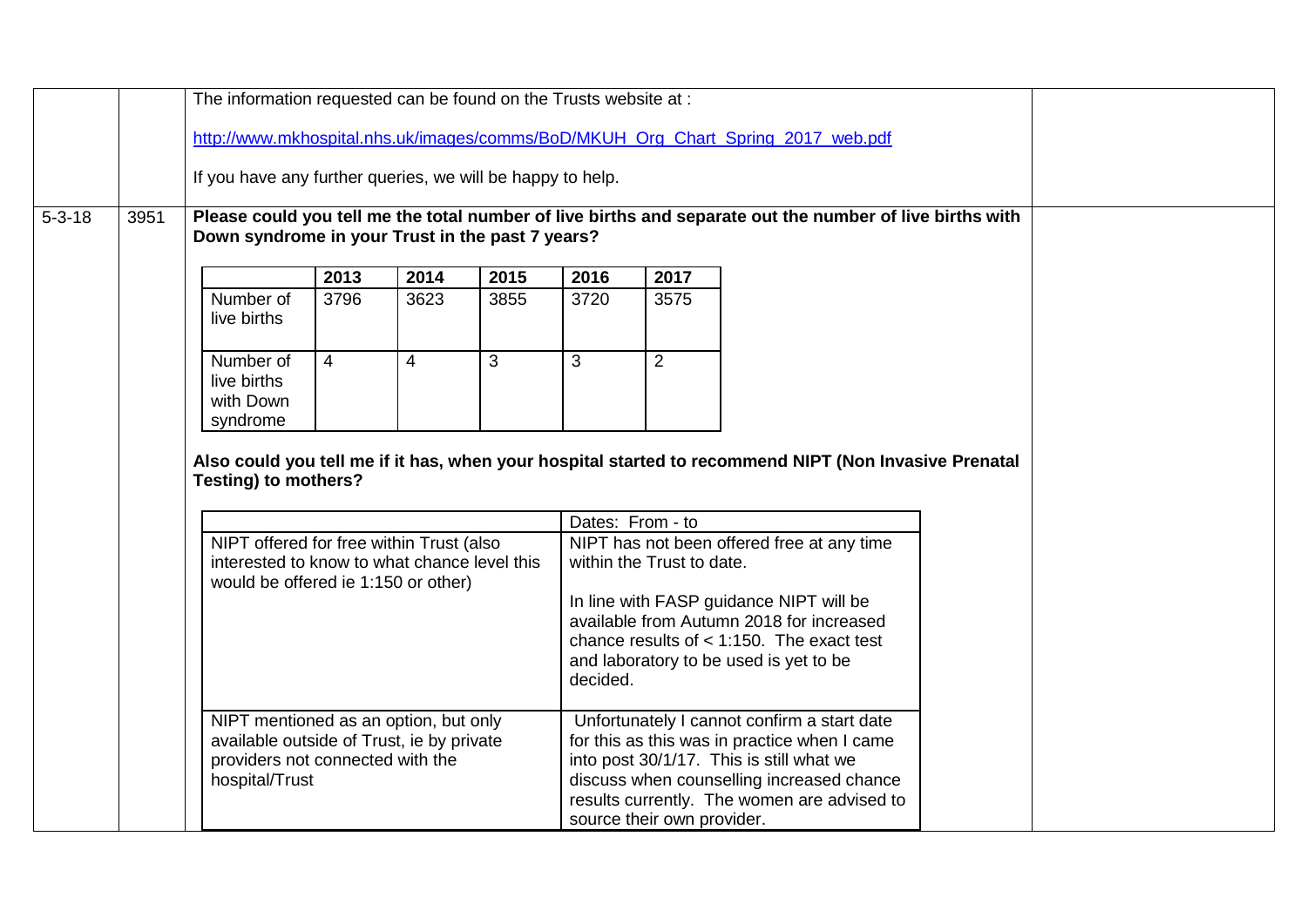|              |      | NIPT mentioned as an option, and available<br>This has not been offered at MKUH.<br>within the Trust if patient willing to pay                                                                                                                      |
|--------------|------|-----------------------------------------------------------------------------------------------------------------------------------------------------------------------------------------------------------------------------------------------------|
| $6 - 3 - 18$ | 3952 | In relation to your Trust's wheelchair services:                                                                                                                                                                                                    |
|              |      | The number of children and young people who waited over 18 weeks for equipment delivery, for each<br>year since 2012.<br>The longest period of time a child has spent on your service's waiting list for equipment delivery                         |
|              |      | The number of adults waiting over 18 weeks for equipment delivery, for each year since 2012.<br>The longest period of time an adult has spent on your service's waiting list for equipment delivery.                                                |
|              |      | I can confirm that The Trust does not operate a wheelchair service. We only loan portering chairs whilst a<br>patient is on site.                                                                                                                   |
|              |      | You may find the following link helpful<br>https://www.cnwl.nhs.uk/news/milton-keynes-wheelchair-service-changes-provider/                                                                                                                          |
|              |      | Alternatively, you may wish to contact CNWL at freedomofinformation.cnwl@nhs.net                                                                                                                                                                    |
| $7 - 3 - 18$ | 3953 | 1.<br>The maximum amount of Sustainability and Transformation Funding (STF) potentially available<br>to your Trust for the financial year 2017/18 (as agreed between yourself and NHS Improvement as<br>part of the financial planning for 2017/18) |
|              |      | £7,300,000                                                                                                                                                                                                                                          |
|              |      | 2.<br>Whether the Trust has, within the financial year 2017/18 so far, had any element of STF<br>withheld or otherwise denied to it.                                                                                                                |
|              |      | N/A                                                                                                                                                                                                                                                 |
|              |      | Where you have had any element of STF withheld or otherwise denied, the reason(s) for that<br>3.<br>action.                                                                                                                                         |
|              |      | N/A                                                                                                                                                                                                                                                 |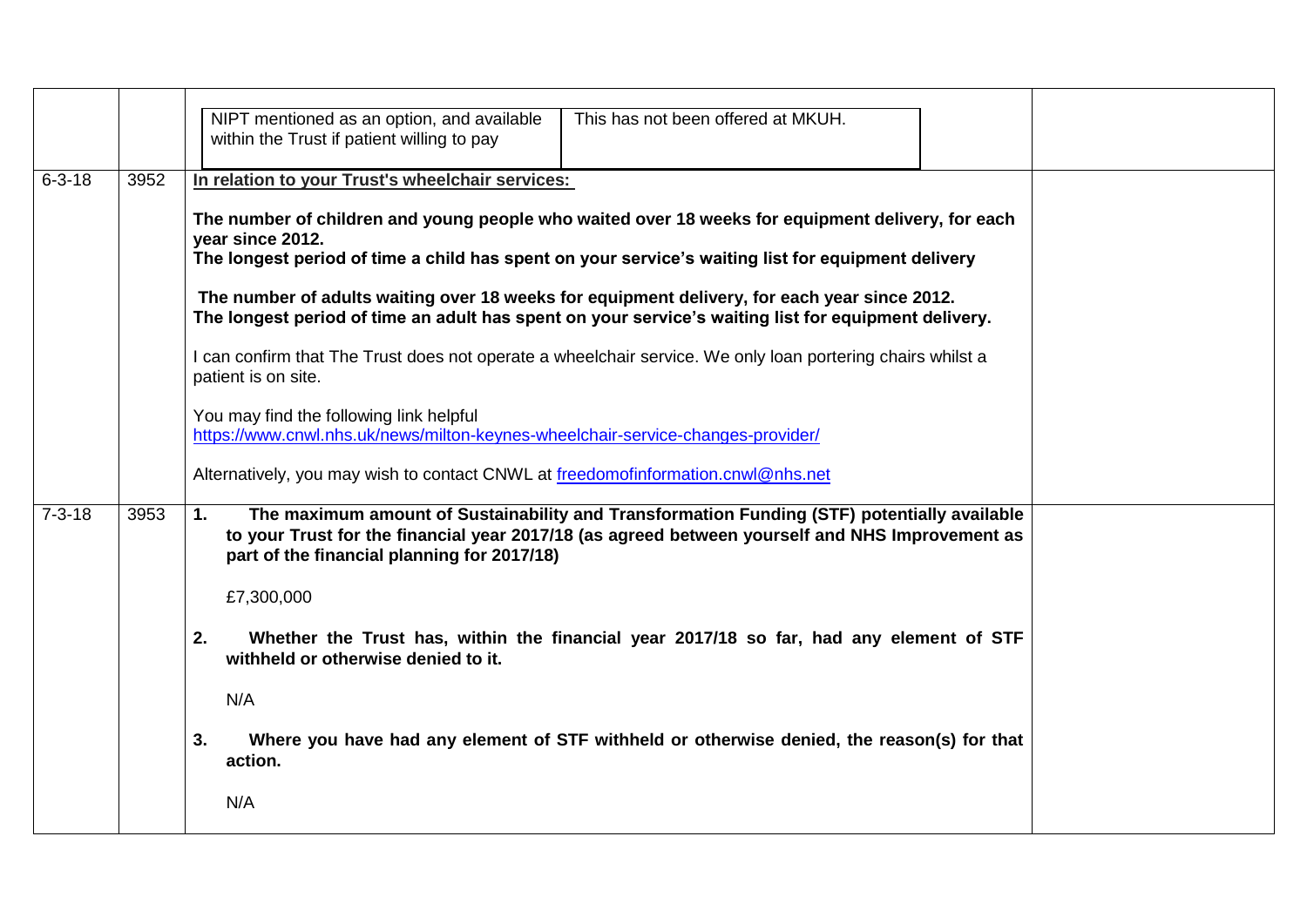|                      | Where you have had any element of STF withheld or otherwise denied to them, the amount of<br>4.<br>funding unavailable to the Trust.<br>N/A<br>Whether you expect to lose (or have denied to you), any further STF funding by the end of<br>5.<br>financial year 2017/18 (not including any amounts set out in response to Question 4, above)<br>£768,000 |
|----------------------|-----------------------------------------------------------------------------------------------------------------------------------------------------------------------------------------------------------------------------------------------------------------------------------------------------------------------------------------------------------|
|                      | 6.<br>The expected actual final amount (estimated outturn), of STF funding that will be received by<br>the Trust for the full financial year 2017/2018.<br>£6,532,000                                                                                                                                                                                     |
|                      | 7.<br>The limit/cap on agency spending agreed for your Trust for the financial year 2017/2018<br>£15,120,000                                                                                                                                                                                                                                              |
|                      | 8.<br>Any risk assessment made on the possibility of the Trust breaching that cap at year end<br>2017/2018, including quantification of any expected variances to the figure set out in response to<br><b>Question 7.</b>                                                                                                                                 |
|                      | No Risk                                                                                                                                                                                                                                                                                                                                                   |
|                      | 9.<br>The planned control total for your Trust for 17/18                                                                                                                                                                                                                                                                                                  |
|                      | £-18,848,000                                                                                                                                                                                                                                                                                                                                              |
|                      | The estimated final outturn figure against the planned control total for 17/18<br>10.                                                                                                                                                                                                                                                                     |
|                      | Expect to meet control total.                                                                                                                                                                                                                                                                                                                             |
| $8 - 3 - 18$<br>3954 | I am conducting a research project analysing trust documents on Female Genital Mutilation (FGM).<br><b>Antenatal care pathway</b><br><b>Safeguarding Childrens</b><br>Please could you send any documents your Trust has regarding FGM and antenatal, labour and                                                                                          |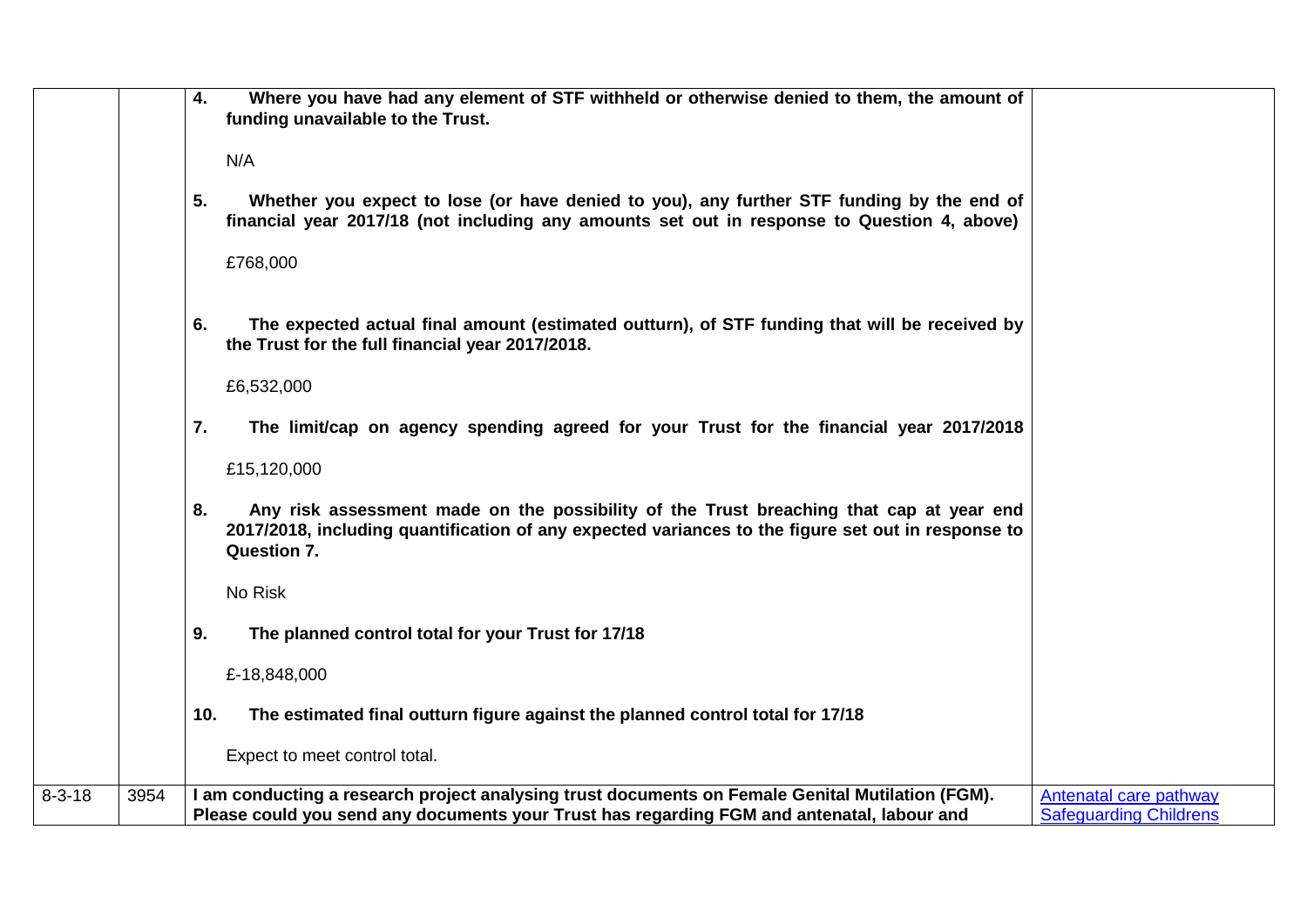|              |      | delivery/birth and the postpartum period? Specifically staff guidelines and policies concerning patient                                                                                                                                                                           | <b>Policy</b>                   |
|--------------|------|-----------------------------------------------------------------------------------------------------------------------------------------------------------------------------------------------------------------------------------------------------------------------------------|---------------------------------|
|              |      | care.                                                                                                                                                                                                                                                                             | <b>Trigger list (neonatal)</b>  |
|              |      |                                                                                                                                                                                                                                                                                   | FGM Management doc              |
|              |      | Please find attached document as requested.                                                                                                                                                                                                                                       | <b>Trigger List (maternity)</b> |
|              |      |                                                                                                                                                                                                                                                                                   | <b>Trigger List (Paeds)</b>     |
|              |      |                                                                                                                                                                                                                                                                                   |                                 |
| $9 - 3 - 18$ | 3955 | Do you currently offer a biomarker testing for the following, as of the beginning of 2018?<br>1.<br>PD-L1 in NSCLC<br>Yes, in house service<br>Yes, but send out PD-L1 testing to another laboratory<br>(Please specify which laboratory samples are sent to:__Source BioScience_ |                                 |
|              |      | No, and do not send to another laboratory                                                                                                                                                                                                                                         |                                 |
|              |      | <b>ALK in NSCLC</b>                                                                                                                                                                                                                                                               |                                 |
|              |      | Yes, in house service                                                                                                                                                                                                                                                             |                                 |
|              |      | Yes, but send out ALK testing to another laboratory                                                                                                                                                                                                                               |                                 |
|              |      | (Please specify which laboratory samples are sent to: Source BioScience<br>No, and do not send to another laboratory                                                                                                                                                              |                                 |
|              |      | <b>BRAF</b> in Melanoma<br>Yes, in house service<br>Yes, but send out BRAF testing to another laboratory<br>(Please specify which laboratory samples are sent to: __ John Radcliffe Hospital_<br>No, and do not send to another laboratory                                        |                                 |
|              |      | Is predictive biomarker testing conducted at the same lab (or similar location such as in same<br>2.<br>building) as the initial cytological and histological (H&E stain) assessment, or is this done at a<br>different site?                                                     |                                 |
|              |      | <b>IHC</b>                                                                                                                                                                                                                                                                        |                                 |
|              |      | Yes, done at same lab or site                                                                                                                                                                                                                                                     |                                 |
|              |      | No, sent to another lab or site                                                                                                                                                                                                                                                   |                                 |
|              |      | (Please specify which laboratory samples are sent to: Source BioScience ________                                                                                                                                                                                                  |                                 |
|              |      | FISH /ISH/NGS/PCR                                                                                                                                                                                                                                                                 |                                 |
|              |      | Yes, done at same lab or site                                                                                                                                                                                                                                                     |                                 |
|              |      | No, sent to another lab or site                                                                                                                                                                                                                                                   |                                 |
|              |      | (Please specify which laboratory samples are sent to: Source BioScience                                                                                                                                                                                                           |                                 |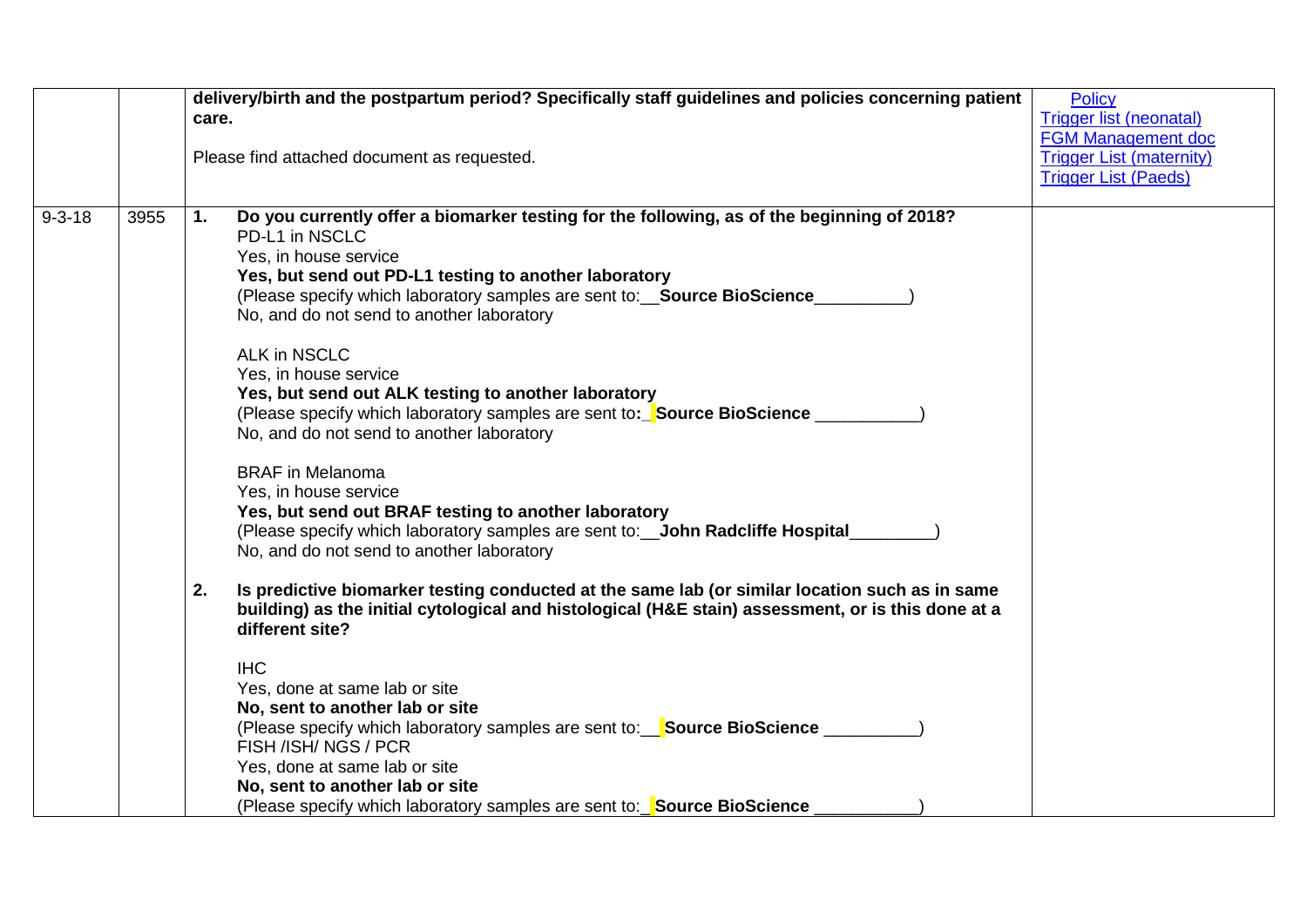| Is biomarker testing performed reflexively or upon request for the following biomarkers?<br>3.   |  |
|--------------------------------------------------------------------------------------------------|--|
| PD-L1 in NSCLC                                                                                   |  |
| Reflexively (i.e. prior to starting 1L treatment)                                                |  |
| Upon request (i.e. case by case after disease progression)both                                   |  |
|                                                                                                  |  |
| If reflexively - What is the laboratory protocol for PD-L1 testing in lung cancer patients       |  |
| Multi-marker panel (i.e. multiple biomarkers, one test)                                          |  |
| Sequential single gene (i.e. one biomarker, one test)                                            |  |
| Other (Please specify___Unknown________                                                          |  |
| <b>ALK for NSCLC</b>                                                                             |  |
| Reflexively (i.e. prior to starting 1L treatment)                                                |  |
| Upon request (i.e. case by case after disease progression)both                                   |  |
|                                                                                                  |  |
| If reflexively – What is the laboratory protocol for ALK testing in lung cancer patients         |  |
| Multi-marker panel (i.e. multiple biomarkers, one test)                                          |  |
| Sequential single gene (i.e. one biomarker, one test)both                                        |  |
| Other (Please specify____________                                                                |  |
| <b>BRAF</b> in Melanoma                                                                          |  |
| Reflexively (i.e. prior to starting 1L treatment)                                                |  |
| Upon request (i.e. case by case after disease progression)both                                   |  |
|                                                                                                  |  |
| If reflexively - What is the laboratory protocol for BRAF testing in melanoma patients           |  |
| Multi-marker panel (i.e. multiple biomarkers, one test)                                          |  |
| Sequential single gene (i.e. one biomarker, one test)                                            |  |
| Other (Please specify_unknown_____________)                                                      |  |
| Which of the following biomarkers are assessed in lung cancer patients in your laboratory?<br>4. |  |
| (please select all that apply)                                                                   |  |
| <b>ALK</b>                                                                                       |  |
| <b>EGFR</b>                                                                                      |  |
| ROS <sub>1</sub>                                                                                 |  |
| DLL <sub>3</sub>                                                                                 |  |
| PDL-1                                                                                            |  |
|                                                                                                  |  |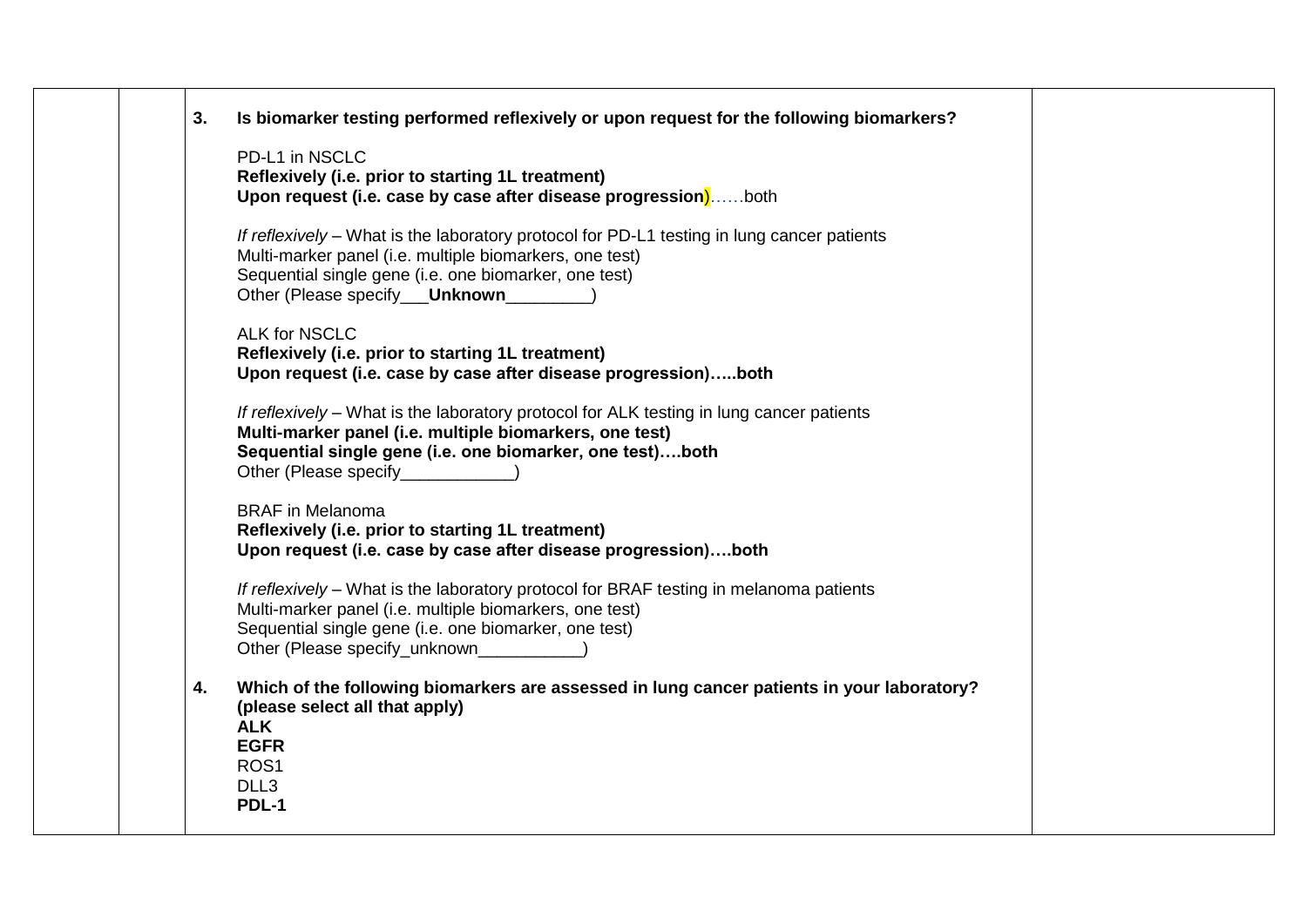| 5. | Which of the following testing platforms are used at this this laboratory? (please select all that |  |
|----|----------------------------------------------------------------------------------------------------|--|
|    | apply)                                                                                             |  |
|    | <b>FISH</b>                                                                                        |  |
|    | <b>NGS</b>                                                                                         |  |
|    | <b>PCR</b>                                                                                         |  |
|    | <b>IHC</b>                                                                                         |  |
|    | Other                                                                                              |  |
|    |                                                                                                    |  |
| 6. | What IHC staining platform(s) are used in the laboratory for biomarker testing? (please select all |  |
|    | that apply)                                                                                        |  |
|    | Ventana                                                                                            |  |
|    | <b>Dako</b>                                                                                        |  |
|    | Leica                                                                                              |  |
|    | Other (If possible, please supply the model of the platform_                                       |  |
|    |                                                                                                    |  |
| 7. | What type of test does the institution prefer to use for biomarker-predictive IHCs?                |  |
|    | <b>IVD CDx (commercial)</b>                                                                        |  |
|    | LDT (lab developed)                                                                                |  |
|    | None                                                                                               |  |
|    |                                                                                                    |  |
|    | What is the main factor in this decision?                                                          |  |
|    | Funding constraints                                                                                |  |
|    | <b>Control over methodology</b>                                                                    |  |
|    | Other (Please specify___________                                                                   |  |
|    |                                                                                                    |  |
| 8. | Does your lab / trust seek separate reimbursement from NHS under the "high-cost medicines"         |  |
|    | and tests" provision for biomarker tests that have been excluded from tariff?                      |  |
|    | <b>Yes</b>                                                                                         |  |
|    | <b>No</b>                                                                                          |  |
|    |                                                                                                    |  |
| 9. | What is the number of samples being tested (or sent-out) are tested for the following              |  |
|    | biomarkers?                                                                                        |  |
|    | <b>ALK</b>                                                                                         |  |
|    | Please specify number: 6_____ (per month)                                                          |  |
|    |                                                                                                    |  |
|    | <b>EGFR</b>                                                                                        |  |
|    | Please specify number: 6 (per month)                                                               |  |
|    |                                                                                                    |  |
|    |                                                                                                    |  |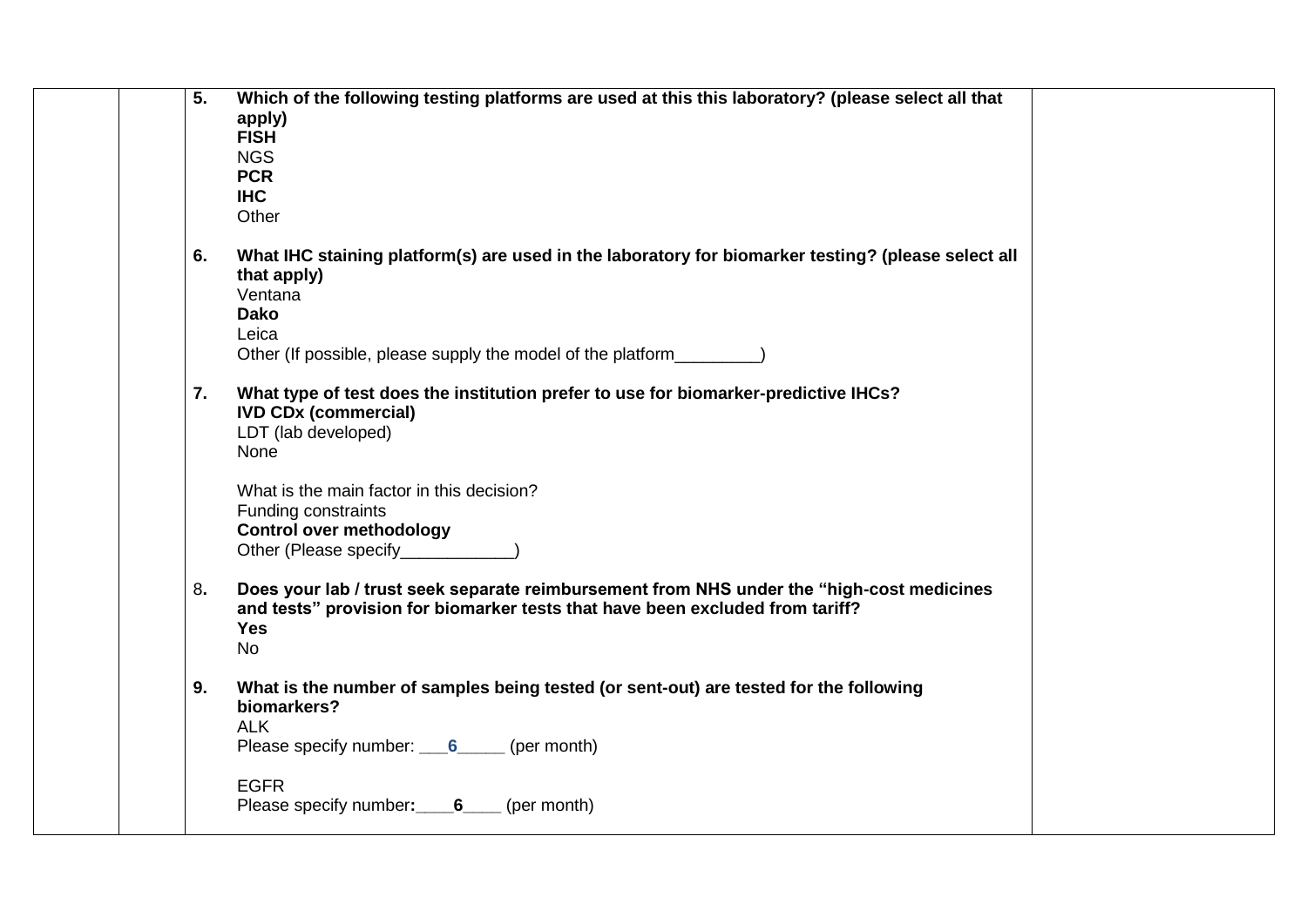|              |      |     | PD-L1                                                      |                                                                                                                                                                                                        |  |
|--------------|------|-----|------------------------------------------------------------|--------------------------------------------------------------------------------------------------------------------------------------------------------------------------------------------------------|--|
|              |      |     | Please specify number: 9 (per month)                       |                                                                                                                                                                                                        |  |
|              |      |     | <b>BRAF</b><br>Please specify number: 2                    | (per month)                                                                                                                                                                                            |  |
|              |      | 10. | On-site<br>Off-site                                        | Where are archived tissues from lung cancer patients stored?                                                                                                                                           |  |
|              |      |     | <b>Never</b><br>$1-2$ yrs<br>$>2$ yrs                      | 11. If on-site; how long are tissues stored on site until transferred to other storage facility?                                                                                                       |  |
|              |      |     | testing results in lung cancer patients?                   | 12. What is the typical turn-around time from tissue/specimen extraction to the report of biomarker                                                                                                    |  |
|              |      |     | $1 - 2$ weeks<br>>2 weeks                                  |                                                                                                                                                                                                        |  |
|              |      | 13. |                                                            | How are the following biomarker testing funded at your lab?                                                                                                                                            |  |
|              |      |     | Pharma funded initiative, please specify details<br>Unsure | Local funding (financed through pathology / lab budget)<br>Individual funding through high cost medicines and procedures provision                                                                     |  |
|              |      |     |                                                            | The lab is in the process of moving the PD-L1 and EGFR/ALK testing to the Royal Brompton and The<br>Marsden Hospital respectively due to recent poor turnaround times received from Source BioScience. |  |
| $9 - 3 - 18$ | 3956 |     | Date of Ballot                                             | Mar 2012, Oct 2012, May 2013, Sept 2013, Oct 2013, Mar 2014, Oct<br>2014, Mar 2015, May 2015, Oct 2015, Mar 2016, Sept 2016, Mar<br>2017, Oct 2017, Mar 2018                                           |  |
|              |      |     | <b>Balloting Company Used</b>                              | Electoral Reform Services: 2012/2013/2014 and Mar & May 2015<br>UK Engage: Oct 2015, Mar 2016, Sept 2016, Mar 2017, Oct 2017                                                                           |  |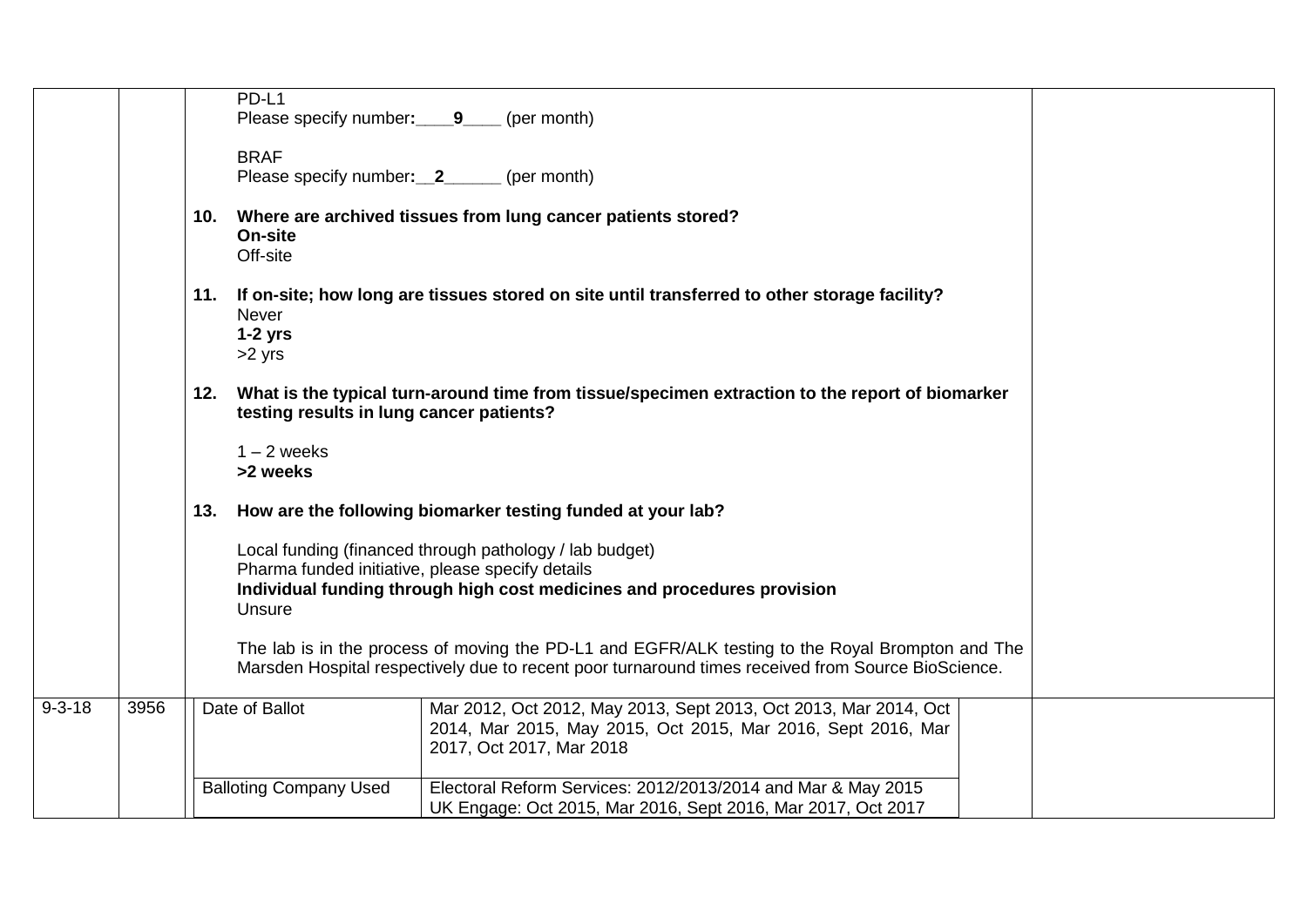| voters               | Total Number of eligible In some elections, only 1 candidate stood and were therefore<br>elected unopposed. This is set out below:                                                                                                                                                                                                                                                                                                                                                                                                                                                                                                                    |  |
|----------------------|-------------------------------------------------------------------------------------------------------------------------------------------------------------------------------------------------------------------------------------------------------------------------------------------------------------------------------------------------------------------------------------------------------------------------------------------------------------------------------------------------------------------------------------------------------------------------------------------------------------------------------------------------------|--|
|                      | Mar 2012 1723,<br>Oct 2012: all candidates elected unopposed<br>May 2013: 472 and 3 candidates elected unopposed<br>Sept 2013: 927 and 3 candidates elected unopposed<br>Oct 2013: 2 candidates elected unopposed<br>Mar 2014: 1 candidate elected unopposed<br>Oct 2014: 2 candidates elected unopposed<br>Mar 2015: 2118 and 1 candidate elected unopposed<br>May 2015: 1,177 and 1 candidate elected unopposed<br>Oct 2015: 1774 and 1 candidate elected unopposed<br>Mar 2016: 1669<br>Sept 2016: 1672 and 2 candidates elected unopposed<br>Mar 2017: 2438 and 2 candidates elected unopposed<br>Oct 2017: 1612<br>Mar 2018 2113 and 1 unopposed |  |
|                      |                                                                                                                                                                                                                                                                                                                                                                                                                                                                                                                                                                                                                                                       |  |
| Number of votes cast | Only information around the contested elections is included:<br>May 2013: 73<br>Sept 2013: 122<br>Mar 2015: 250<br>May 2015 179<br>Oct 2015: 473<br>Mar 2016: 389<br>Sept 2016: 191<br>Mar 2017: 241<br>Oct 2017: 146<br>Mar 2018: 387                                                                                                                                                                                                                                                                                                                                                                                                                |  |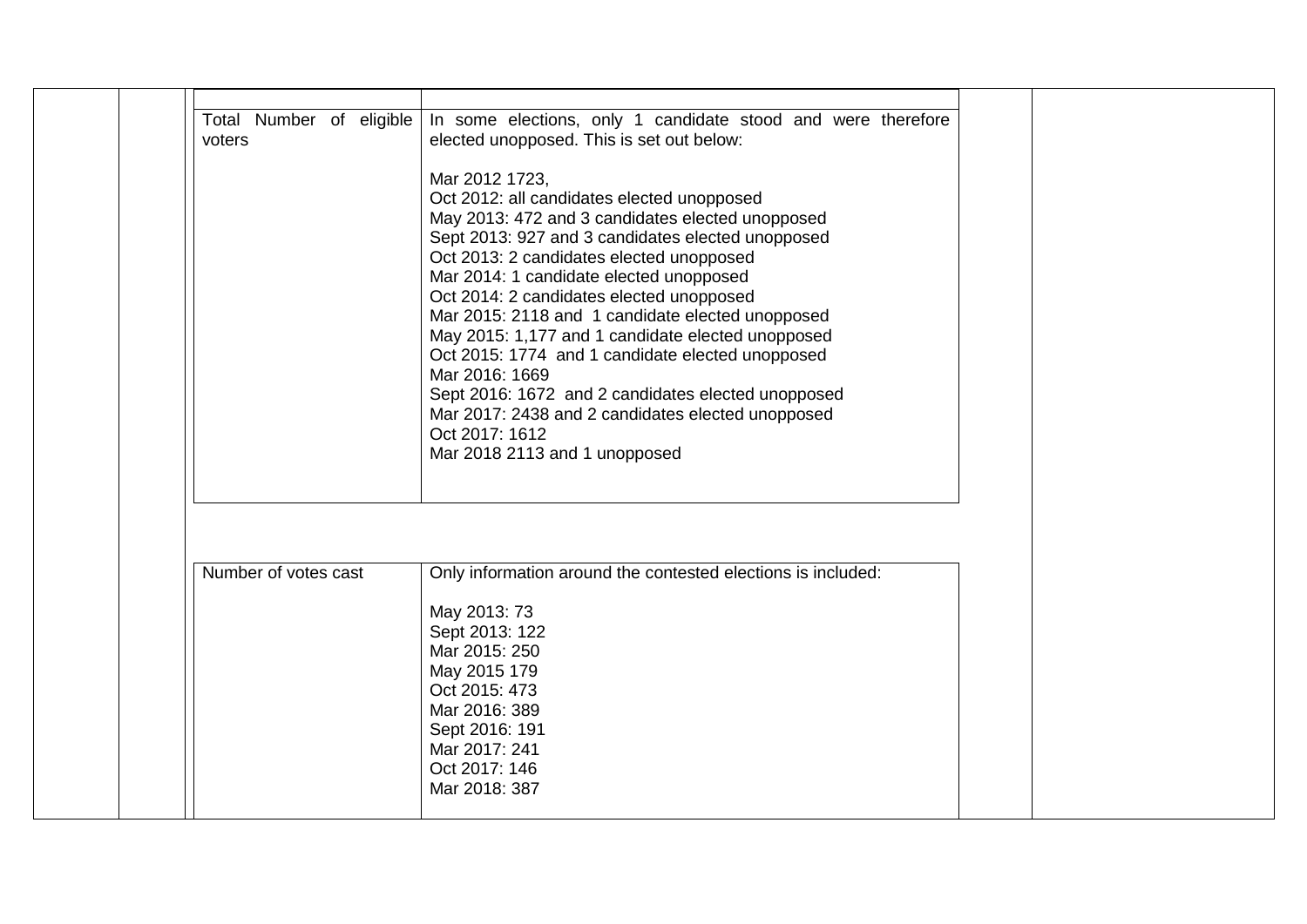| Number of paper ballots       | May 2013: 472<br>Sep 2013: 927      |  |
|-------------------------------|-------------------------------------|--|
|                               | May 2015: 1881                      |  |
|                               | Mar 2016: 715                       |  |
|                               |                                     |  |
| Number of electronic          | No information available            |  |
| ballots                       |                                     |  |
| Turnout                       | Mar 2012: 17.6% & 14.8%             |  |
|                               | May 2013: 15.5%                     |  |
|                               | Sept 2013: 13.2%                    |  |
|                               | Mar2015: 9.4% 13.3% and 13.6%       |  |
|                               | May 2015 15.2%                      |  |
|                               | Oct 2015 14.81% and 36.62%          |  |
|                               | Mar 2016 16.64% and 28.09%          |  |
|                               | Sept 2016 10.85% and 12.02%         |  |
|                               | Mar 2017 9.45%, 9.96% and 10.24%    |  |
|                               | Oct 2017 7.55% and 10.53%           |  |
|                               | Mar 2018 27.58%, 14.50% and 9.67%   |  |
| Cost                          | May 2013: £3706.87                  |  |
|                               | Sep 2013: £2547.23                  |  |
|                               | May 2015: £2916.74                  |  |
|                               | Mar 2016: £3208.74                  |  |
|                               |                                     |  |
| Cost charge by balloting      | May 2013: £918                      |  |
| company for admin             | Sep 2013: £636<br>May 2015: £900    |  |
|                               | Mar 2016: £350                      |  |
|                               |                                     |  |
| Cost charged for              | No charges have been made for this. |  |
| scrutineering including staff |                                     |  |
|                               |                                     |  |
| Costs for other services      | There were no other costs charged   |  |
| Any events or activities      | None                                |  |
| either social, marketing,     |                                     |  |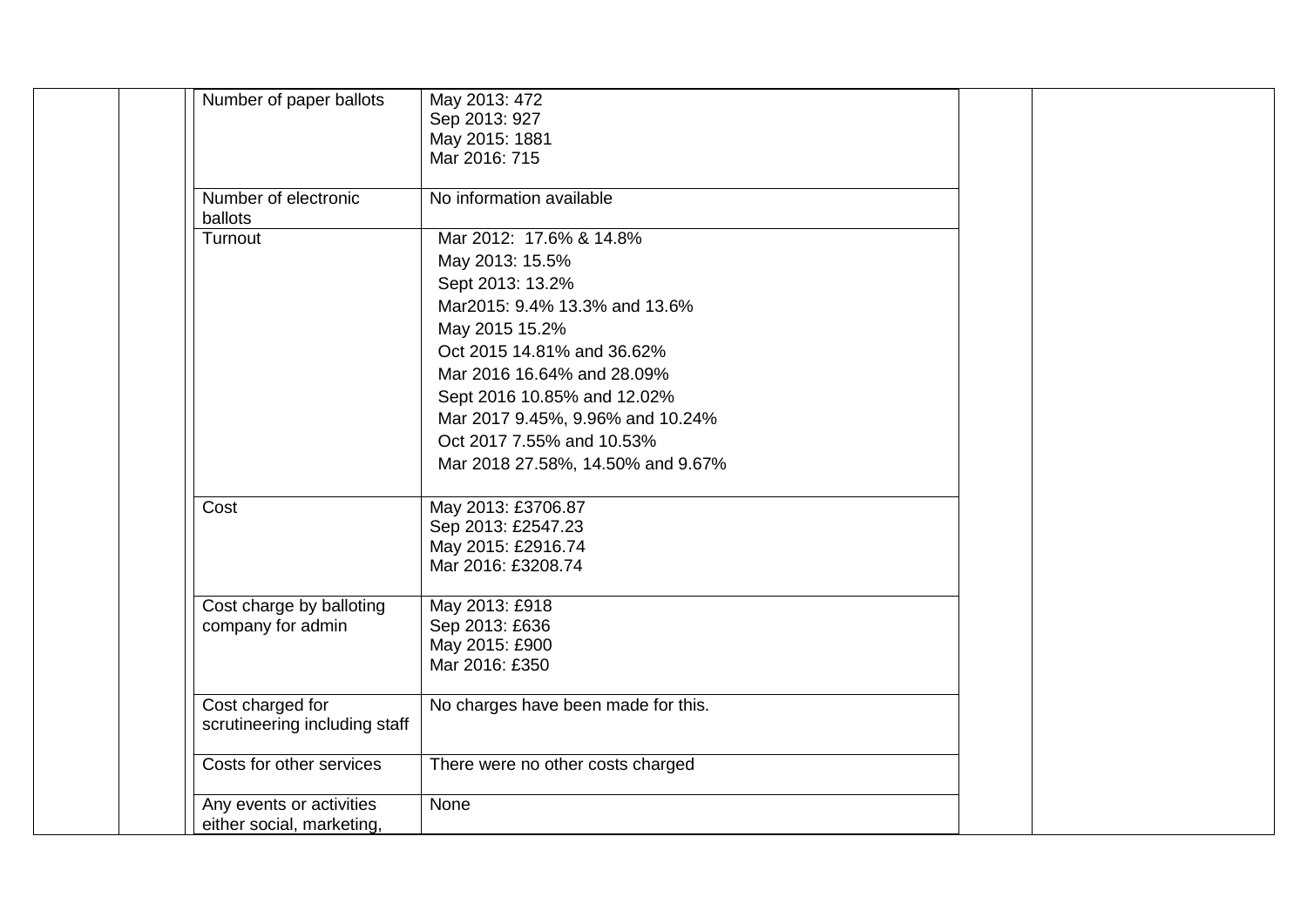|               |      | CPD that your existing and<br>potential ballot suppliers<br>invite you too                                                                                                                                                                |                        |                       |  |  |
|---------------|------|-------------------------------------------------------------------------------------------------------------------------------------------------------------------------------------------------------------------------------------------|------------------------|-----------------------|--|--|
|               | 3957 | Withdrawn                                                                                                                                                                                                                                 |                        |                       |  |  |
| $12 - 3 - 18$ | 3958 | Please see completed table below. The Trust does not record the Unit Cost of each test, however the<br>average cost per test in 2016/2017 was £0.94 for Blood science tests and £4.37 for Microbiology tests.<br>Financial year 2016-2017 |                        |                       |  |  |
|               |      |                                                                                                                                                                                                                                           | <b>Number of tests</b> | <b>Mean unit cost</b> |  |  |
|               |      | Complete (Full) blood cell count 298,130<br>(FBC)                                                                                                                                                                                         |                        | 0.94                  |  |  |
|               |      | C-Reactive Protein (CRP)                                                                                                                                                                                                                  | 188,826                | 0.94                  |  |  |
|               |      | Procalcitonin (PCT)                                                                                                                                                                                                                       | $\mathbf{1}$           |                       |  |  |
|               |      | Electrolyte panel                                                                                                                                                                                                                         | 288,732                | 0.94                  |  |  |
|               |      | Blood gas                                                                                                                                                                                                                                 | 486                    | 0.94                  |  |  |
|               |      | <b>Blood culture</b>                                                                                                                                                                                                                      | 10,724                 | 4.37                  |  |  |
|               |      | Streptococcus pneumoniae urine<br>antigen test                                                                                                                                                                                            | 190                    | 4.37                  |  |  |
|               |      | Legionella urine antigen test                                                                                                                                                                                                             | 254                    | 4.37                  |  |  |
|               |      | Mycoplasma pneumoniae antigen<br>test                                                                                                                                                                                                     | N/A                    |                       |  |  |
|               |      | Chlamydia pneumoniae antigen   N/A<br>test                                                                                                                                                                                                |                        |                       |  |  |
|               |      | Gram stain and culture of pleural   164<br>fluid                                                                                                                                                                                          |                        | 4.37                  |  |  |
|               |      | Sputum<br>culture<br>for<br>mycobacterium<br>tuberculosis,<br>mycoplasma<br>pneumoniae,                                                                                                                                                   | 458<br>N/A             | 4.37                  |  |  |
|               |      | legionella pneumophila                                                                                                                                                                                                                    | $\mathbf{0}$           | 4.37                  |  |  |
|               |      | Enteric pathogens culture                                                                                                                                                                                                                 | 6,132                  | 4.37                  |  |  |
|               |      |                                                                                                                                                                                                                                           |                        |                       |  |  |
|               |      | Multiplex PCR panel for pathogen<br>identification<br>for mycoplasma<br>mycobacterium<br>pneumoniae,                                                                                                                                      | N/A                    |                       |  |  |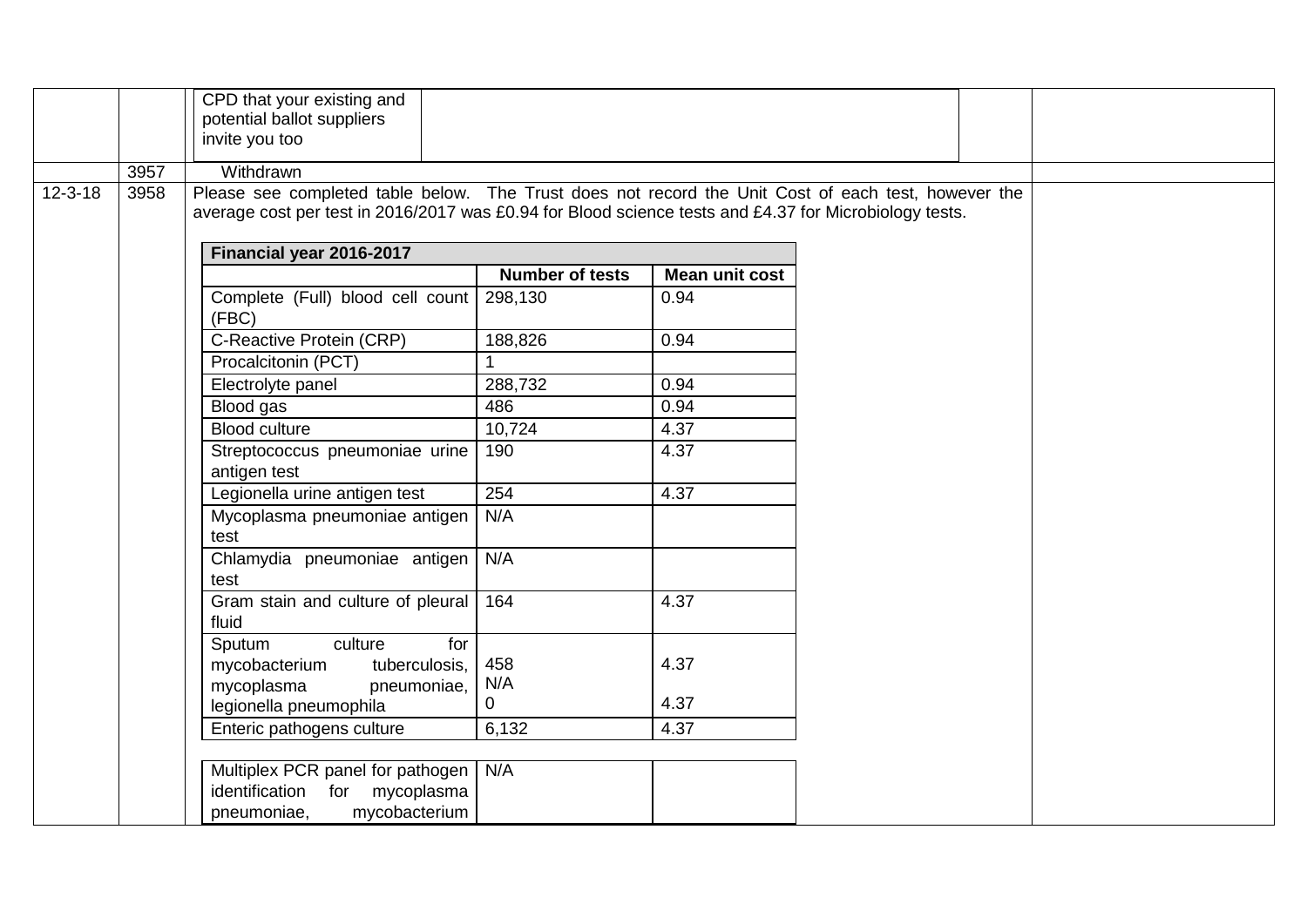|               |      | tuberculosis,<br>legionella<br>chlamydia<br>pneumophila,<br>pneumoniae                                                                                                                                                                                                                                                                                                                                                                                                             |         |      |  |
|---------------|------|------------------------------------------------------------------------------------------------------------------------------------------------------------------------------------------------------------------------------------------------------------------------------------------------------------------------------------------------------------------------------------------------------------------------------------------------------------------------------------|---------|------|--|
|               |      | Viral serology (Antibody ID panel)   376<br>for influenza virus, respiratory<br>syncytial virus and parainfluenza<br>viruses 1 to 4                                                                                                                                                                                                                                                                                                                                                |         | 4.37 |  |
|               |      | Test (LFT):<br>Liver Function<br>Bilirubin, albumin, ALT and ALP                                                                                                                                                                                                                                                                                                                                                                                                                   | 264,014 | 0.94 |  |
|               |      | Cerebrospinal<br>fluid<br>analysis  <br>(CSF)                                                                                                                                                                                                                                                                                                                                                                                                                                      | 364     | 4.37 |  |
|               |      | Urine dipstick                                                                                                                                                                                                                                                                                                                                                                                                                                                                     | N/A     |      |  |
|               |      | Chest radiograph/x-ray (CXR)                                                                                                                                                                                                                                                                                                                                                                                                                                                       | 38,005  |      |  |
|               |      | Respiratory syncytial virus (RSV)<br>rapid antigen detection test                                                                                                                                                                                                                                                                                                                                                                                                                  | 180     | 4.37 |  |
|               |      | Sputum Gram stain                                                                                                                                                                                                                                                                                                                                                                                                                                                                  | 460     | 4.37 |  |
| $12 - 3 - 18$ | 3959 | The figures below relate to patient admitted with a primary diagnosis of Tuberculosis and does not include<br>any patients that have been admitted with a secondary diagnosis of Tuberculosis.<br>If a patient had more than one admission within this period, they have only been counted once.<br>How many patients were admitted/treated at your trust for tuberculosis in 2007?<br>11<br>How many patients were admitted/treated at your trust for tuberculosis in 2017?<br>22 |         |      |  |
| $12 - 3 - 18$ | 3960 | Could you tell me on which days, if any, between December 2017 and 12 March 2018, an OPEL level of<br>4 was declared?                                                                                                                                                                                                                                                                                                                                                              |         |      |  |
|               |      | From 01 December 2017 - 12 March 18 there were two full days when we were on OPEL 4                                                                                                                                                                                                                                                                                                                                                                                                |         |      |  |
|               |      | 21/2/18 OPEL 4<br>07/03/18 OPEL 4                                                                                                                                                                                                                                                                                                                                                                                                                                                  |         |      |  |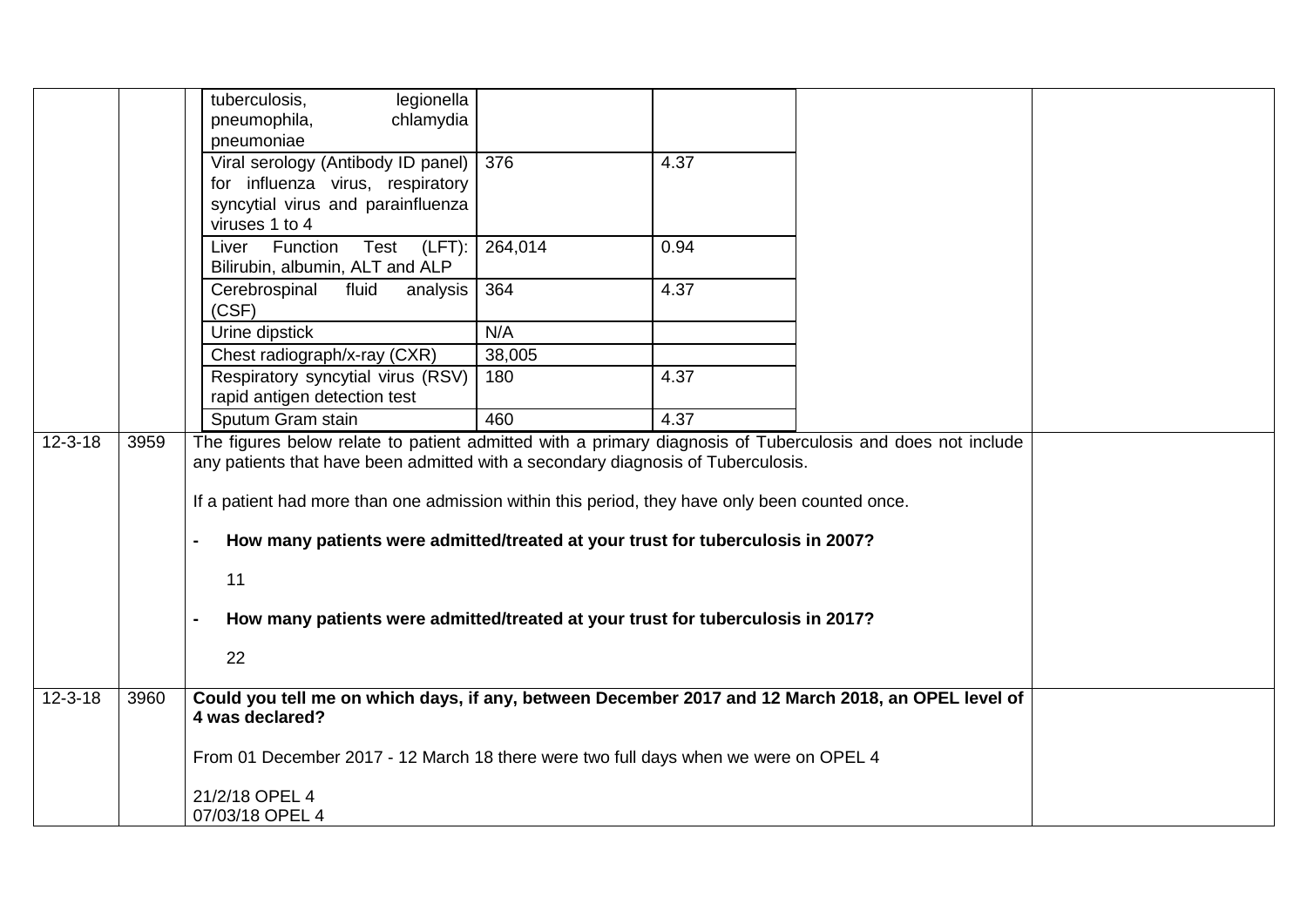|               |      | huddle |                                                                                                                                                                                                                                                                       | The status may fluctuate throughout the day however the reportable OPEL status is taken at the morning |                             |                 |                      |                   |  |  |  |
|---------------|------|--------|-----------------------------------------------------------------------------------------------------------------------------------------------------------------------------------------------------------------------------------------------------------------------|--------------------------------------------------------------------------------------------------------|-----------------------------|-----------------|----------------------|-------------------|--|--|--|
| $13 - 3 - 18$ | 3961 |        | A. the % of staff who are compliant with their appraisals, i.e. have had an appraisal within the last 12<br>months, broken down by staff group.<br>85% (2,301) of staff have received an appraisal in the last 12 months - broken down by staff group as<br>follows:- |                                                                                                        |                             |                 |                      |                   |  |  |  |
|               |      |        | <b>Additional Professional Scientific &amp; Technical</b>                                                                                                                                                                                                             |                                                                                                        |                             | 3% (75 staff)   |                      |                   |  |  |  |
|               |      |        | <b>Additional Clinical Services</b>                                                                                                                                                                                                                                   |                                                                                                        |                             |                 | 20% (461 staff)      |                   |  |  |  |
|               |      |        | <b>Administrative &amp; Clerical</b>                                                                                                                                                                                                                                  |                                                                                                        |                             | 22% (511 staff) |                      |                   |  |  |  |
|               |      |        | <b>Allied Health Professionals</b>                                                                                                                                                                                                                                    |                                                                                                        |                             | 6% (145 staff)  |                      |                   |  |  |  |
|               |      |        | <b>Estates &amp; Ancillary</b>                                                                                                                                                                                                                                        |                                                                                                        |                             |                 | 13% (301 staff)      |                   |  |  |  |
|               |      |        | <b>Healthcare Scientists</b>                                                                                                                                                                                                                                          |                                                                                                        |                             | 3% (66 staff)   |                      |                   |  |  |  |
|               |      |        | Nursing & Midwifery<br>32% (742 staff)                                                                                                                                                                                                                                |                                                                                                        |                             |                 |                      |                   |  |  |  |
|               |      |        |                                                                                                                                                                                                                                                                       |                                                                                                        |                             |                 |                      |                   |  |  |  |
|               |      |        | B. the number of posts and the number of vacancies broken down by trust and by staff group for the<br>last available 12 months. Please also provide a breakdown of UK to overseas trained staff for<br>each trust and staff group.<br><b>ESR</b> values as at         |                                                                                                        | <b>WTE of Staff in Post</b> |                 | <b>Establishment</b> | <b>Vacant WTE</b> |  |  |  |
|               |      |        | 31/12/2017                                                                                                                                                                                                                                                            |                                                                                                        |                             |                 | <b>WTE</b>           |                   |  |  |  |
|               |      |        | <b>Staff Group</b><br>Add Prof Scientific and                                                                                                                                                                                                                         | <b>Overseas</b>                                                                                        | <b>UK</b>                   | <b>Total</b>    | <b>Total</b>         | <b>Total</b>      |  |  |  |
|               |      |        | Technic                                                                                                                                                                                                                                                               | 2.00                                                                                                   | 82.52                       | 84.52           | 98.85                | 14.33             |  |  |  |
|               |      |        | <b>Additional Clinical Services</b>                                                                                                                                                                                                                                   | 6.20                                                                                                   | 480.41                      | 486.61          | 566.09               | 79.48             |  |  |  |
|               |      |        | <b>Administrative and Clerical</b>                                                                                                                                                                                                                                    | 6.07                                                                                                   | 664.45                      | 670.51          | 730.02               | 59.51             |  |  |  |
|               |      |        | <b>Allied Health Professionals</b>                                                                                                                                                                                                                                    | 1.00                                                                                                   | 150.39                      | 151.39          | 156.00               | 4.61              |  |  |  |
|               |      |        |                                                                                                                                                                                                                                                                       |                                                                                                        |                             |                 |                      |                   |  |  |  |
|               |      |        | <b>Estates and Ancillary</b>                                                                                                                                                                                                                                          | 0.43                                                                                                   | 246.69                      | 247.11          | 272.97               | 25.86             |  |  |  |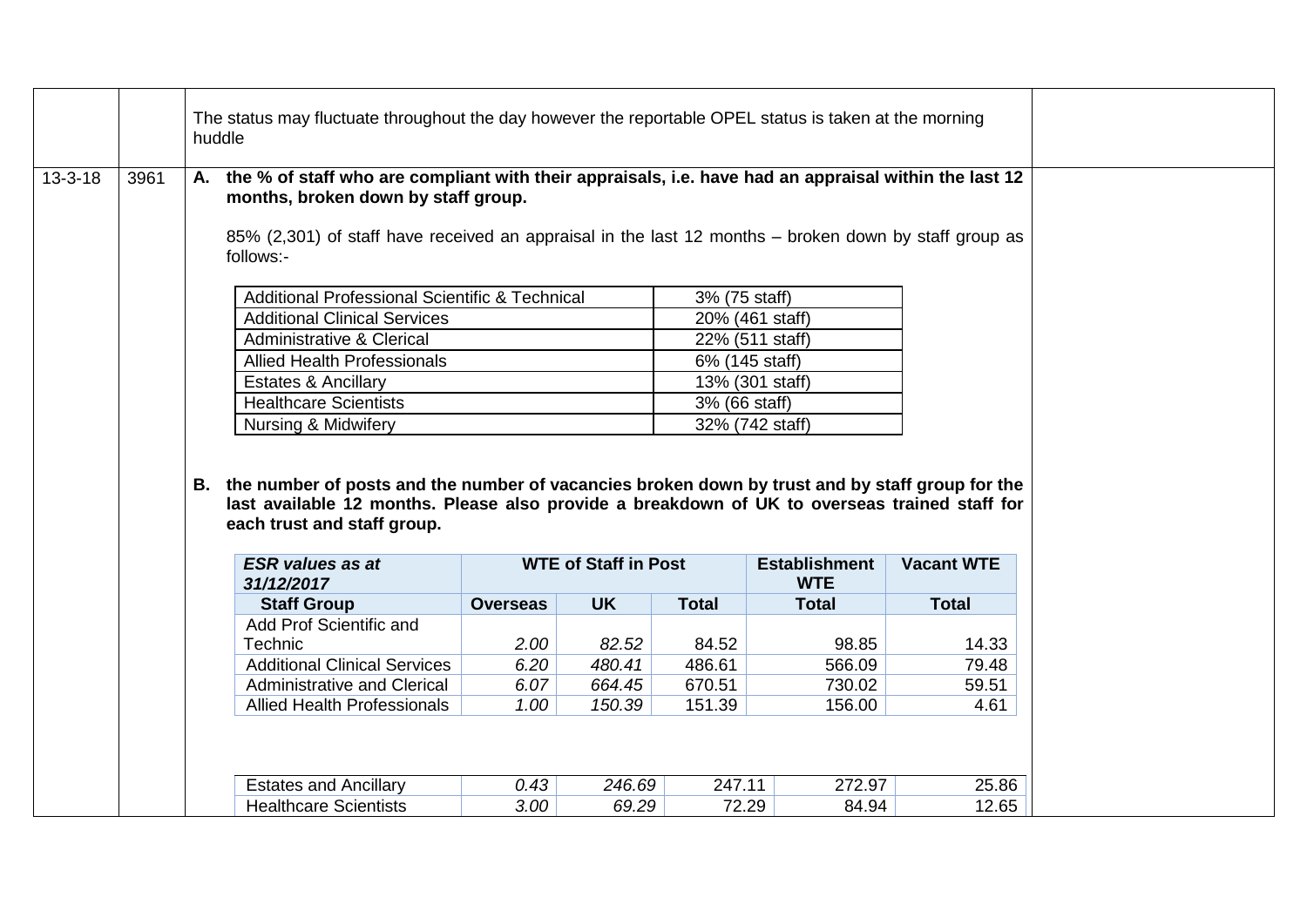|               |      | <b>Medical and Dental</b>                                                                                                                                                                                                                                                                                                                                                                                                                                                                                                                                                                                                                                                                                                                                                                                                                                                                                                                                                                                                                                                                                                                                                                                                                                                                                                                                              | 25.00 | 389.65  | 414.65  | 457.89  | 43.24  |                                                                                                                                                               |
|---------------|------|------------------------------------------------------------------------------------------------------------------------------------------------------------------------------------------------------------------------------------------------------------------------------------------------------------------------------------------------------------------------------------------------------------------------------------------------------------------------------------------------------------------------------------------------------------------------------------------------------------------------------------------------------------------------------------------------------------------------------------------------------------------------------------------------------------------------------------------------------------------------------------------------------------------------------------------------------------------------------------------------------------------------------------------------------------------------------------------------------------------------------------------------------------------------------------------------------------------------------------------------------------------------------------------------------------------------------------------------------------------------|-------|---------|---------|---------|--------|---------------------------------------------------------------------------------------------------------------------------------------------------------------|
|               |      | <b>Nursing and Midwifery</b>                                                                                                                                                                                                                                                                                                                                                                                                                                                                                                                                                                                                                                                                                                                                                                                                                                                                                                                                                                                                                                                                                                                                                                                                                                                                                                                                           |       |         |         |         |        |                                                                                                                                                               |
|               |      | Registered                                                                                                                                                                                                                                                                                                                                                                                                                                                                                                                                                                                                                                                                                                                                                                                                                                                                                                                                                                                                                                                                                                                                                                                                                                                                                                                                                             | 41.40 | 834.28  | 875.68  | 1042.23 | 166.55 |                                                                                                                                                               |
|               |      | <b>Totals</b>                                                                                                                                                                                                                                                                                                                                                                                                                                                                                                                                                                                                                                                                                                                                                                                                                                                                                                                                                                                                                                                                                                                                                                                                                                                                                                                                                          | 85.09 | 2917.68 | 3002.78 | 3408.99 | 406.21 |                                                                                                                                                               |
| $12 - 3 - 18$ | 3962 | Does the Trust use Vitro diagnostic reagents or not<br>Who is the contact for becoming a supplier<br>I can confirm that the Trust does not use IVD Regeants and have no plans to do so in the near future.                                                                                                                                                                                                                                                                                                                                                                                                                                                                                                                                                                                                                                                                                                                                                                                                                                                                                                                                                                                                                                                                                                                                                             |       |         |         |         |        |                                                                                                                                                               |
| $13 - 3 - 18$ | 3963 | I am a medical doctor doing an audit about food in the doctors mess. I would like to request<br>information using the Freedom of Information Act and thus requiring a response within 20 days. I<br>would like to know what food items were bought by the doctors' mess at your hospital during their<br>last/most recent shop. Usually doctors' messes buy food once a month. Please send me an itemised<br>list or a copy of the receipt. I would be grateful for this information and your help would be much<br>appreciated.<br>As previously mentioned in my email dated 22 March, the Trust mostly provides beverages for Doctors mess.<br>Please find attached spreadsheet outlining the purchases made in February 2018                                                                                                                                                                                                                                                                                                                                                                                                                                                                                                                                                                                                                                        |       |         |         |         |        | Link to spreadsheet                                                                                                                                           |
| $13 - 3 - 18$ | 3964 | Please find completed questionnaires attached.<br>Please note the following:-<br>Cataract Services Q1a) - The Trust reports waiting times/list data as per national requirements. The Trust is<br>obliged to report on incomplete pathways at a specialty/Trust level, but not at an intended procedure level.<br>The Trust reports the number of patients who are waiting at any given moment in time i.e the length of time<br>the patient has waited based on referral to treatment rules; the length of time waited is characterised by the<br>events associated with the patient pathway. As each patient pathway is unique and characterised by the<br>nuances in terms of events in the pathway which could impact the length of time they have waited from when<br>they are referred, providing an average waiting time would be misleading. It is also within this context that we<br>are unable to provide the maximum waiting time in days.<br>Furthermore, waiting list data has the intended procedure the patient is due to have and this may not always<br>be the actual final procedure a patient has when they undergo treatment and therefore aligning treatment with<br>waiting list data retrospectively is extremely difficult and fraught with challenges, particularly where a patient<br>may be waiting for multiple and different treatments. |       |         |         |         |        | Link to questionnaire -<br><b>Cataract Lenses</b><br>Link to questionnaire -<br><b>Cataract Services</b><br>Link to spreadsheet -<br><b>Cataract Services</b> |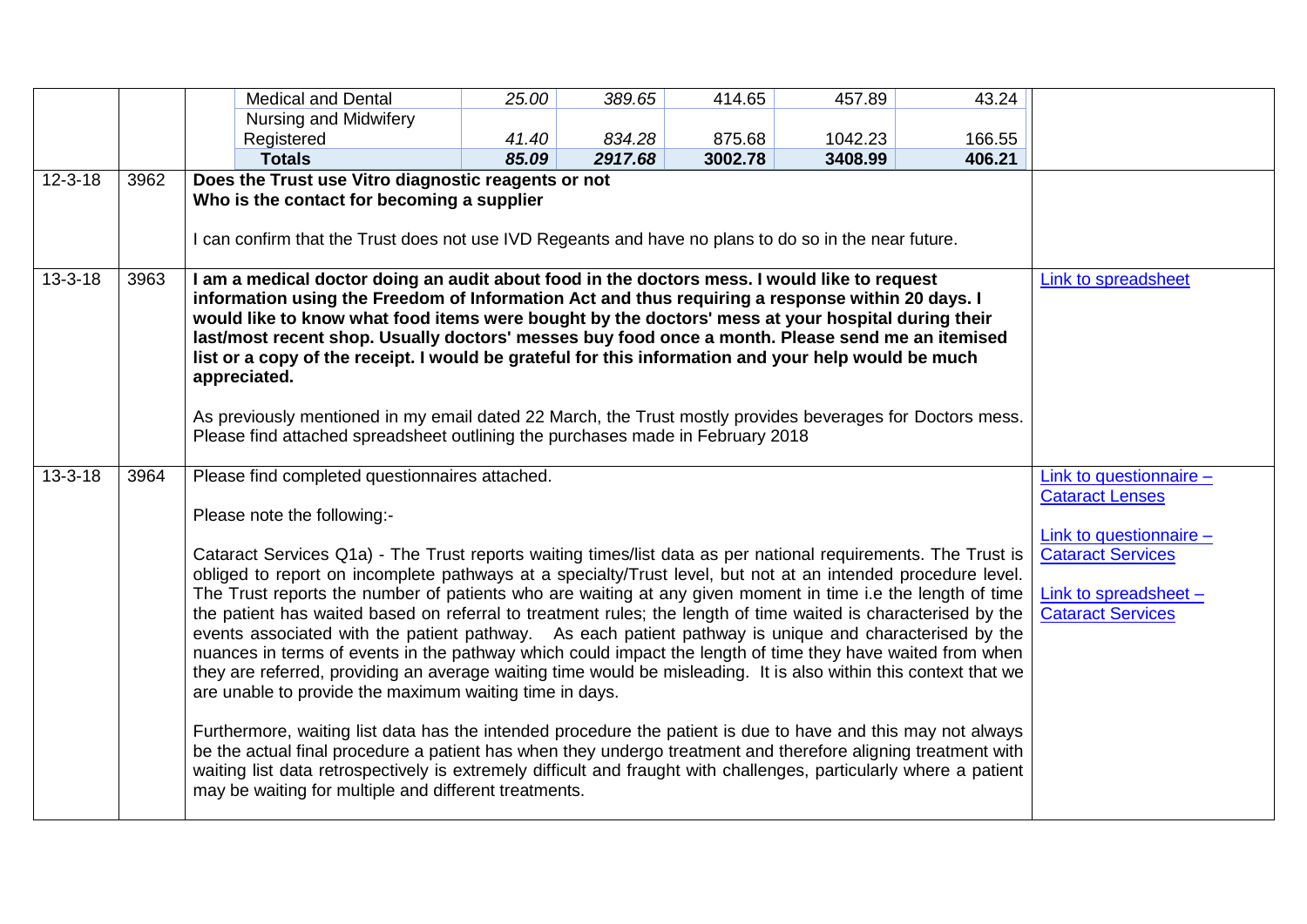| $14 - 3 - 18$ | 3965 |    | 1. Has the Trust received funding as part of the Global Digital Exemplar/ Fast Follower programme?<br>Yes |  |
|---------------|------|----|-----------------------------------------------------------------------------------------------------------|--|
|               |      |    |                                                                                                           |  |
|               |      |    | 2. If Yes, please disclose the amount                                                                     |  |
|               |      |    | Total award; £5m split over 4 payments                                                                    |  |
|               |      |    | 3. Is the trust due to receive GDE / Fast Follower funding (either initial or additional depending upon   |  |
|               |      |    | the answer to question 1) before 31st March 2018?                                                         |  |
|               |      |    | Yes - payments 1& 2 already received                                                                      |  |
|               |      |    | 4. Is the trust expecting to receive GDE funding (either initial or additional depending upon the         |  |
|               |      |    | answer to question 1) during April 2018-March 2019                                                        |  |
|               |      |    | Yes - payment 3                                                                                           |  |
|               |      |    | 5. Does the trust have an Electronic Patient Record?                                                      |  |
|               |      |    | Yes                                                                                                       |  |
|               |      | 6. | If yes, who is the principle software provider?                                                           |  |
|               |      |    | Cerner                                                                                                    |  |
|               |      |    | 7. If No does it have a timetable to implement an electronic patient record?                              |  |
|               |      |    | N/A                                                                                                       |  |
|               |      |    |                                                                                                           |  |
|               |      |    | 8. Has the trust implemented electronic Prescribing Medicines Administration (ePMA)?<br>Not Currently     |  |
|               |      |    |                                                                                                           |  |
|               |      |    | 9. If no, does the trust have an anticipated timetable for implementation?                                |  |
|               |      |    | Yes, due to the be implemented in April 2018                                                              |  |
|               |      |    | 10. Has the trust implemented Patient Status at-a-glance (electronic whiteboards for ward bed             |  |
|               |      |    | management)?                                                                                              |  |
|               |      |    | <b>No</b>                                                                                                 |  |
|               |      |    | 11. If "yes": partially or fully?                                                                         |  |
|               |      |    | N/A                                                                                                       |  |
|               |      |    | 12. If "partially" or "no" - does the trust have an anticipated implementation date?                      |  |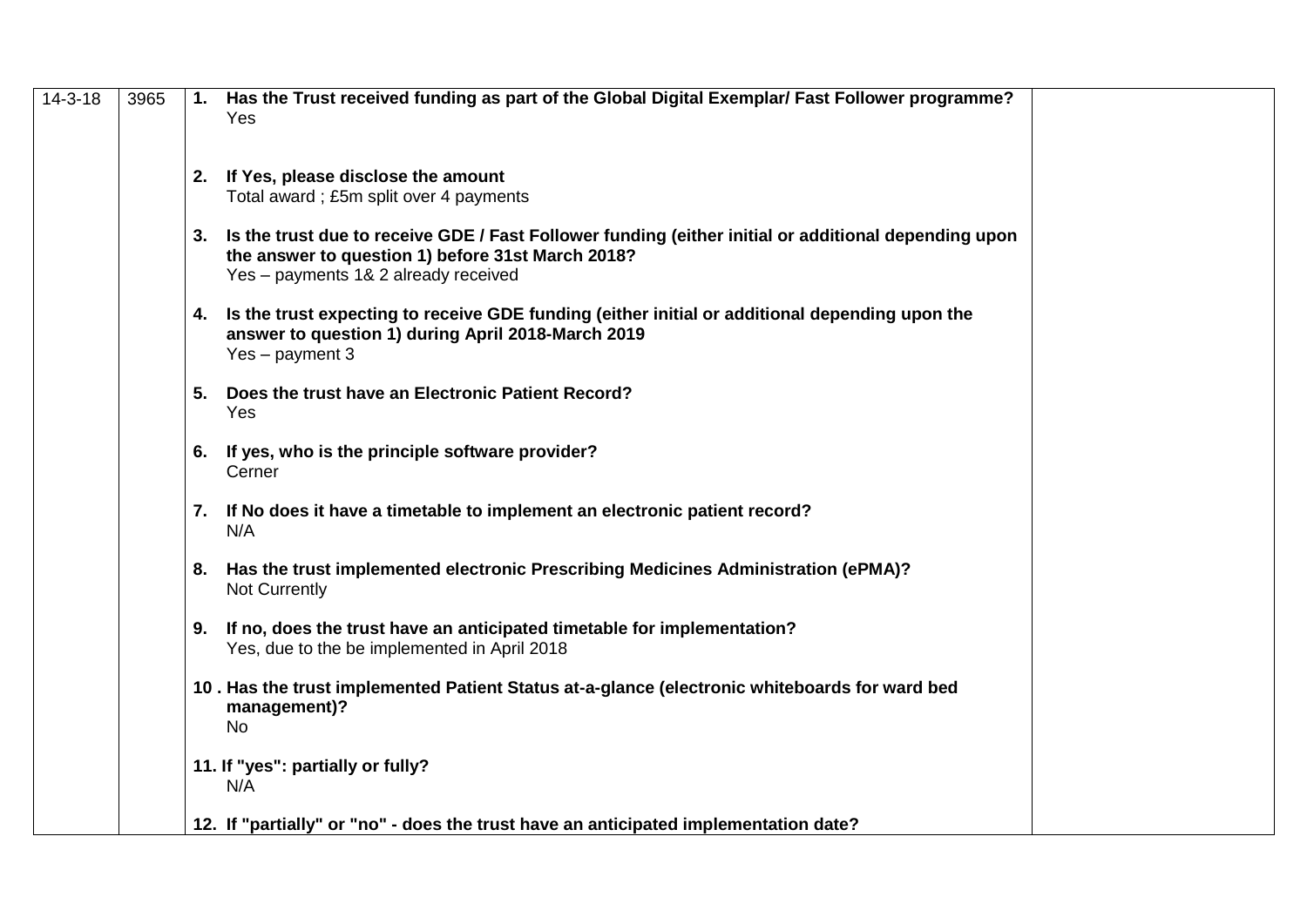|               |      |  | Plan to introduce post eCare go live in April 2018                                                 |      |  |
|---------------|------|--|----------------------------------------------------------------------------------------------------|------|--|
| $14 - 3 - 18$ | 3966 |  | Please state the amount your authority spent on taxis and courier services in each of the          |      |  |
|               |      |  | following financial years:                                                                         |      |  |
|               |      |  | 2014-15                                                                                            | £K   |  |
|               |      |  | OXFORDSHIRE TAXI CO LTD THE                                                                        | 1.6  |  |
|               |      |  | <b>SKYLINE TAXIS (UK) LLP</b>                                                                      | 17.1 |  |
|               |      |  |                                                                                                    | 18.7 |  |
|               |      |  |                                                                                                    |      |  |
|               |      |  | 2015-16                                                                                            |      |  |
|               |      |  | OXFORDSHIRE TAXI CO LTD THE                                                                        | 2.0  |  |
|               |      |  | <b>SKYLINE TAXIS (UK) LLP</b>                                                                      | 9.6  |  |
|               |      |  |                                                                                                    | 11.6 |  |
|               |      |  | 2016-17                                                                                            |      |  |
|               |      |  | ACUTE AMBULANCE & MEDICAL SERVICES                                                                 | 3.4  |  |
|               |      |  | <b>MARK STEERS</b>                                                                                 | 0.5  |  |
|               |      |  | OXFORDSHIRE TAXI CO LTD THE                                                                        | 2.9  |  |
|               |      |  | SKYLINE TAXIS (UK) LLP                                                                             | 14.5 |  |
|               |      |  | <b>SPEEDLINE TAXI LTD</b>                                                                          | 0.8  |  |
|               |      |  |                                                                                                    | 22.1 |  |
|               |      |  | 2017-18 - to 15/01/18                                                                              |      |  |
|               |      |  | ACUTE AMBULANCE & MEDICAL SERVICES                                                                 | 16.9 |  |
|               |      |  | OXFORDSHIRE TAXI CO LTD THE                                                                        | 2.0  |  |
|               |      |  | SKYLINE TAXIS (UK) LLP                                                                             | 12.6 |  |
|               |      |  | SOUTH CENTRAL AMBULANCE SERVICE NHS                                                                | 0.2  |  |
|               |      |  | <b>FOUNDATION TRUST</b>                                                                            |      |  |
|               |      |  |                                                                                                    | 31.7 |  |
|               |      |  | 2) Please provide a breakdown of the amount spent on taxis and courier services by department (for |      |  |
|               |      |  |                                                                                                    |      |  |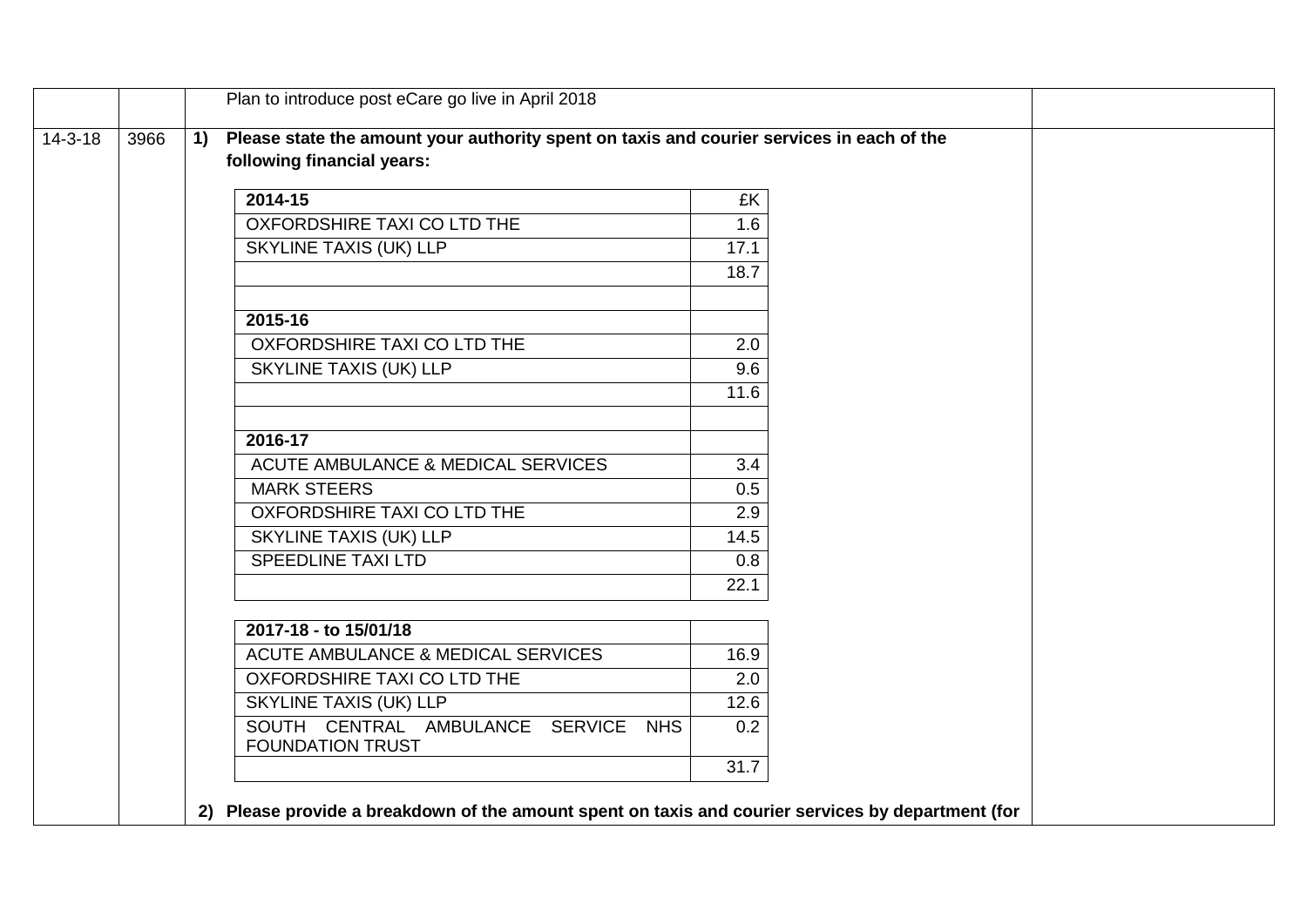|               |      | example, pathology, accident and emergency, etc.)                                                                                                                                                                                                                                                                                                                                                                                                                                                                                                                                                                                                                                                                                                                                                                                                                                                   |
|---------------|------|-----------------------------------------------------------------------------------------------------------------------------------------------------------------------------------------------------------------------------------------------------------------------------------------------------------------------------------------------------------------------------------------------------------------------------------------------------------------------------------------------------------------------------------------------------------------------------------------------------------------------------------------------------------------------------------------------------------------------------------------------------------------------------------------------------------------------------------------------------------------------------------------------------|
|               |      | Please provide a breakdown of the amount spent on taxis and courier services by reason for<br>3)<br>spend (for example, staff transport, transport of test results or samples etc.)<br>The Trust does not record the above information in an easily obtainable format. To obtain this would<br>entail the manual breakdown of each invoice to determine the department and reason.  This would<br>exceed the appropriate time limit.                                                                                                                                                                                                                                                                                                                                                                                                                                                                |
| $14 - 3 - 18$ | 3967 | Information and details of the winning Tender submission document for Car Permit Management &<br><b>Enforcement Services at MKUH NHS Trust.</b>                                                                                                                                                                                                                                                                                                                                                                                                                                                                                                                                                                                                                                                                                                                                                     |
|               |      | I can confirm that the tender process is still ongoing and no contract has been awarded as yet.                                                                                                                                                                                                                                                                                                                                                                                                                                                                                                                                                                                                                                                                                                                                                                                                     |
| $14 - 3 - 18$ | 3968 | The income earned from hospital car parking charges for the financial years:<br>1.<br>a. 2014-2015<br>£1.424m<br>b. 2015-2016<br>£1.576m<br>c. 2016-2017<br>£1.583m<br>2. The money spent on maintenance for car parking facilities in the financial years:<br>a. 2014-2015<br>£289.3k<br>b. 2015-2016<br>£ 94.8k<br>c. 2016-2017<br>£161.6k<br>Where the income earned from hospital car parking facilities was spent in the financial years:<br>3.<br>Income from the Trust's car parks is used to cover the direct and indirect costs of the car parks, including<br>security, maintenance, staffing costs, administrative costs, depreciation charges, business rates and so<br>on. The Trust is unable to provide a direct breakdown of where income from parking was spent as all of<br>the Trust's income is used to support general costs of healthcare provision and associated overheads. |
| $14 - 3 - 18$ | 3969 | Number of junior doctors within your Trust?<br>1.<br>155                                                                                                                                                                                                                                                                                                                                                                                                                                                                                                                                                                                                                                                                                                                                                                                                                                            |
|               |      | Number of career grade doctors to include<br>2.<br>211<br>consultants,                                                                                                                                                                                                                                                                                                                                                                                                                                                                                                                                                                                                                                                                                                                                                                                                                              |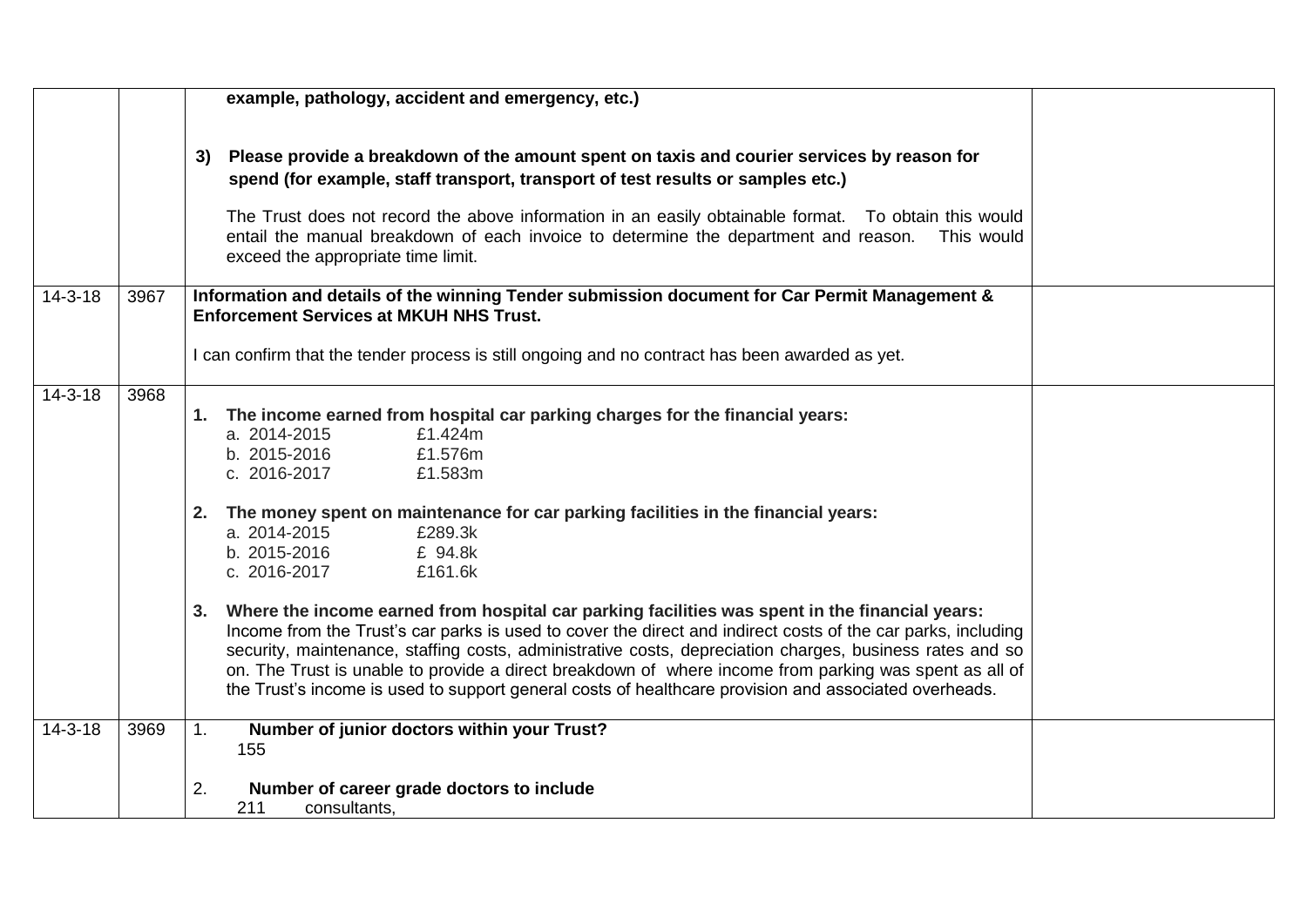|        | 0             | GPs.                                                                                                                                            |  |
|--------|---------------|-------------------------------------------------------------------------------------------------------------------------------------------------|--|
|        | 8             | Associate Specialists,                                                                                                                          |  |
|        | 79            | Specialty Doctors and                                                                                                                           |  |
|        | 38            | <b>Trust Grade</b>                                                                                                                              |  |
| 3.     |               | Number of medical honorary contract holders (to include observership and clinical<br>attachments)?                                              |  |
|        |               | Approx. 40 Honorary contracts of varying lengths.                                                                                               |  |
|        |               | For Observership 8 from Jan 2017 - date                                                                                                         |  |
| 4.     |               | Please confirm how many members of staff you have within your medical staffing/HR team;<br>please confirm headcount, WTE and banding (AfC).     |  |
|        | a.            | 2.6 x Medical staffing administrator at band 4                                                                                                  |  |
|        | b.<br>$C_{-}$ | 1 x Medical Staffing Team Leader at band 6<br>0.5x Head of recruitment at band 8A                                                               |  |
|        |               |                                                                                                                                                 |  |
| 5.     |               | Do you have a separate medical education team to your medical staffing/HR team?                                                                 |  |
|        | Yes           |                                                                                                                                                 |  |
| 6.     |               | If yes, please confirm headcount, WTE and banding (AfC).<br>1 x band 8a Manager<br>2.8 administrative staff (band 4)<br>1 x receptionist band 3 |  |
| 7.     | team:         | Please confirm which of the following activities are undertaken by your Medical Staffing/HR                                                     |  |
|        | a.            | Employee relations -<br>Yes                                                                                                                     |  |
|        | b.            | Yes<br>Recruitment -                                                                                                                            |  |
|        | c.            | Yes elements of payroll<br>Payroll -                                                                                                            |  |
|        | d.            | Appraisal and revalidation -<br><b>No</b>                                                                                                       |  |
|        | е.            | On call rota management - No                                                                                                                    |  |
|        | f.            | Junior doctor changeover/rotations (to include work schedules, rota analysis, exception                                                         |  |
|        |               | reporting, induction activities, IT set up, supply of mobile devices- please specify) - Yes                                                     |  |
|        | g.            | Supply of medical locums/medical locum bank -<br>Yes                                                                                            |  |
|        |               | Other activities; please provide any further information that you may wish to add that hasn't been included                                     |  |
| above. |               |                                                                                                                                                 |  |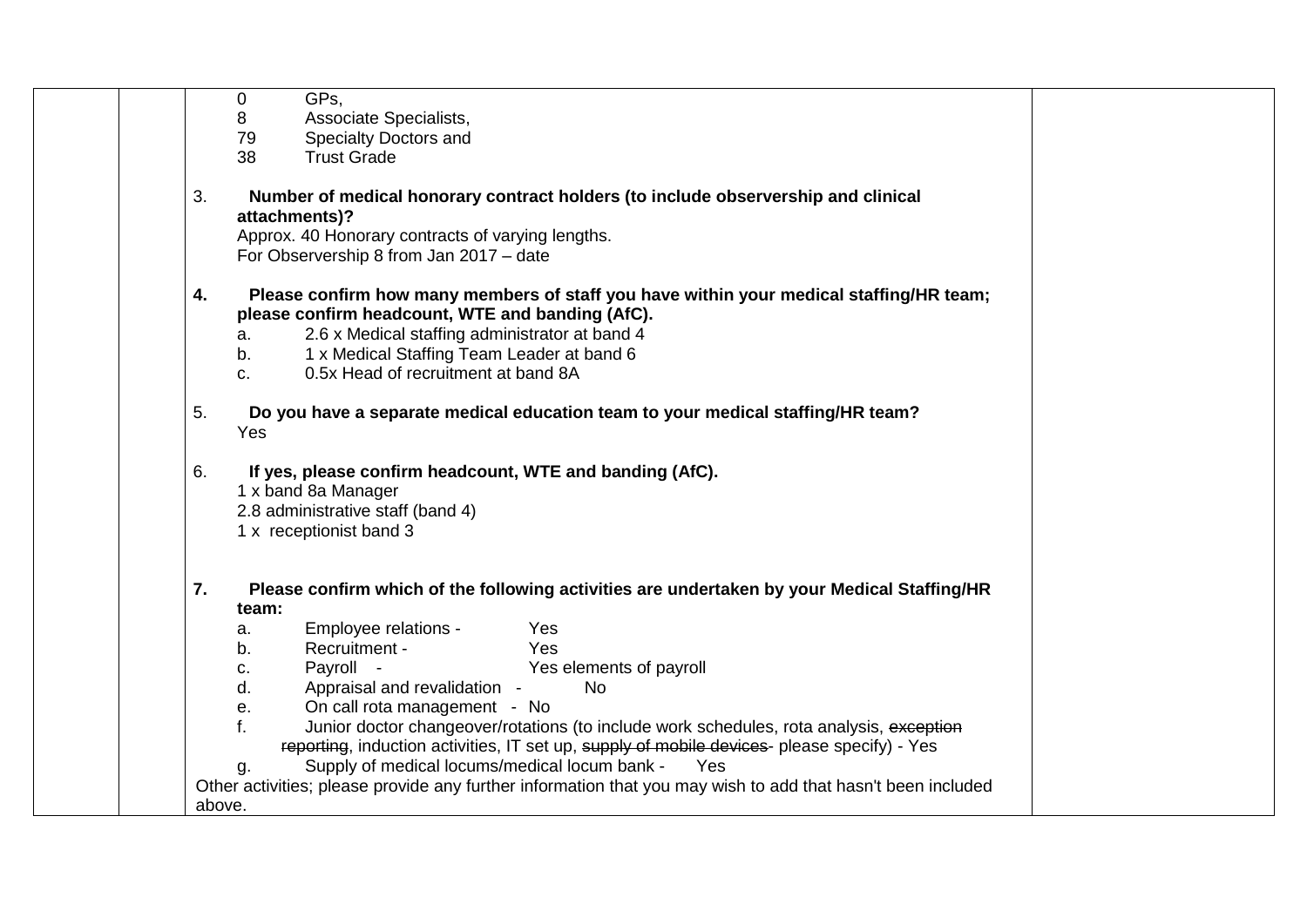| $19-3-18$ | 3970 | $\mathbf{1}$ . | Do you have an assessment unit or short stay unit within your Trust?                                                                             | Link to policy |
|-----------|------|----------------|--------------------------------------------------------------------------------------------------------------------------------------------------|----------------|
|           |      |                | Yes                                                                                                                                              |                |
|           |      | 2.             | What is the maximum length of stay for children on your assessment or short stay unit before<br>they are moved to an inpatient bed?              |                |
|           |      |                | At present we do not have a max length of stay, ideally no more than 6 hours                                                                     |                |
|           |      | 3.             | How many beds do you have within your assessment unit or short stay unit?<br>9 beds                                                              |                |
|           |      | 4.             | How many registered nurses are allocated to work in this area on any shift? How many are<br>band 5's? How many are band 6's?                     |                |
|           |      |                | 3 trained RSCN 3x band 5's or 1x band 6 and 2 band 5's                                                                                           |                |
|           |      | 5.             | How many HCAs are allocated to work in this area on any shift?<br>1 HCA per shift                                                                |                |
|           |      | 6.             | Do you have staff that work only within the assessment unit or short stay unit?<br>All staff are rotated between the unit and the inpatient ward |                |
|           |      | 7.             | How many Advanced Nurse Practitioners (ANP) work within Children's Services?<br>None                                                             |                |
|           |      | 8.             | How many ANPs work within A&E? On the ward? Within the assessment unit or short stay<br>unit?                                                    |                |
|           |      |                | None on the paediatric units, one in A&E                                                                                                         |                |
|           |      | 9.             | Do you operate nurse led discharges from your assessment unit or short stay unit? If you do,                                                     |                |
|           |      |                | what band are nurses that discharge? Do they receive additional training to be able to<br>discharge?                                             |                |
|           |      |                | Yes, Band 5 and above can discharge, no extra training in place at present                                                                       |                |
|           |      | 10.            | Do you have a policy and/or SOP for your assessment unit or short stay unit? If you do can<br>you provide me with a copy.                        |                |
|           |      |                | Yes please find attached                                                                                                                         |                |
|           |      | 11.            | Do you have a named consultant, register or ANP that takes lead over your assessment unit?                                                       |                |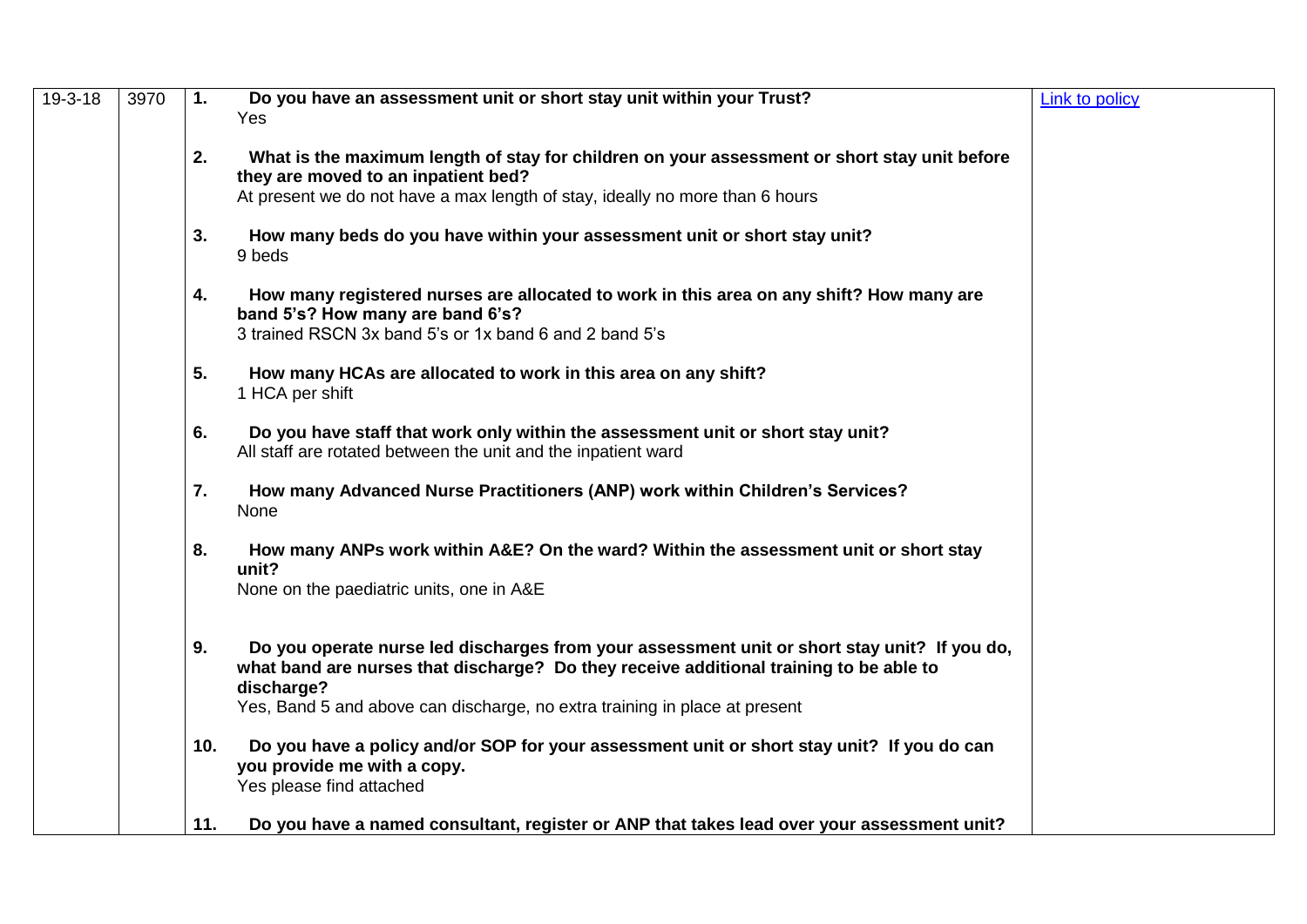|               |      |            | Yes                        |                                                                                                                            |               |                                       |              |                                                                                                                                                                                                        |                    |
|---------------|------|------------|----------------------------|----------------------------------------------------------------------------------------------------------------------------|---------------|---------------------------------------|--------------|--------------------------------------------------------------------------------------------------------------------------------------------------------------------------------------------------------|--------------------|
|               |      | 12.        |                            | How many in-patients do you have per year, for the last 4 years?                                                           |               |                                       |              |                                                                                                                                                                                                        |                    |
|               |      |            | than once.                 |                                                                                                                            |               |                                       |              | Please note if a patient had more than one admission within this period, they would be counted more                                                                                                    |                    |
|               |      |            | <b>Ward 4</b>              |                                                                                                                            | <b>Ward 5</b> |                                       |              |                                                                                                                                                                                                        |                    |
|               |      |            | <b>Period</b>              | <b>Number of</b><br><b>Inpatients</b>                                                                                      | <b>Period</b> | <b>Number of</b><br><b>Inpatients</b> | <b>Total</b> |                                                                                                                                                                                                        |                    |
|               |      |            | 2014                       | 5178                                                                                                                       | 2014          | 613                                   | 5791         |                                                                                                                                                                                                        |                    |
|               |      |            | 2015                       | 5604                                                                                                                       | 2015          | 655                                   | 6259         |                                                                                                                                                                                                        |                    |
|               |      |            | 2016                       | 6078                                                                                                                       | 2016          | 501                                   | 6579         |                                                                                                                                                                                                        |                    |
|               |      |            | 2017                       | 6149                                                                                                                       | 2017          | 647                                   | 6796         |                                                                                                                                                                                                        |                    |
| 19-3-18       | 3971 | 13.<br>14. | <b>No</b>                  | Have you trained any staff nurses up to ANP? Have you funded their training and/or given<br>them protected time for study? |               |                                       |              | Can you provide a copy of your job description for ANPs working in Children's Services. N/A.<br>Please can you tell me if the trust has found rough sleepers sleeping in any of its A&E departments or |                    |
|               |      |            |                            | other areas of hospitals at any point over the last five years?                                                            |               |                                       |              |                                                                                                                                                                                                        |                    |
|               |      |            | at Milton Keynes hospital. | grounds and one person that attempts to stay in A&E on an annual basis.                                                    |               |                                       |              | The Trust does not record the information requested. I can confirm that this is generally not a problem faced<br>To the best of our knowledge we have had two people found within hospital             |                    |
| $20 - 3 - 18$ | 3972 |            | 1. The name of your Trust. |                                                                                                                            |               |                                       |              |                                                                                                                                                                                                        | Link to attachment |
|               |      |            | As above                   |                                                                                                                            |               |                                       |              |                                                                                                                                                                                                        |                    |
|               |      | 2.         |                            | The names of the hospitals within your Trust.                                                                              |               |                                       |              |                                                                                                                                                                                                        |                    |
|               |      |            | We are a single site Trust |                                                                                                                            |               |                                       |              |                                                                                                                                                                                                        |                    |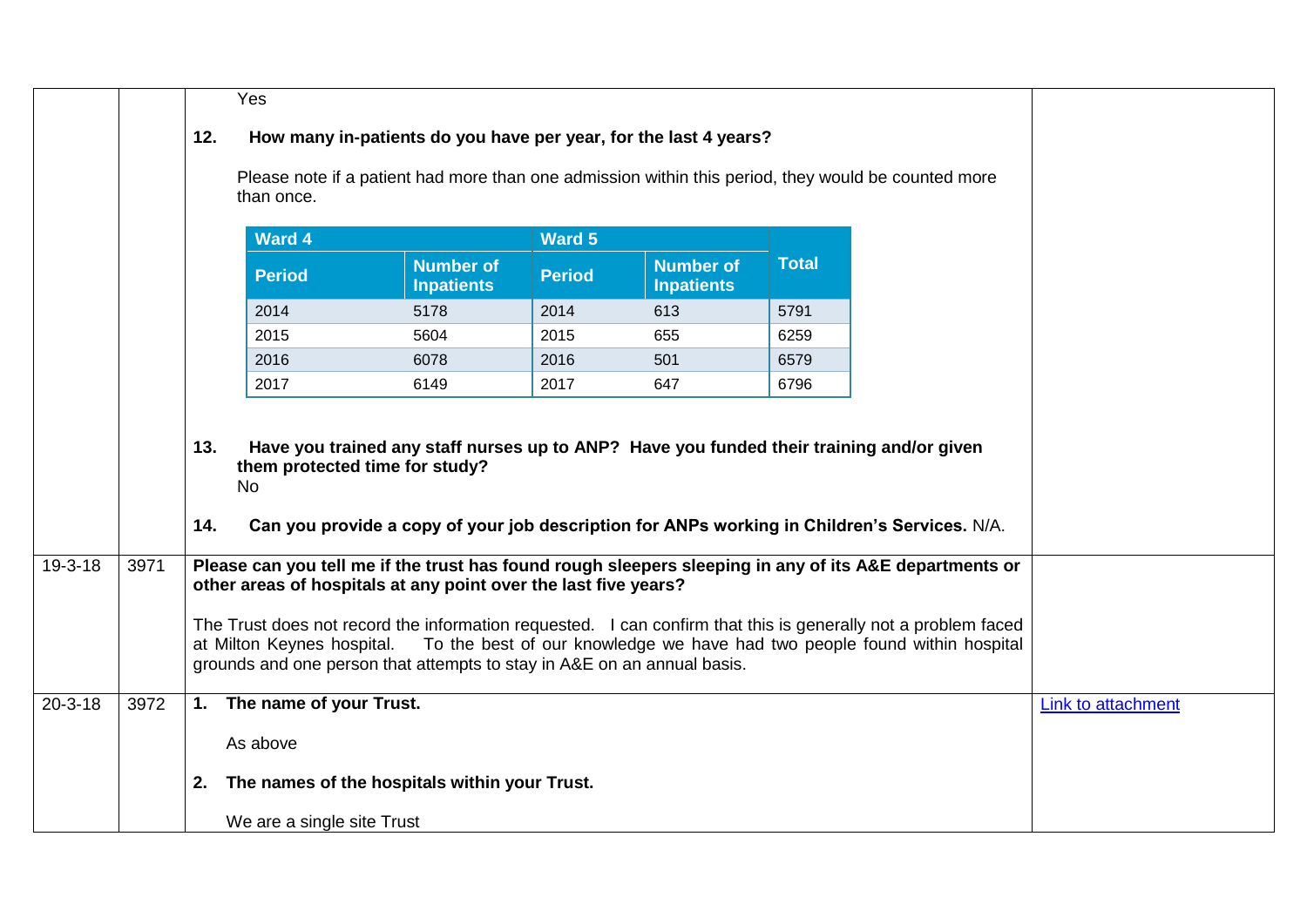|  | 3. The ICU's conducting haemofiltration / CRRT within your Trust.                                                                                                                                                                                |  |
|--|--------------------------------------------------------------------------------------------------------------------------------------------------------------------------------------------------------------------------------------------------|--|
|  | Department of Critical Care                                                                                                                                                                                                                      |  |
|  | 4. The number of patients treated with CRRT per year within your Trust.                                                                                                                                                                          |  |
|  | 40-50 patients                                                                                                                                                                                                                                   |  |
|  | 5. Current provider of CRRT services to your Trust.                                                                                                                                                                                              |  |
|  | <b>Baxter</b>                                                                                                                                                                                                                                    |  |
|  | 6. The preferred CRRT modality.                                                                                                                                                                                                                  |  |
|  | <b>CVVHDF</b>                                                                                                                                                                                                                                    |  |
|  | 7. The name of the Lead Clinician, in each hospital, responsible for CRRT services.<br>8. The name of the person in Procurement responsible for the CRRT contract in your Trust.                                                                 |  |
|  | Please note individual staff details are exempt under Section 40, Personal Information (where disclosure<br>may contravene the Data Protection Act) unless permission to release is given or the information is<br>already in the public domain. |  |
|  | 9. Date of the next tender for CRRT services.                                                                                                                                                                                                    |  |
|  | Not contracted at present                                                                                                                                                                                                                        |  |
|  | 10. A copy of the previous successful tender for CRRT services.                                                                                                                                                                                  |  |
|  | Please see attached                                                                                                                                                                                                                              |  |
|  | 11. CRRT contract value per annum.                                                                                                                                                                                                               |  |
|  | Not contracted at present                                                                                                                                                                                                                        |  |
|  |                                                                                                                                                                                                                                                  |  |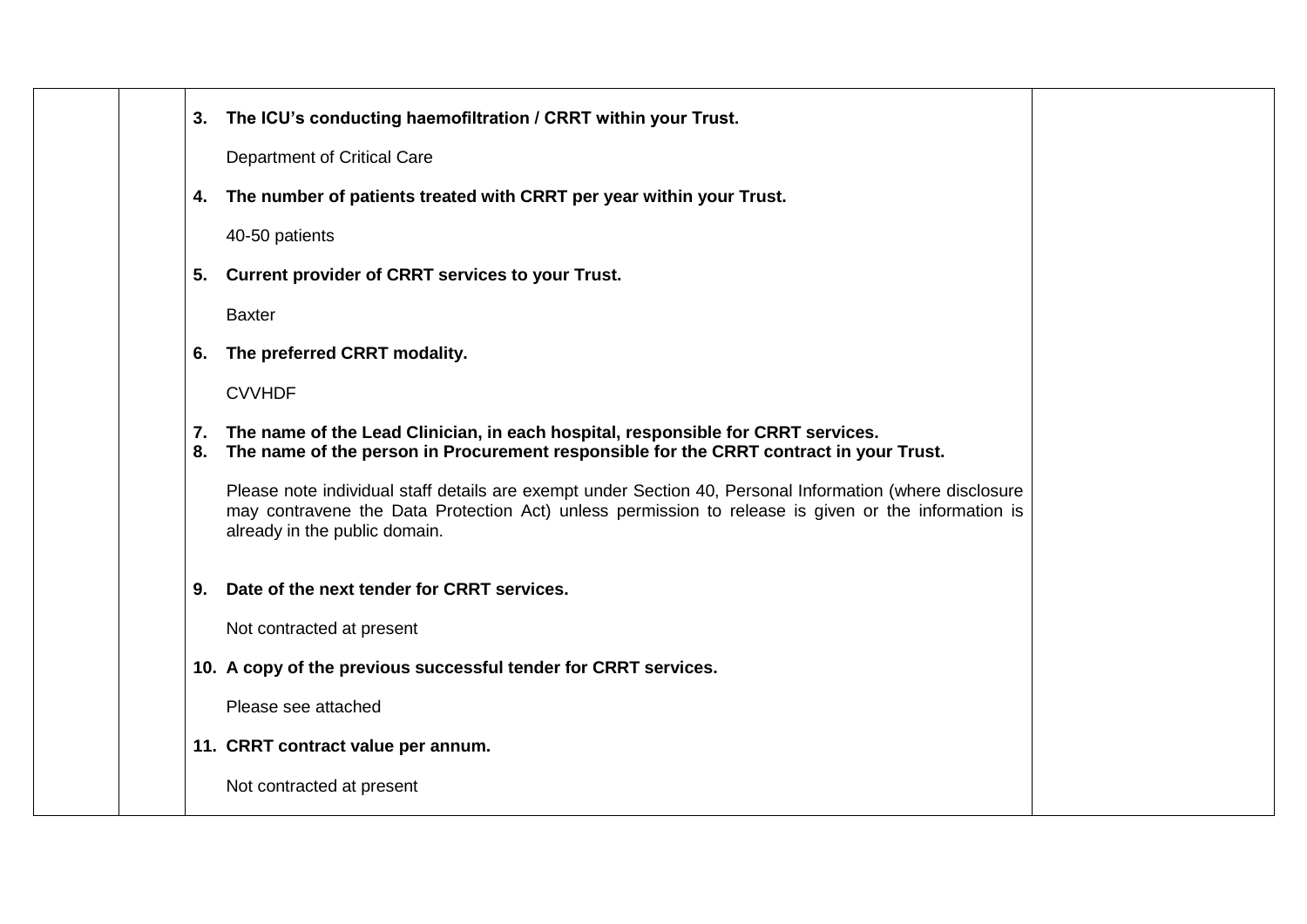| $21 - 3 - 18$ | 3973 |    | staff are required to take holidays, or can be paid them in lieu.                                                                                                                                 |                                                                     |                                           | 1. Overall Bank spend, broken down quarterly through 2016/2017 and 2017/2018 ytd, clarifying any<br>additional related costs such as Pension, Accommodation, subsistence, bonuses & allowances.<br>Please also confirm whether holiday allowances are included in the pay rates or not, and if Bank |  |
|---------------|------|----|---------------------------------------------------------------------------------------------------------------------------------------------------------------------------------------------------|---------------------------------------------------------------------|-------------------------------------------|-----------------------------------------------------------------------------------------------------------------------------------------------------------------------------------------------------------------------------------------------------------------------------------------------------|--|
|               |      |    | 16-17 - Q1 (Apr16-Jun16)<br>16-17 - Q2 (Jul16-Sep16)<br>16-17 - Q3 (Oct16-Dec16)                                                                                                                  | <b>Nurses</b><br>(inc<br>Midwives)<br>£1,133k<br>£1,151k<br>£1,258k | <b>Doctors</b><br>£387k<br>£483k<br>£566k |                                                                                                                                                                                                                                                                                                     |  |
|               |      |    | 16-17 - Q4 (Jan17-Mar17)<br>17-18 - Q1 (Apr17-Jun17)<br>$17-18 - Q2$ (Jul17-Sep17)<br>$\overline{17-18} - Q3$ (Oct17-Dec17)<br>We are unable to split it into what is pension, accommodation etc. | £1,563k<br>£1,671k<br>£1,866k<br>£1,925k                            | £522k<br>£630k<br>£604k<br>£316k          | These amounts include an element of pay in lieu of annual leave and so bank staff do not take holidays.                                                                                                                                                                                             |  |
|               |      | 2. | infrastructure resource in order to operate the Trust bank<br>Staffing -<br>2016/17 - £179,157<br>2017/18 - £222,698<br>unable to provide an exact cost due to the way our invoices are prepared. | Infrastructure -<br>2016/17 - £11,720<br>2017/18 - £13,233          |                                           | Please provide details any additional costs the Trust has incurred including human and<br>The annual cost have been split in to the two categories above and are an approximation. The Trust are                                                                                                    |  |
|               |      | 3. | nurses. Please include a list of documents you require to form full compliance.                                                                                                                   |                                                                     |                                           | Please provide a copy of your compliance management process for bank doctors and bank                                                                                                                                                                                                               |  |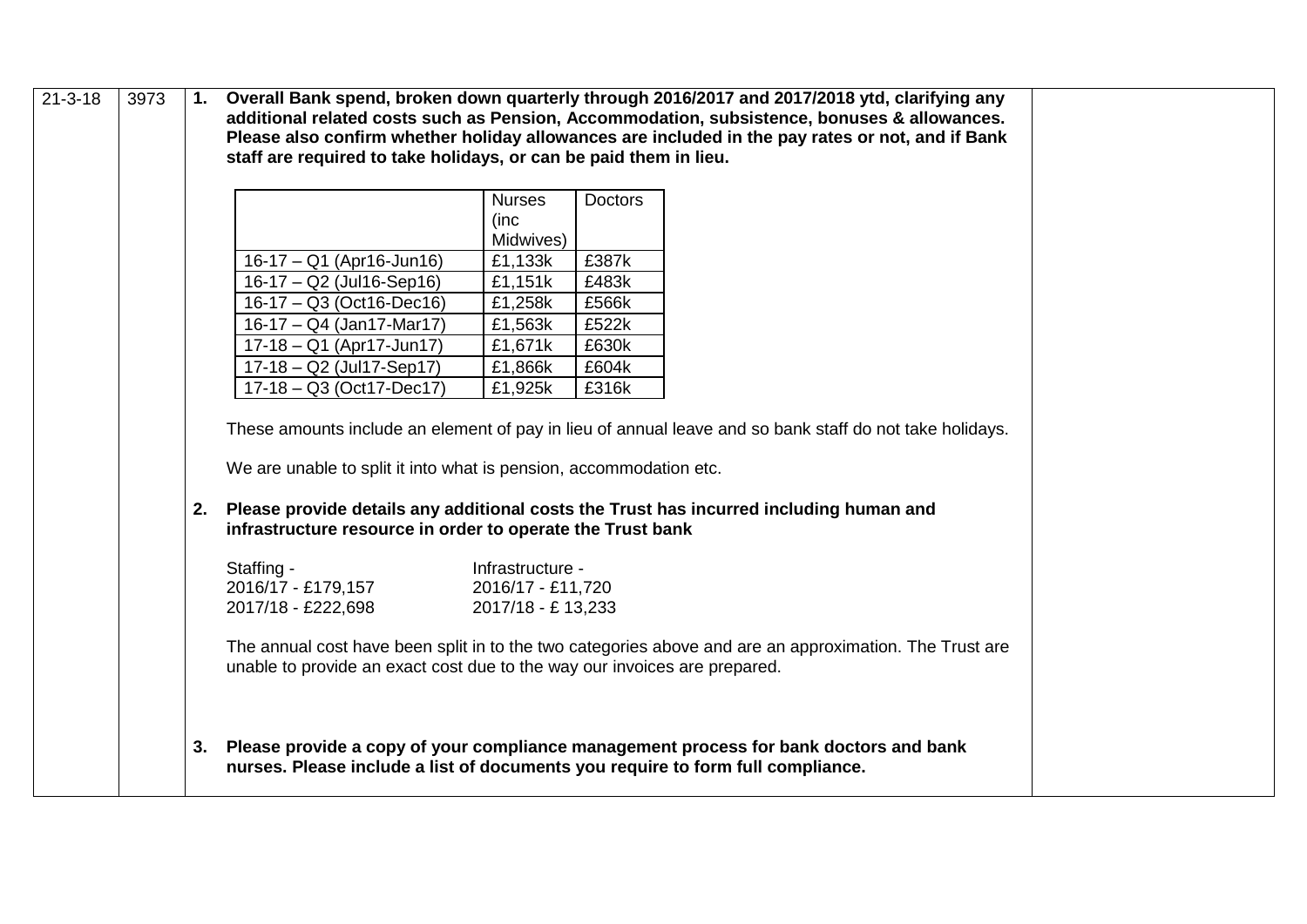|               |      | As per the NHS Employer Checking Standards                                                                                                                  |
|---------------|------|-------------------------------------------------------------------------------------------------------------------------------------------------------------|
|               |      | 4. Please detail how often compliance audits are undertaken on the documentation of those bank<br>workers<br>N/A                                            |
|               |      | 5. Please detail what systems are in place to manage the expiry of the compliance documentation<br>for bank workers                                         |
|               |      | Information is collated on ESR and reminders are sent to the bank team on a monthly basis by the ESR<br>Team where compliance is due to expire.             |
|               |      | 6. Please provide 5 anonymised samples of the audit reports you have undertaken for bank doctors<br>during 2017                                             |
|               |      | N/A                                                                                                                                                         |
|               |      | 7. Please provide 5 anonymised samples of the audit reports you have undertaken for bank nurses<br>during 2017                                              |
|               |      | N/A                                                                                                                                                         |
| $22 - 3 - 18$ | 3974 | Under the freedom of information act, please could you give me the name and email address of the<br>divisional mangers responsible for the following areas: |
|               |      | Dermatology                                                                                                                                                 |
|               |      | Gastroenterology                                                                                                                                            |
|               |      | Gynaecology                                                                                                                                                 |
|               |      | Ear, Nose and<br><b>Throat</b>                                                                                                                              |
|               |      | Ophthalmology                                                                                                                                               |
|               |      | The information requested can be found on the Trusts website at :                                                                                           |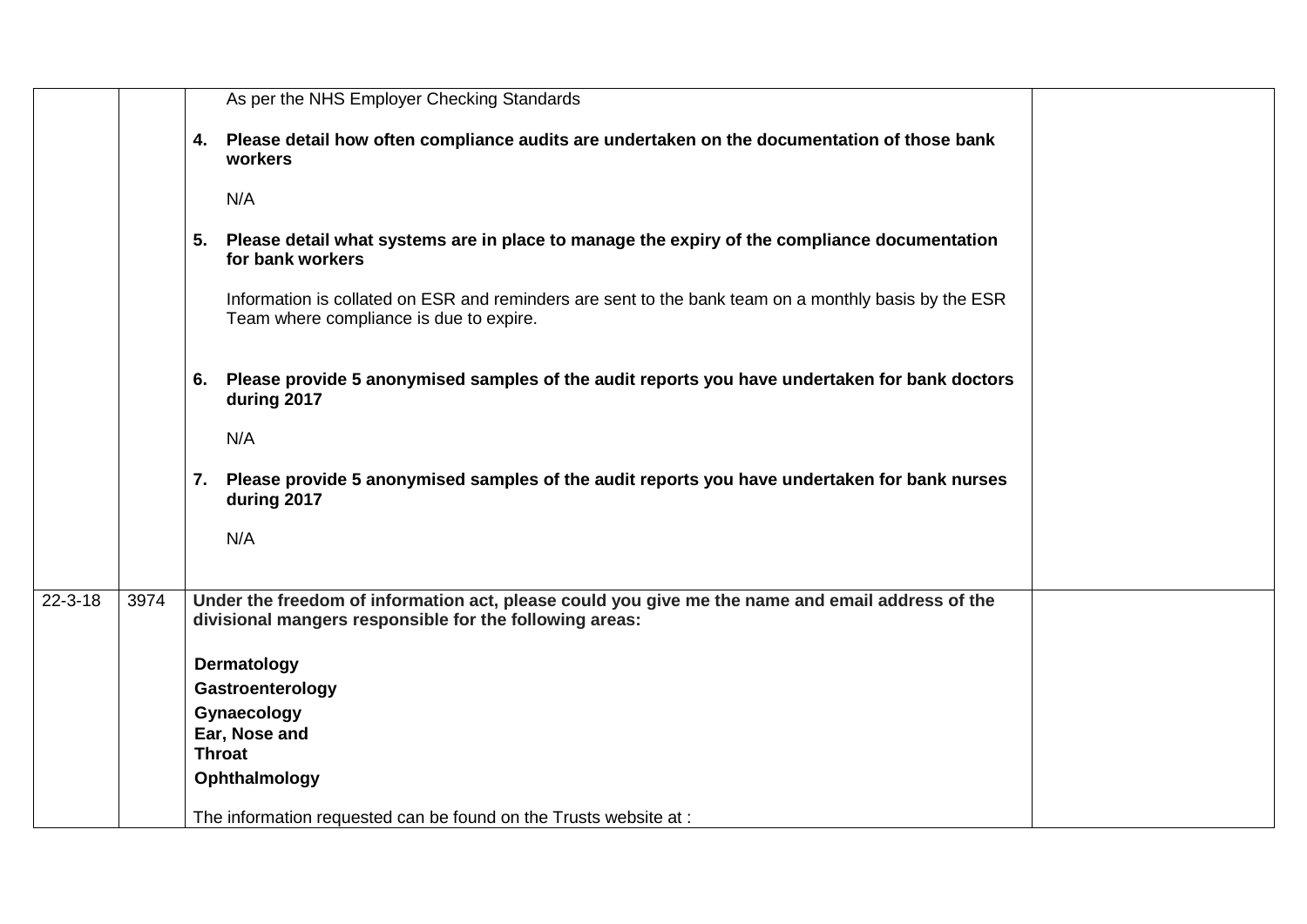|               |      | http://www.mkhospital.nhs.uk/images/comms/BoD/MKUH Org Chart Spring 2017 web.pdf<br>Please note individual staff details are exempt under Section 40 Personal Information (where disclosure may<br>contravene the Data Protection Act) unless permission to release has been granted or they are already in the |
|---------------|------|-----------------------------------------------------------------------------------------------------------------------------------------------------------------------------------------------------------------------------------------------------------------------------------------------------------------|
|               |      | public domain.                                                                                                                                                                                                                                                                                                  |
| $22 - 3 - 18$ | 3975 | 1.) Where do you store your physical paper medical records? Please indicate all types relevant from<br>below.                                                                                                                                                                                                   |
|               |      | Offsite storage<br>We do not have any paper records                                                                                                                                                                                                                                                             |
|               |      | 2.) Have you already started to digitise your medical records?                                                                                                                                                                                                                                                  |
|               |      | <b>YES</b>                                                                                                                                                                                                                                                                                                      |
|               |      |                                                                                                                                                                                                                                                                                                                 |
|               |      | If yes, then which records have you digitised?                                                                                                                                                                                                                                                                  |
|               |      | Legacy records:<br>Yes                                                                                                                                                                                                                                                                                          |
|               |      | If Yes: Is this being done in-house or is this outsourced (if outsourced, what is the name of<br>the provider, and what is the length of this contract?)                                                                                                                                                        |
|               |      | All Medical Records are scanned in-house                                                                                                                                                                                                                                                                        |
|               |      | Day Forward Records: Yes                                                                                                                                                                                                                                                                                        |
|               |      | If yes: Is this being done in-house or is this outsourced? (if outsourced, what is the name of<br>the provider, and what is the length of this contract?)                                                                                                                                                       |
|               |      | All Medical Records are scanned in-house                                                                                                                                                                                                                                                                        |
|               |      | 3.) If you have already started to scan your records how do you host your images?                                                                                                                                                                                                                               |
|               |      | <b>EDMS (Electronic Document Management System):</b><br>Yes                                                                                                                                                                                                                                                     |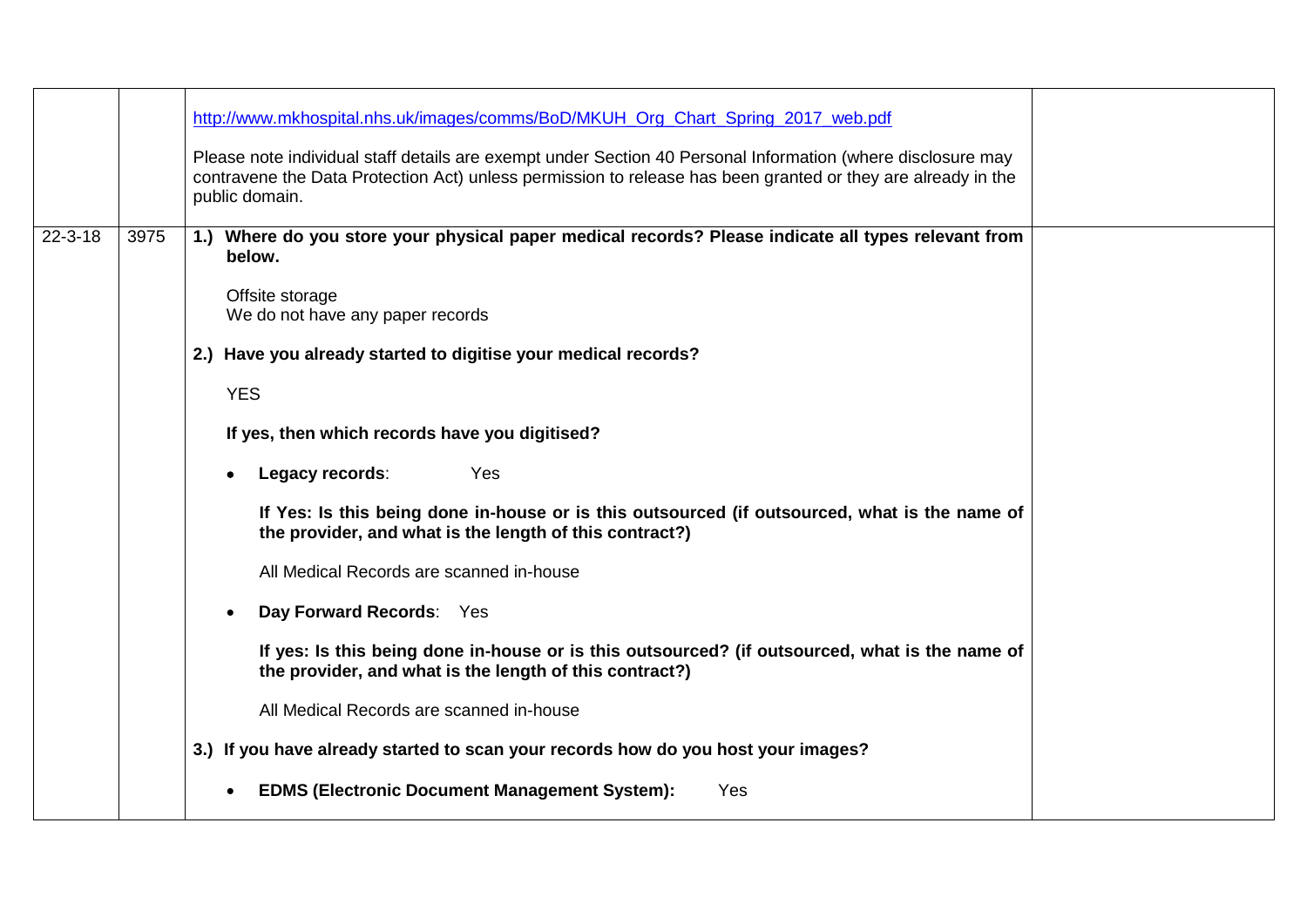|               |      | If yes: Which EDMS do you use and what is the length of the contract/licence for this service?                                                                                              |
|---------------|------|---------------------------------------------------------------------------------------------------------------------------------------------------------------------------------------------|
|               |      | The company names is C-Cube solutions we have just signed another 5 years with them.                                                                                                        |
|               |      | <b>Shared drives: Yes</b>                                                                                                                                                                   |
|               |      | If yes: Are the shared drives managed internally by the Trust or externally by an outside<br>provider? (What is the name of the outside provider, and what is the length of this contract?) |
|               |      | Our local IT                                                                                                                                                                                |
|               |      | <b>Online portal: Yes</b>                                                                                                                                                                   |
|               |      | If yes: What online portal does the Trust currently use and what is the length of the<br>contract/licence for this service?                                                                 |
|               |      | The company name is C-Cube solutions we have just signed for another 5 years.                                                                                                               |
|               |      | Other not mentioned above: please provide details of the service used. N/A                                                                                                                  |
|               |      | 4.) If you have not started to scan your medical records when do you expect to start this project?<br>N/A                                                                                   |
|               |      | 5.) If you do plan to start scanning your medical records how will you manage the procurement? N/A                                                                                          |
|               |      | 6.) Who is the person responsible at your organisation for medical record digitisation projects?                                                                                            |
|               |      | If unable to provide individuals name, please provide full job title and name of the department in which the<br>individual is based.                                                        |
|               |      | Head of Patient services and Head of IT.                                                                                                                                                    |
| $22 - 3 - 18$ | 3976 | <b>CCTV Equipment</b>                                                                                                                                                                       |
|               |      | 1. The total spend on CCTV Systems & Equipment in the last two years FEB 2015 – FEB 2018                                                                                                    |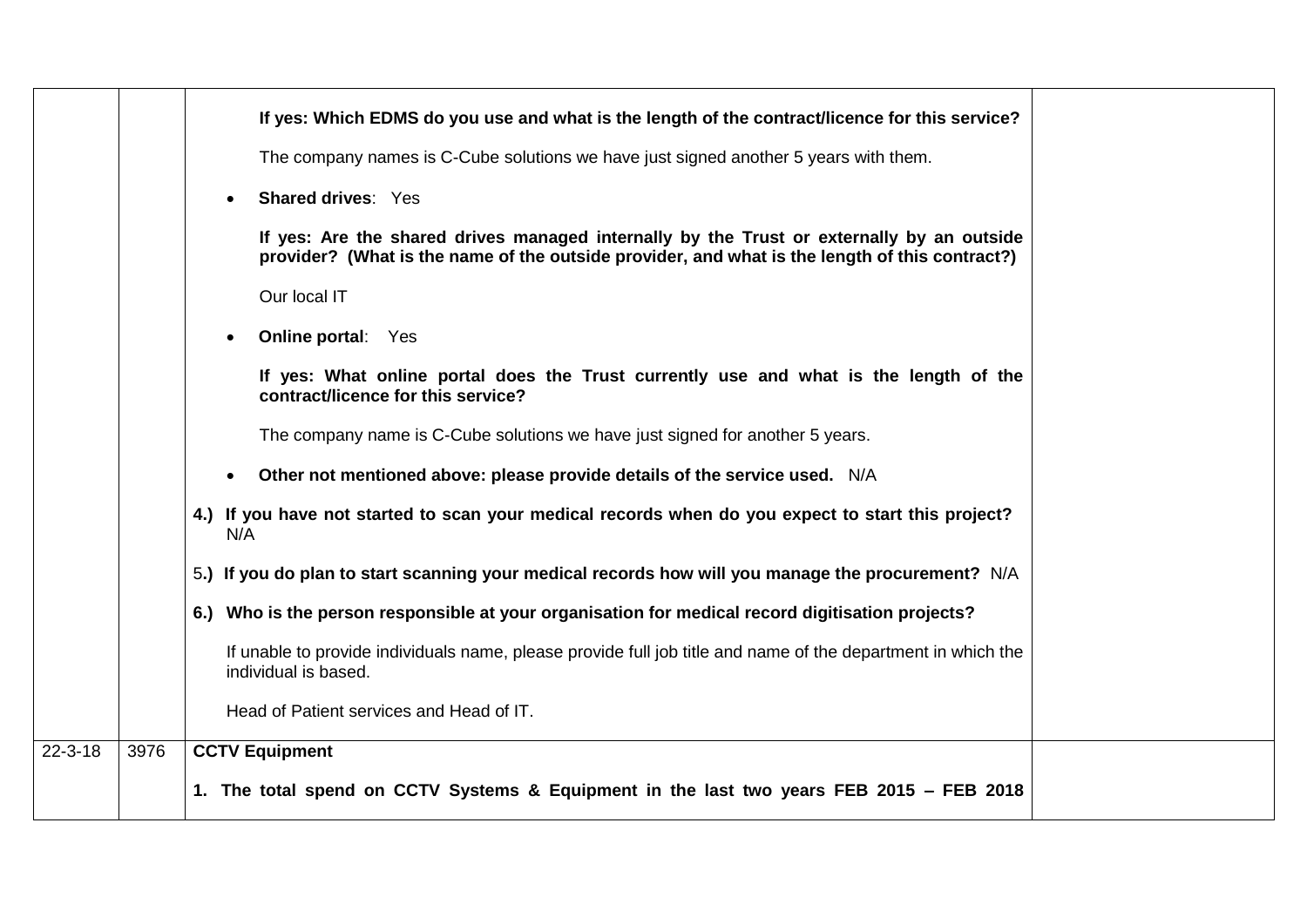| £55,171   |                                                                                                        |                                          |     |                                                                                                                                                                                                                                                                |          |                 |     |           |       |  |           |
|-----------|--------------------------------------------------------------------------------------------------------|------------------------------------------|-----|----------------------------------------------------------------------------------------------------------------------------------------------------------------------------------------------------------------------------------------------------------------|----------|-----------------|-----|-----------|-------|--|-----------|
| 2. Can    | you                                                                                                    | provide                                  | any | current                                                                                                                                                                                                                                                        | supplier | names           | for | the       | above |  | equipment |
|           | Hirsh technologies                                                                                     |                                          |     |                                                                                                                                                                                                                                                                |          |                 |     |           |       |  |           |
|           |                                                                                                        |                                          |     | 3. Please outline details of any current framework or preferred supplier list in place for the supply of<br>CCTV Systems along with details on any renewal dates or plans to re-procure the agreements.                                                        |          |                 |     |           |       |  |           |
| set.      |                                                                                                        |                                          |     | No current framework set or preferred supplier list however tendering in process and framework will be                                                                                                                                                         |          |                 |     |           |       |  |           |
| 4. Please |                                                                                                        |                                          |     | outline the members of staff                                                                                                                                                                                                                                   |          | responsible for |     | procuring | this  |  | equipment |
|           |                                                                                                        | already in the public domain.            |     | Please note individual staff details are exempt under Section 40, Personal Information (where disclosure<br>may contravene the Data Protection Act) unless permission to release is given or the information is                                                |          |                 |     |           |       |  |           |
|           |                                                                                                        | <b>Access Control/Security Solutions</b> |     |                                                                                                                                                                                                                                                                |          |                 |     |           |       |  |           |
|           |                                                                                                        |                                          |     | 5. The total spend and the types of Access Control Systems & Equipment on site in the in the last<br>two years FEB 2015 - FEB 2018 (e.g. Proximity readers, key fob/keypad entry, biometric solutions,<br>pin pad entry systems, NFC or retina identification) |          |                 |     |           |       |  |           |
| £194,159  |                                                                                                        |                                          |     |                                                                                                                                                                                                                                                                |          |                 |     |           |       |  |           |
|           |                                                                                                        |                                          |     | 6. Can you provide any current supplier names for the above equipment?                                                                                                                                                                                         |          |                 |     |           |       |  |           |
|           | Hirsh Technologies                                                                                     |                                          |     |                                                                                                                                                                                                                                                                |          |                 |     |           |       |  |           |
|           | agreements.                                                                                            |                                          |     | 7. Please outline details of any current framework or preferred supplier list in place for the supply of<br>Access control Systems along with details on any renewal dates or plans to re-procure the                                                          |          |                 |     |           |       |  |           |
|           | No current framework set or preferred supplier list however tendering in process and framework will be |                                          |     |                                                                                                                                                                                                                                                                |          |                 |     |           |       |  |           |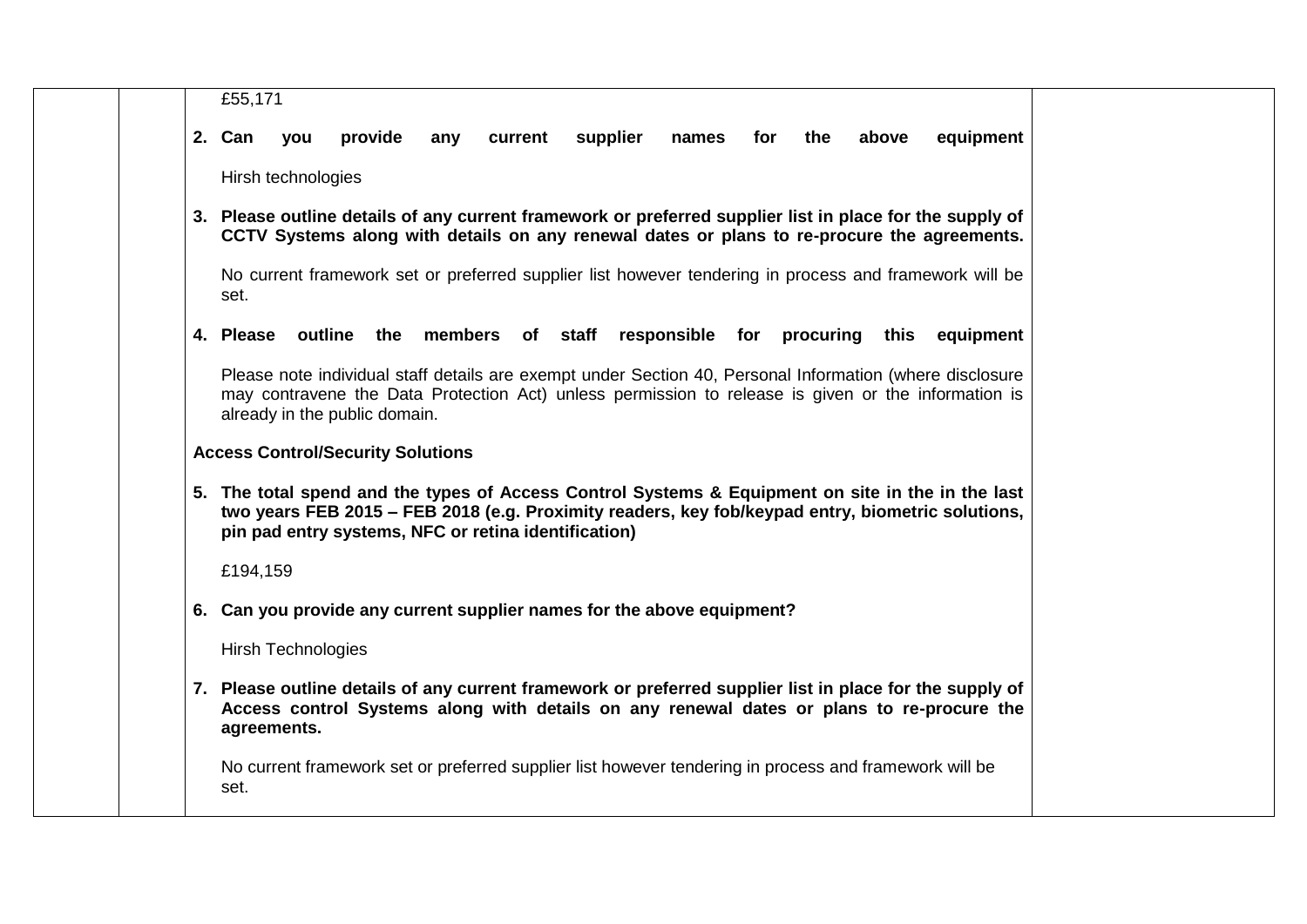|               |      | 8. Please outline the members of staff responsible for Procuring this equipment                          |                  |  |  |  |  |
|---------------|------|----------------------------------------------------------------------------------------------------------|------------------|--|--|--|--|
|               |      | Please note individual staff details are exempt under Section 40, Personal Information (where disclosure |                  |  |  |  |  |
|               |      | may contravene the Data Protection Act) unless permission to release is given or the information is      |                  |  |  |  |  |
|               |      | already in the public domain.                                                                            |                  |  |  |  |  |
| $23 - 3 - 18$ | 3977 | Question 1 - In the past three months, how many metastatic hepatocellular carcinoma patients were        |                  |  |  |  |  |
|               |      | treated with:                                                                                            |                  |  |  |  |  |
|               |      | Sorafenib (Nexavar)                                                                                      | $\overline{2}$   |  |  |  |  |
|               |      | Other active systemic anti-cancer therapy                                                                | $\overline{4}$   |  |  |  |  |
|               |      | Other including palliative care                                                                          | Data unavailable |  |  |  |  |
|               |      |                                                                                                          |                  |  |  |  |  |
|               |      |                                                                                                          |                  |  |  |  |  |
|               |      | Question 2 - In the past three months, how many metastatic renal cell carcinoma patients were treated    |                  |  |  |  |  |
|               |      | with:                                                                                                    |                  |  |  |  |  |
|               |      | Sunitinib (Sutent)                                                                                       | $\overline{0}$   |  |  |  |  |
|               |      | Pazopanib (Votrient)                                                                                     | $\mathbf 0$      |  |  |  |  |
|               |      | Everolimus (Afinitor)                                                                                    | $\mathbf 0$      |  |  |  |  |
|               |      | <b>Temsirolimus (Torisel)</b>                                                                            | $\mathbf 0$      |  |  |  |  |
|               |      | Cabozantinib (Cometriq)                                                                                  | $\overline{0}$   |  |  |  |  |
|               |      | Nivolumab (Opdivo)                                                                                       | $\overline{0}$   |  |  |  |  |
|               |      | Axinitib (Inlyta)                                                                                        | $\overline{0}$   |  |  |  |  |
|               |      | Nivolumab + Ipilimumab (Opdivo + Yervoy)                                                                 | $\mathbf 0$      |  |  |  |  |
|               |      | Levantinib (Lenvima) + Everolimus (Afinitor)                                                             | $\overline{0}$   |  |  |  |  |
|               |      | Tivozanib (Fotivda)                                                                                      | $\overline{0}$   |  |  |  |  |
|               |      | Other active systemic anti-cancer therapy                                                                | $\sqrt{2}$       |  |  |  |  |
|               |      | Other including palliative care                                                                          | $\mathbf 0$      |  |  |  |  |
|               |      |                                                                                                          |                  |  |  |  |  |
|               |      | Question 3 - In the past 3 months, how many metastatic melanoma patients were treated with:              |                  |  |  |  |  |
|               |      |                                                                                                          |                  |  |  |  |  |
|               |      | Pembrolizumab (Keytruda)                                                                                 | $\pmb{0}$        |  |  |  |  |
|               |      | Nivolumab (Opdivo)                                                                                       | $\overline{0}$   |  |  |  |  |
|               |      |                                                                                                          |                  |  |  |  |  |
|               |      |                                                                                                          |                  |  |  |  |  |
|               |      | Ipilumumb (Yervoy)                                                                                       | $\overline{0}$   |  |  |  |  |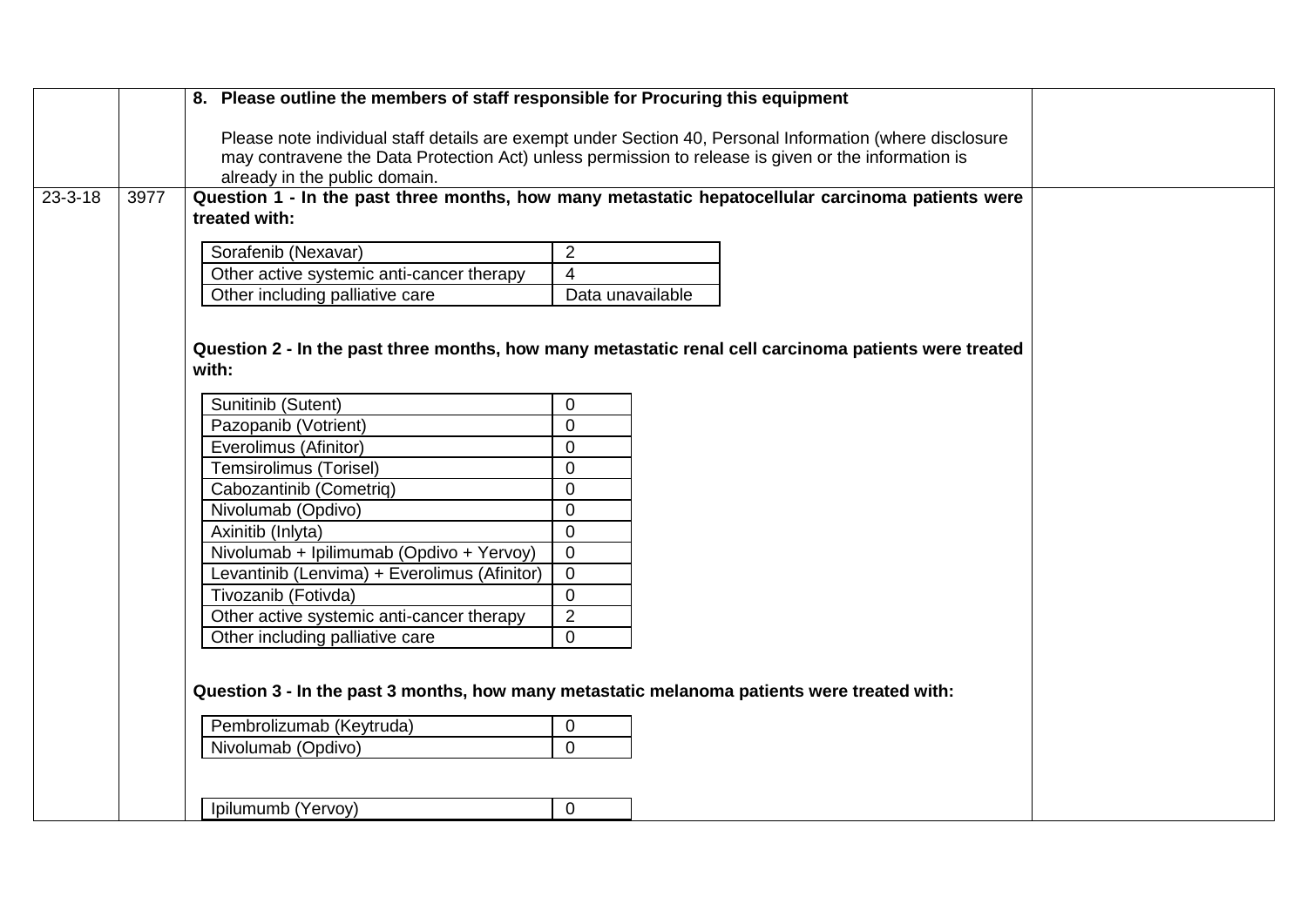|               |      | Nivolumab + Ipilumumb (Opdivo + Yervoy)<br>$\mathbf 0$                                                                                |                     |
|---------------|------|---------------------------------------------------------------------------------------------------------------------------------------|---------------------|
|               |      | Dabrafenib + Trametinib<br>$\mathbf{0}$<br>$(Tafinlar +$                                                                              |                     |
|               |      | Mekinist)                                                                                                                             |                     |
|               |      | Dabrafenib (Tafinlar)<br>$\mathbf{0}$                                                                                                 |                     |
|               |      | $\Omega$<br>Vemurafenib (Zelboraf)                                                                                                    |                     |
|               |      | Vemurafenib + cobimetinib (Zelboraf<br>$\mathbf{0}$                                                                                   |                     |
|               |      | Cotellic)                                                                                                                             |                     |
|               |      | $\mathbf{0}$<br>Other active systemic anti-cancer therapy                                                                             |                     |
|               |      | $\Omega$<br>Other including palliative care                                                                                           |                     |
| $23 - 3 - 18$ | 3978 | We are trying to gather information on how Aclomep is used, both in the hospital and community                                        | Link to spreadsheet |
|               |      | environment, to help with the development of our product range.                                                                       |                     |
|               |      | I would really appreciate it if you could provide me with any information you may have on the                                         |                     |
|               |      | following, or advise me of who to contact to obtain further information.                                                              |                     |
|               |      |                                                                                                                                       |                     |
|               |      | The Conditions Aclomep is used for in your hospital                                                                                   |                     |
|               |      | Age range of patients                                                                                                                 |                     |
|               |      |                                                                                                                                       |                     |
|               |      | <b>Length of treatment</b>                                                                                                            |                     |
|               |      | Tube or oral administration                                                                                                           |                     |
|               |      | Are patients discharged into the community on this product?                                                                           |                     |
|               |      |                                                                                                                                       |                     |
|               |      | Please see spreadsheet attached.                                                                                                      |                     |
| $23 - 3 - 18$ | 3979 | Within your health trust how many patients are currently [within the past 6 months available] being<br>treated for Colorectal Cancer? |                     |
|               |      |                                                                                                                                       |                     |
|               |      | 136                                                                                                                                   |                     |
|               |      | Of these how many are treated with the following therapies;                                                                           |                     |
|               |      | Cetuximab (Erbitux) with/without chemotherapy<br>25                                                                                   |                     |
|               |      | Panitumumab (Vectibix) with/without chemotherapy<br>0                                                                                 |                     |
|               |      | Nivolumab (Opdivo) with/without chemotherapy<br>0                                                                                     |                     |
|               |      | $\mathbf 0$<br>Chemotherapy + other mAb                                                                                               |                     |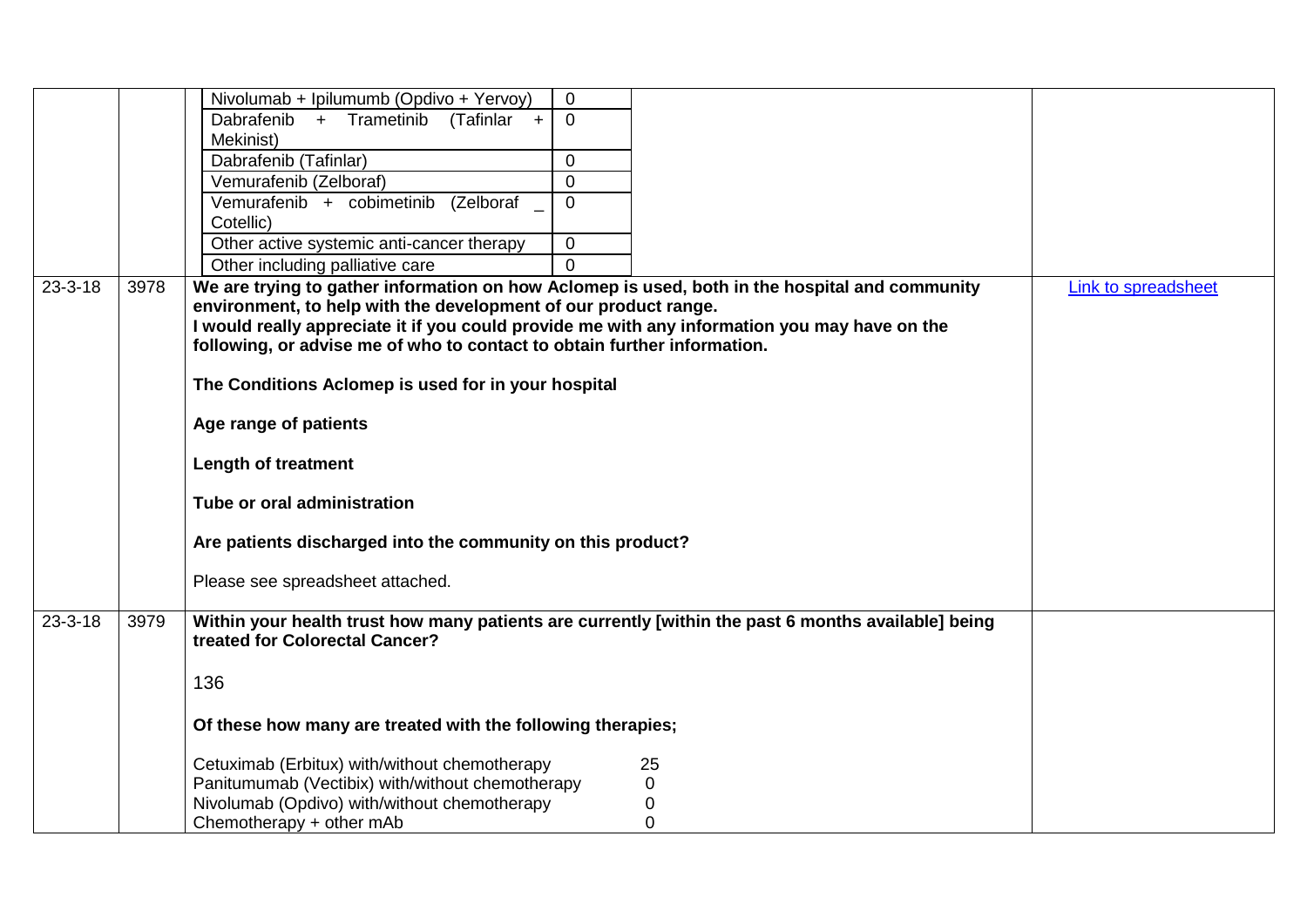| 1. Do you provide antenatal education classes? - yes or no? If yes, what is the annual budget for<br>$23 - 3 - 18$<br>3980<br>this/these contracts/service provision?<br>Provide antenatal education classes?<br><b>Annual budget</b><br>Yes<br>Within contract for maternity Care<br>2. Answer only if you provide antenatal education classes:<br>(a) Do the practitioners delivering the classes use a specific evidence-based programme/s/model/s? -<br>yes or no?<br>(i) If yes, which one/s and is it/are they licensed?<br>(ii) If no, briefly describe the what programme is provided.<br>(b) Which senior manager/s is/are responsible for the provision of this/these service/s? What is/are<br>their email address/s?<br>Programme/s/model/s<br>Use of specific<br>Is it<br>Name of<br>evidence-based<br>used<br>licenced?<br>senior<br>model/programme?<br>manager<br>Yes<br><b>No</b><br>Leading antenatal<br>A<br><b>uk</b><br>Weatherley<br>classes<br><b>UNICEF</b><br><b>BFI</b> based<br>Infant feeding<br>A<br>element<br>Weatherley<br><b>uk</b><br>3. Answer only if you provide the antenatal education classes:<br>(a) Which organisation provides this/these services - your organisation? Or is/are the service(s)<br>subcontracted out to an external provider? What are the contract start and end dates?<br>(b) Are the classes commissioned individually as a cost and volume contract or as part of a block<br>contract?<br>Programme/s/model<br>Name of<br><b>Contract start</b><br><b>Contract end</b> |  |  | Chemotherapy alone | 111 |                                                           |  |
|----------------------------------------------------------------------------------------------------------------------------------------------------------------------------------------------------------------------------------------------------------------------------------------------------------------------------------------------------------------------------------------------------------------------------------------------------------------------------------------------------------------------------------------------------------------------------------------------------------------------------------------------------------------------------------------------------------------------------------------------------------------------------------------------------------------------------------------------------------------------------------------------------------------------------------------------------------------------------------------------------------------------------------------------------------------------------------------------------------------------------------------------------------------------------------------------------------------------------------------------------------------------------------------------------------------------------------------------------------------------------------------------------------------------------------------------------------------------------------------------------------------------------------------|--|--|--------------------|-----|-----------------------------------------------------------|--|
|                                                                                                                                                                                                                                                                                                                                                                                                                                                                                                                                                                                                                                                                                                                                                                                                                                                                                                                                                                                                                                                                                                                                                                                                                                                                                                                                                                                                                                                                                                                                        |  |  | Other              | 0   |                                                           |  |
|                                                                                                                                                                                                                                                                                                                                                                                                                                                                                                                                                                                                                                                                                                                                                                                                                                                                                                                                                                                                                                                                                                                                                                                                                                                                                                                                                                                                                                                                                                                                        |  |  |                    |     |                                                           |  |
|                                                                                                                                                                                                                                                                                                                                                                                                                                                                                                                                                                                                                                                                                                                                                                                                                                                                                                                                                                                                                                                                                                                                                                                                                                                                                                                                                                                                                                                                                                                                        |  |  |                    |     |                                                           |  |
|                                                                                                                                                                                                                                                                                                                                                                                                                                                                                                                                                                                                                                                                                                                                                                                                                                                                                                                                                                                                                                                                                                                                                                                                                                                                                                                                                                                                                                                                                                                                        |  |  |                    |     |                                                           |  |
|                                                                                                                                                                                                                                                                                                                                                                                                                                                                                                                                                                                                                                                                                                                                                                                                                                                                                                                                                                                                                                                                                                                                                                                                                                                                                                                                                                                                                                                                                                                                        |  |  |                    |     |                                                           |  |
|                                                                                                                                                                                                                                                                                                                                                                                                                                                                                                                                                                                                                                                                                                                                                                                                                                                                                                                                                                                                                                                                                                                                                                                                                                                                                                                                                                                                                                                                                                                                        |  |  |                    |     | <b>Email address of senior</b><br>manager                 |  |
|                                                                                                                                                                                                                                                                                                                                                                                                                                                                                                                                                                                                                                                                                                                                                                                                                                                                                                                                                                                                                                                                                                                                                                                                                                                                                                                                                                                                                                                                                                                                        |  |  |                    |     | Angela.weatherley@mkuh.nhs                                |  |
|                                                                                                                                                                                                                                                                                                                                                                                                                                                                                                                                                                                                                                                                                                                                                                                                                                                                                                                                                                                                                                                                                                                                                                                                                                                                                                                                                                                                                                                                                                                                        |  |  |                    |     | Angela.weatherley@mkuh.nhs                                |  |
| used<br>provider<br>date<br>date<br>organisation                                                                                                                                                                                                                                                                                                                                                                                                                                                                                                                                                                                                                                                                                                                                                                                                                                                                                                                                                                                                                                                                                                                                                                                                                                                                                                                                                                                                                                                                                       |  |  |                    |     | <b>Cost and</b><br>volume<br>contract or part<br>of block |  |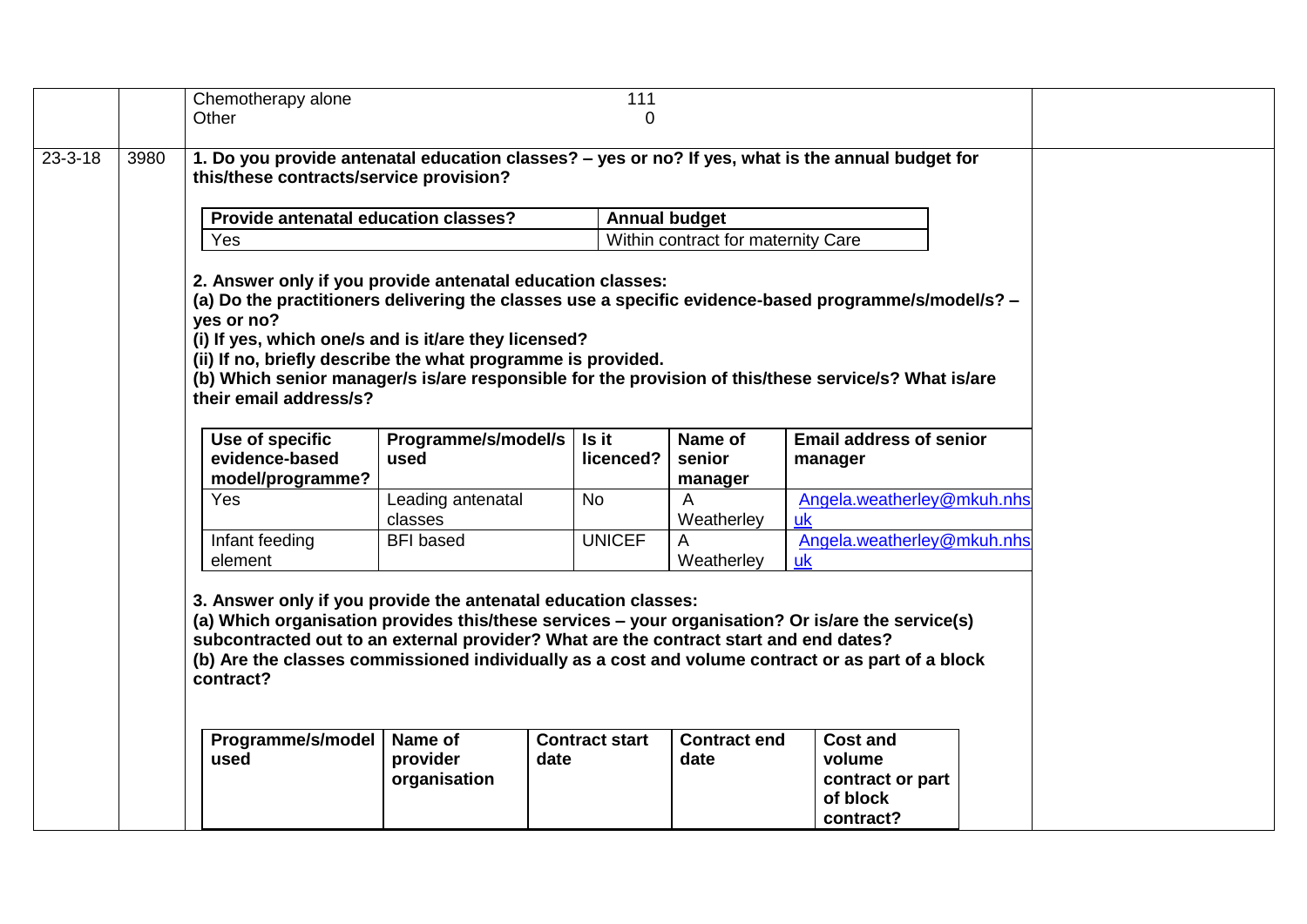| We use a model<br>based on Judith<br>Schott's Leading<br><b>Antenatal Classes</b>                                                                                                                                                                                                                                                                                                                                                                                                                                                                                                                                                                                                                                                                                                                                                                                                                                                                                                                                                                                                                                                                                                                                                                                                    | <b>MKUH</b><br><b>NA</b> |               | <b>NA</b>                                   | Part of block<br>contract |  |
|--------------------------------------------------------------------------------------------------------------------------------------------------------------------------------------------------------------------------------------------------------------------------------------------------------------------------------------------------------------------------------------------------------------------------------------------------------------------------------------------------------------------------------------------------------------------------------------------------------------------------------------------------------------------------------------------------------------------------------------------------------------------------------------------------------------------------------------------------------------------------------------------------------------------------------------------------------------------------------------------------------------------------------------------------------------------------------------------------------------------------------------------------------------------------------------------------------------------------------------------------------------------------------------|--------------------------|---------------|---------------------------------------------|---------------------------|--|
| 4. Here is a list of vulnerabilities/adversities that can impact on the ability of parents-to-be to engage<br>with antenatal education:<br>those with mental health difficulties<br>those experiencing social isolation or from a socially marginalised community<br>survivors of domestic abuse<br>$\blacksquare$<br>those with learning difficulties<br>those with substance use difficulties<br>parents who have had previous children removed into care<br>care leavers<br>teenage parents<br>parents in prison<br>٠<br>those not speaking English as a first language<br>$\blacksquare$<br>those with chaotic or transient lifestyles<br>black or minority ethnic communities<br>those with anti-social or offender behaviour<br>asylum seekers<br>Much of this information is gathered by midwives at booking in appointments.<br>4. (a) Do you, or have you in the past, carry/carried out any analysis of this data, or collected and<br>analysed any data, to determine whether parents-to-be experiencing any of these difficulties are less<br>likely to access/engage with antenatal education delivered in your area than those who do? NO<br>4. (b) Do any of the antenatal education classes specifically target vulnerable parents-to-be? YES If<br>yes, which ones? |                          |               |                                             |                           |  |
| Analysis of data?                                                                                                                                                                                                                                                                                                                                                                                                                                                                                                                                                                                                                                                                                                                                                                                                                                                                                                                                                                                                                                                                                                                                                                                                                                                                    |                          | to-be?        | Antenatal education for vulnerable parents- |                           |  |
| No                                                                                                                                                                                                                                                                                                                                                                                                                                                                                                                                                                                                                                                                                                                                                                                                                                                                                                                                                                                                                                                                                                                                                                                                                                                                                   |                          | Young parents |                                             |                           |  |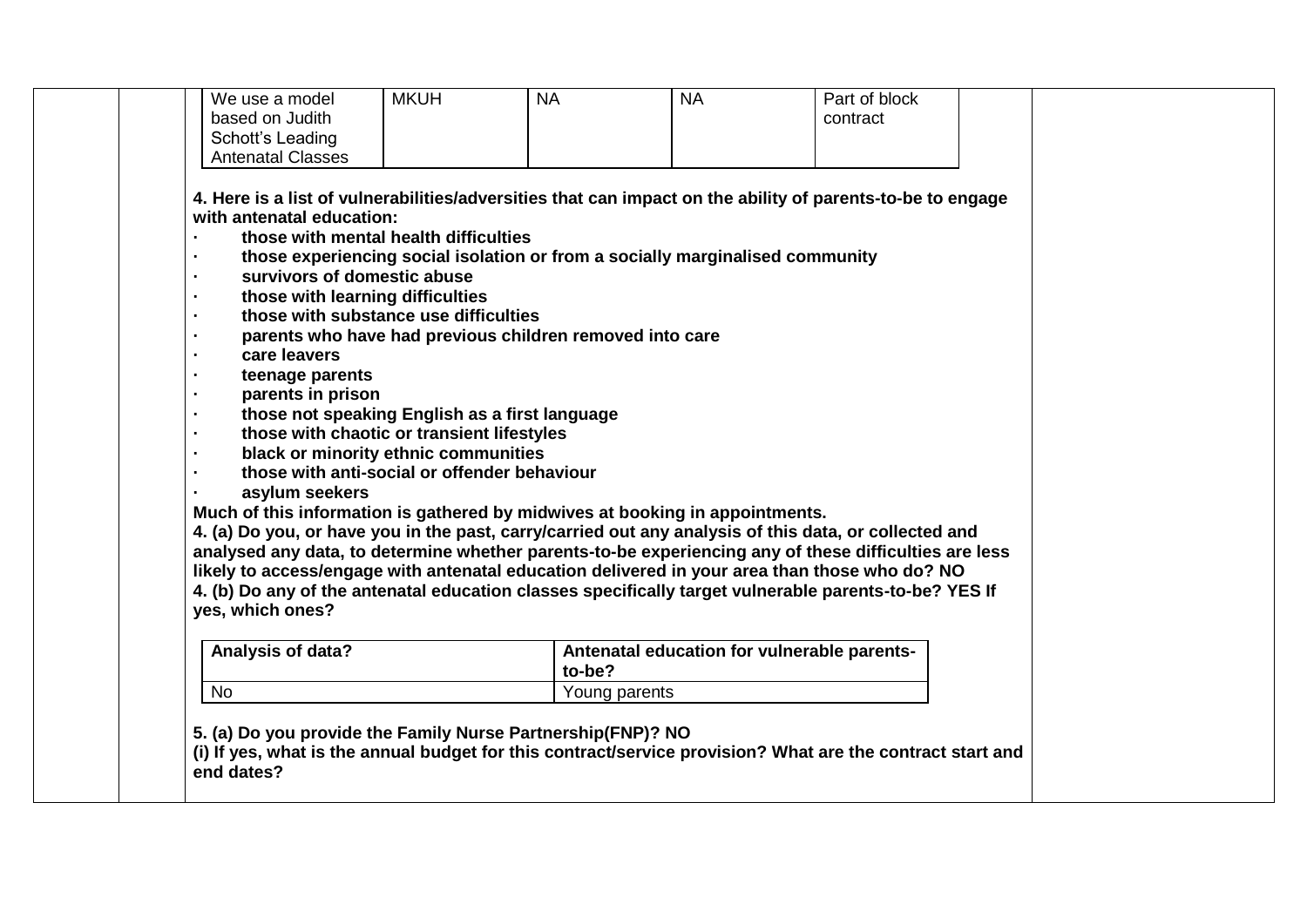|               |      | <b>Provide FNP?</b>                                     | <b>Annual budget</b>                                            | <b>Contract start date</b>                                                                             | <b>Contract end date</b>                     |  |
|---------------|------|---------------------------------------------------------|-----------------------------------------------------------------|--------------------------------------------------------------------------------------------------------|----------------------------------------------|--|
|               |      | <b>NA</b>                                               | <b>NA</b>                                                       | <b>NA</b>                                                                                              | <b>NA</b>                                    |  |
|               |      |                                                         |                                                                 | (b) If you do not provide the Family Nurse Partnership, do you provide any other similar services that |                                              |  |
|               |      |                                                         | target vulnerable parents-to-be? Briefly describe the services. |                                                                                                        |                                              |  |
|               |      |                                                         |                                                                 |                                                                                                        |                                              |  |
|               |      | Provide similar service?<br><b>Teenage Lead Midwife</b> |                                                                 | <b>Brief description</b><br>Carries a caseload and works within the                                    |                                              |  |
|               |      |                                                         |                                                                 | vulnerable team. Provides antenatal                                                                    |                                              |  |
|               |      |                                                         |                                                                 |                                                                                                        | education from children centres and provides |  |
| $23 - 3 - 18$ | 3981 |                                                         |                                                                 | outreach services at Brook.<br>• Are you currently achieving your 6 week diagnostic standard targets?  |                                              |  |
|               |      |                                                         |                                                                 |                                                                                                        |                                              |  |
|               |      | Yes                                                     |                                                                 |                                                                                                        |                                              |  |
|               |      | services?                                               |                                                                 | • In the last 12 months have you used an agency Endoscopy consultant for supply of Endoscopy           |                                              |  |
|               |      | Yes                                                     |                                                                 |                                                                                                        |                                              |  |
|               |      |                                                         |                                                                 | . In the last 12 months, which providers have you used for your Endoscopy services?                    |                                              |  |
|               |      | <b>Blakelands Hospital</b>                              |                                                                 |                                                                                                        |                                              |  |
|               |      |                                                         |                                                                 | • In the last 12 months, how much have you spent on insourcing your Endoscopy services?                |                                              |  |
|               |      | None                                                    |                                                                 |                                                                                                        |                                              |  |
|               |      |                                                         |                                                                 | • Are you currently being charged, Below, ON, or Above NHS tariff?                                     |                                              |  |
|               |      | N/A                                                     |                                                                 |                                                                                                        |                                              |  |
|               |      |                                                         | • How much are you charged per day of Endoscopy service?        |                                                                                                        |                                              |  |
|               |      | N/A                                                     |                                                                 |                                                                                                        |                                              |  |
|               |      |                                                         |                                                                 |                                                                                                        |                                              |  |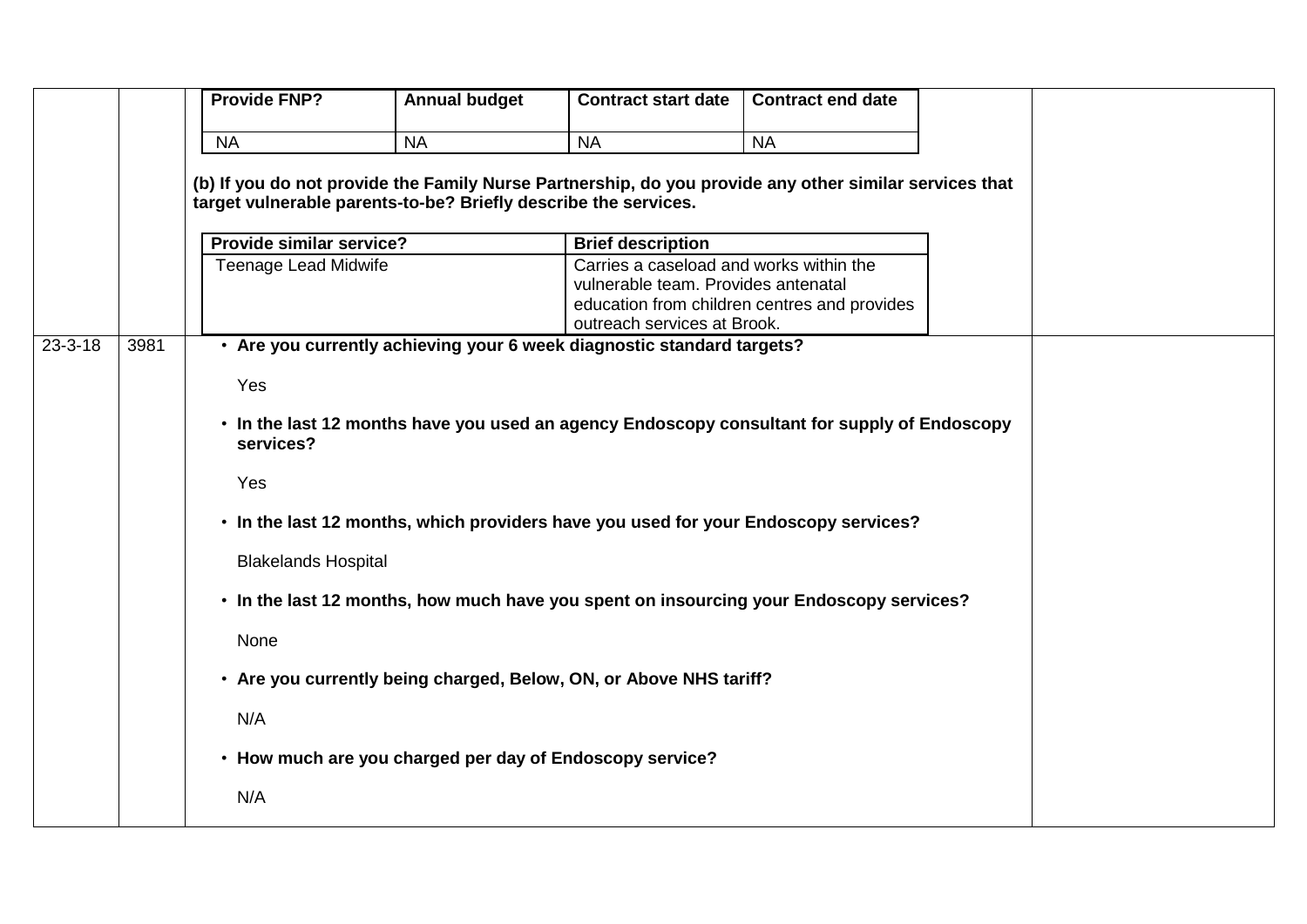|               |      | . In the last 12 months, how many of those months have you used an insourced provider for your<br><b>Endoscopy services?</b>                                                                                                                                                                                                                                                                                |  |
|---------------|------|-------------------------------------------------------------------------------------------------------------------------------------------------------------------------------------------------------------------------------------------------------------------------------------------------------------------------------------------------------------------------------------------------------------|--|
|               |      | None                                                                                                                                                                                                                                                                                                                                                                                                        |  |
|               |      | • Was this service tendered for?                                                                                                                                                                                                                                                                                                                                                                            |  |
|               |      | N/A                                                                                                                                                                                                                                                                                                                                                                                                         |  |
|               |      | • Who was successful with the tender allocation?                                                                                                                                                                                                                                                                                                                                                            |  |
|               |      | N/A                                                                                                                                                                                                                                                                                                                                                                                                         |  |
|               |      | • How much are you charged for the following procedures?<br>• OGDs - £339.30/ with biopsy £386.10, combined diagnostic £494.10, combined therapeutic £710.10<br>• Colonoscopy - Therapeutic £509.4/ Diagnostic £401.40/ Diagnostic with biopsy £462.60<br>• Flexi Sigmoidoscopy - Therapeutic £416.70/ Diagnostic £308.70/ Diagnostic with biopsy £369.90<br>$\bullet$ E.R.C.P – N/A<br>$\bullet$ EUS - N/A |  |
|               |      | • When using an insourcing provider, on average how many patients have been seen over a set<br>weekend service (Saturday and Sunday)?                                                                                                                                                                                                                                                                       |  |
|               |      | N/A                                                                                                                                                                                                                                                                                                                                                                                                         |  |
|               |      | • Do you currently require Endoscopy services?                                                                                                                                                                                                                                                                                                                                                              |  |
|               |      | No                                                                                                                                                                                                                                                                                                                                                                                                          |  |
|               |      | • Please provide us with the name, title and contact details of the head of Endoscopy services.                                                                                                                                                                                                                                                                                                             |  |
|               |      | Endoscopy Manager, contact details as above.                                                                                                                                                                                                                                                                                                                                                                |  |
| $26 - 3 - 18$ | 3982 | For the calendar year 2012 to present date and in relation to all Doctors in training (save for on call<br>rotas). Please confirm:                                                                                                                                                                                                                                                                          |  |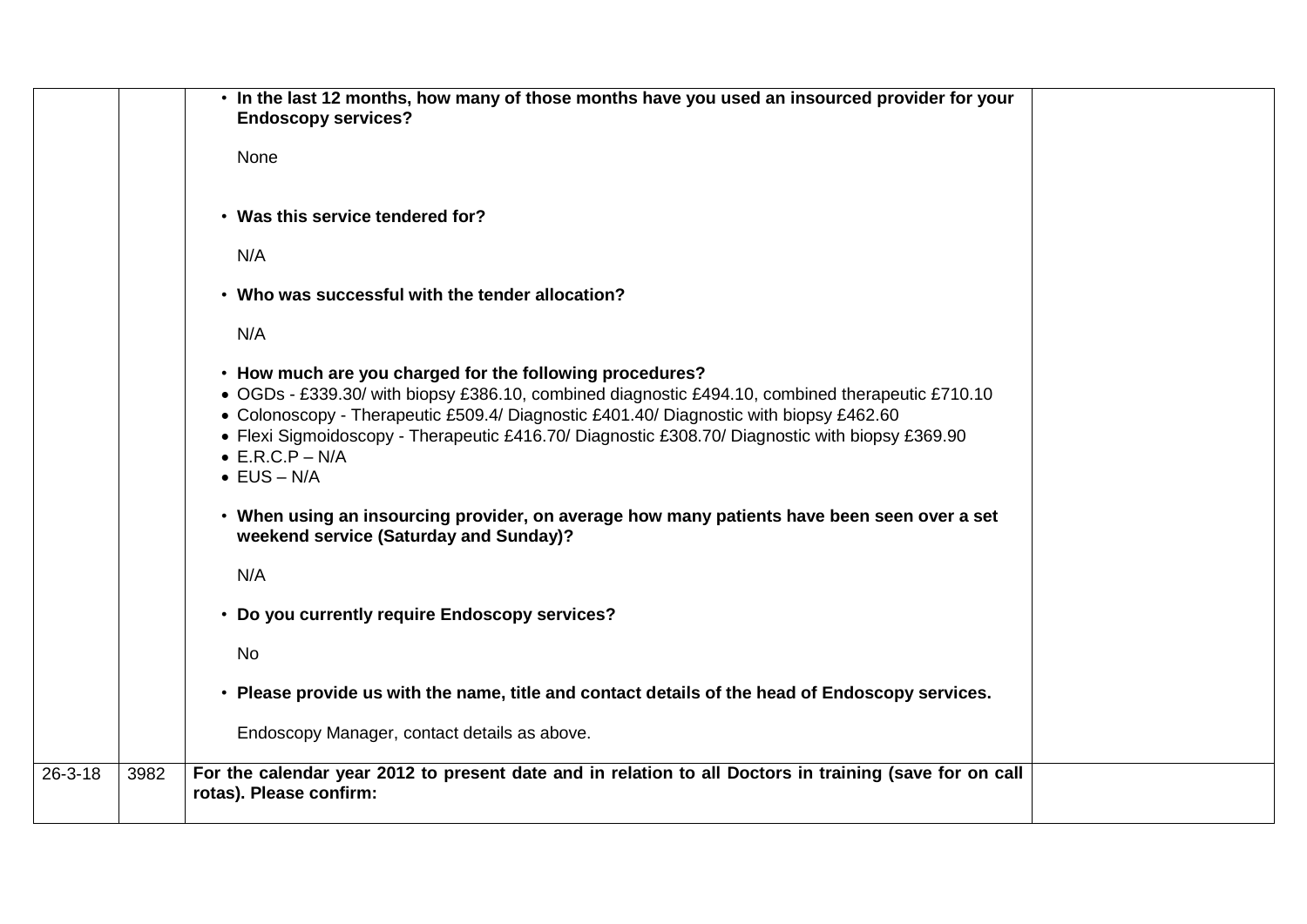|               |      | What system(s) you have used for the purpose of hours monitoring? (e.g. Allocate,<br>DRS)<br>2. For what period(s) this system/these systems was/were in use.                                                                                                                                                                                                                                                                                                                                                                                                                                                                                                                                                                                                                                                                                                                                                                                                                    |  |
|---------------|------|----------------------------------------------------------------------------------------------------------------------------------------------------------------------------------------------------------------------------------------------------------------------------------------------------------------------------------------------------------------------------------------------------------------------------------------------------------------------------------------------------------------------------------------------------------------------------------------------------------------------------------------------------------------------------------------------------------------------------------------------------------------------------------------------------------------------------------------------------------------------------------------------------------------------------------------------------------------------------------|--|
|               |      | I can confirm The Trust has used Allocate (Zircadian) from the calendar year 2012 - present.                                                                                                                                                                                                                                                                                                                                                                                                                                                                                                                                                                                                                                                                                                                                                                                                                                                                                     |  |
| $26 - 3 - 18$ | 3983 | Between 23rd October 2017 and 23rd March 2018, how many individuals who accessed NHS<br>1)<br>services in your Trust were incorrectly charged for NHS treatment having been incorrectly<br>deemed not "ordinarily resident" in the UK and therefore not eligible for free NHS treatment?<br>Broken down by:<br>a) Month<br>b) The nationality of the individual<br>c) The medical treatment they received<br>c) The amount of money they were charged<br>2)<br>Between 23rd October 2017 and 23rd March 2018, how many individuals attempting to access<br>NHS services in your Trust were incorrectly denied NHS treatment having been incorrectly<br>deemed not "ordinarily resident" in the UK and therefore not eligible for free NHS treatment?<br>Broken down by:<br>a) Month<br>b) The nationality of the individual<br>c) The medical treatment they received<br>c) The amount of money they were charged<br>Please see table below in relation to both questions above. |  |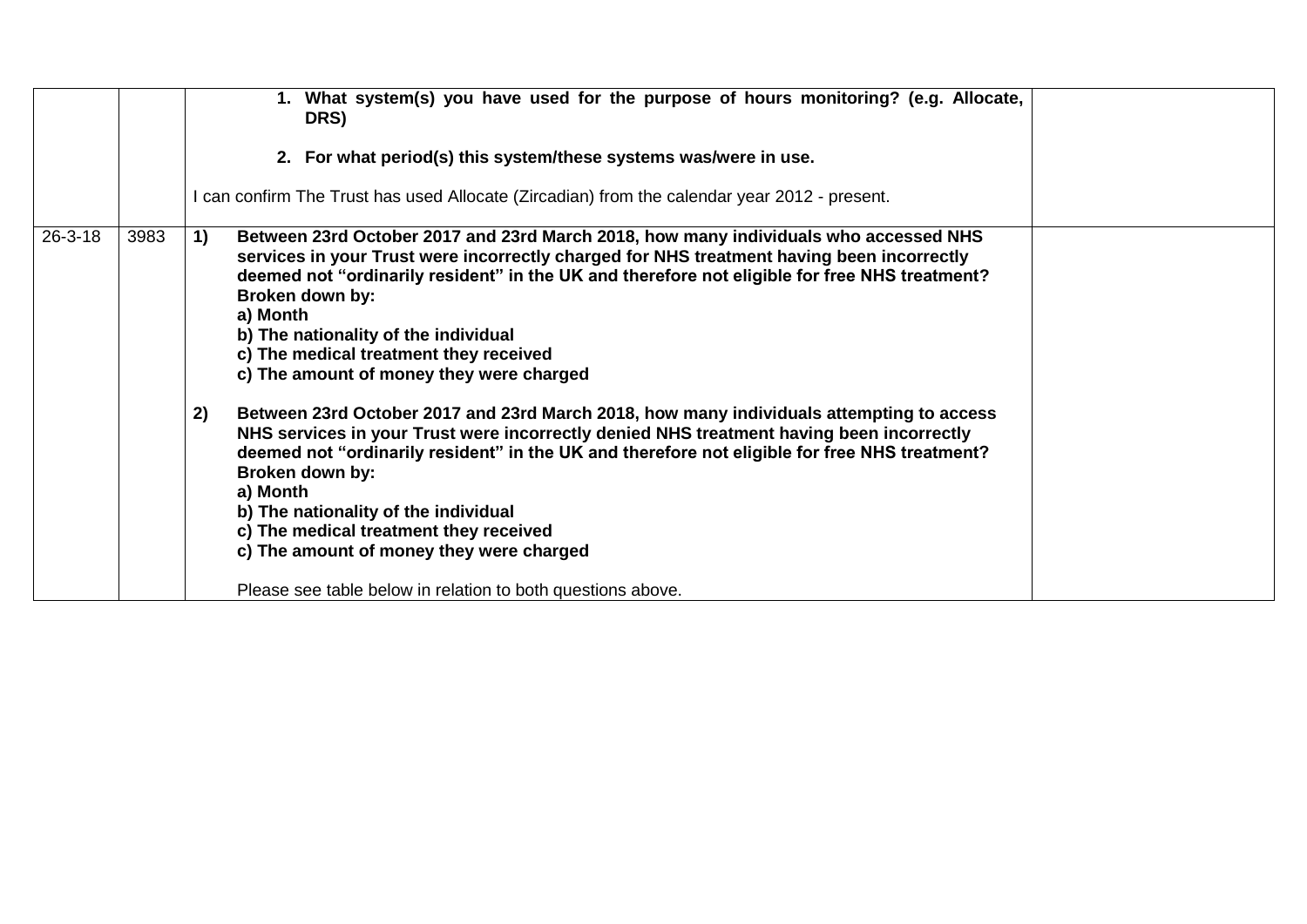|               |      |            |                                                                                                                                                                            |                                                                                          | Month Country Amount Cancelled Treatment Not Avalaible |                                                                                                                                                                                                                                                                                                                                                                                                                      |  |
|---------------|------|------------|----------------------------------------------------------------------------------------------------------------------------------------------------------------------------|------------------------------------------------------------------------------------------|--------------------------------------------------------|----------------------------------------------------------------------------------------------------------------------------------------------------------------------------------------------------------------------------------------------------------------------------------------------------------------------------------------------------------------------------------------------------------------------|--|
|               |      | Oct-17 SWE |                                                                                                                                                                            | $-844$                                                                                   |                                                        |                                                                                                                                                                                                                                                                                                                                                                                                                      |  |
|               |      | Nov-17 LTU |                                                                                                                                                                            | $-2091$                                                                                  |                                                        |                                                                                                                                                                                                                                                                                                                                                                                                                      |  |
|               |      | Nov-17 ROU |                                                                                                                                                                            | $-2286$                                                                                  |                                                        |                                                                                                                                                                                                                                                                                                                                                                                                                      |  |
|               |      | Nov-17 LTU |                                                                                                                                                                            | $-5479$                                                                                  |                                                        |                                                                                                                                                                                                                                                                                                                                                                                                                      |  |
|               |      | Jan-18 ROU |                                                                                                                                                                            | $-4049$                                                                                  |                                                        |                                                                                                                                                                                                                                                                                                                                                                                                                      |  |
|               |      | Jan-18 ESP |                                                                                                                                                                            | $-3086$                                                                                  |                                                        |                                                                                                                                                                                                                                                                                                                                                                                                                      |  |
|               |      | Jan-18 PRT |                                                                                                                                                                            | $-234$                                                                                   |                                                        |                                                                                                                                                                                                                                                                                                                                                                                                                      |  |
|               |      | Jan-18 USA |                                                                                                                                                                            | -351                                                                                     |                                                        |                                                                                                                                                                                                                                                                                                                                                                                                                      |  |
|               |      | Jan-18 POL |                                                                                                                                                                            | $-1592$                                                                                  |                                                        |                                                                                                                                                                                                                                                                                                                                                                                                                      |  |
|               |      | Jan-18 PRT |                                                                                                                                                                            | $-342$                                                                                   |                                                        |                                                                                                                                                                                                                                                                                                                                                                                                                      |  |
|               |      | Jan-18 POL |                                                                                                                                                                            | $-191$                                                                                   |                                                        |                                                                                                                                                                                                                                                                                                                                                                                                                      |  |
|               |      | Feb-18 NGA |                                                                                                                                                                            | $-5000$                                                                                  |                                                        |                                                                                                                                                                                                                                                                                                                                                                                                                      |  |
|               |      | Feb-18 AUT |                                                                                                                                                                            | -335                                                                                     |                                                        |                                                                                                                                                                                                                                                                                                                                                                                                                      |  |
|               |      | Feb-18 LKA |                                                                                                                                                                            | $-5471$                                                                                  |                                                        |                                                                                                                                                                                                                                                                                                                                                                                                                      |  |
|               |      |            |                                                                                                                                                                            |                                                                                          |                                                        |                                                                                                                                                                                                                                                                                                                                                                                                                      |  |
| $26 - 3 - 18$ | 3984 |            | Apixaban<br>Dabigatran<br>Edoxaban<br>Rivaroxaban<br><b>Warfarin</b><br>Apixaban<br>Dabigatran<br>Edoxaban<br>Rivaroxaban<br><b>Warfarin</b><br><b>Heparin</b><br>Apixaban | Atrial Fibrillation), with the drugs below:<br>with the drugs below:<br>the drugs below: |                                                        | I am writing to you today to request information relating to Non-Oral Anti Coagulants (NOACs).<br>1.) In your trust how many patients in the last 3* months have been treated for NVAF (Non-Valvular<br>2.) How many patients in the last 3* months have been treated for DVT (Deep Vein Thrombosis),<br>3.) How many patients in the last 3 <sup>*</sup> months have been treated for PE (Pulmonary Embolism), with |  |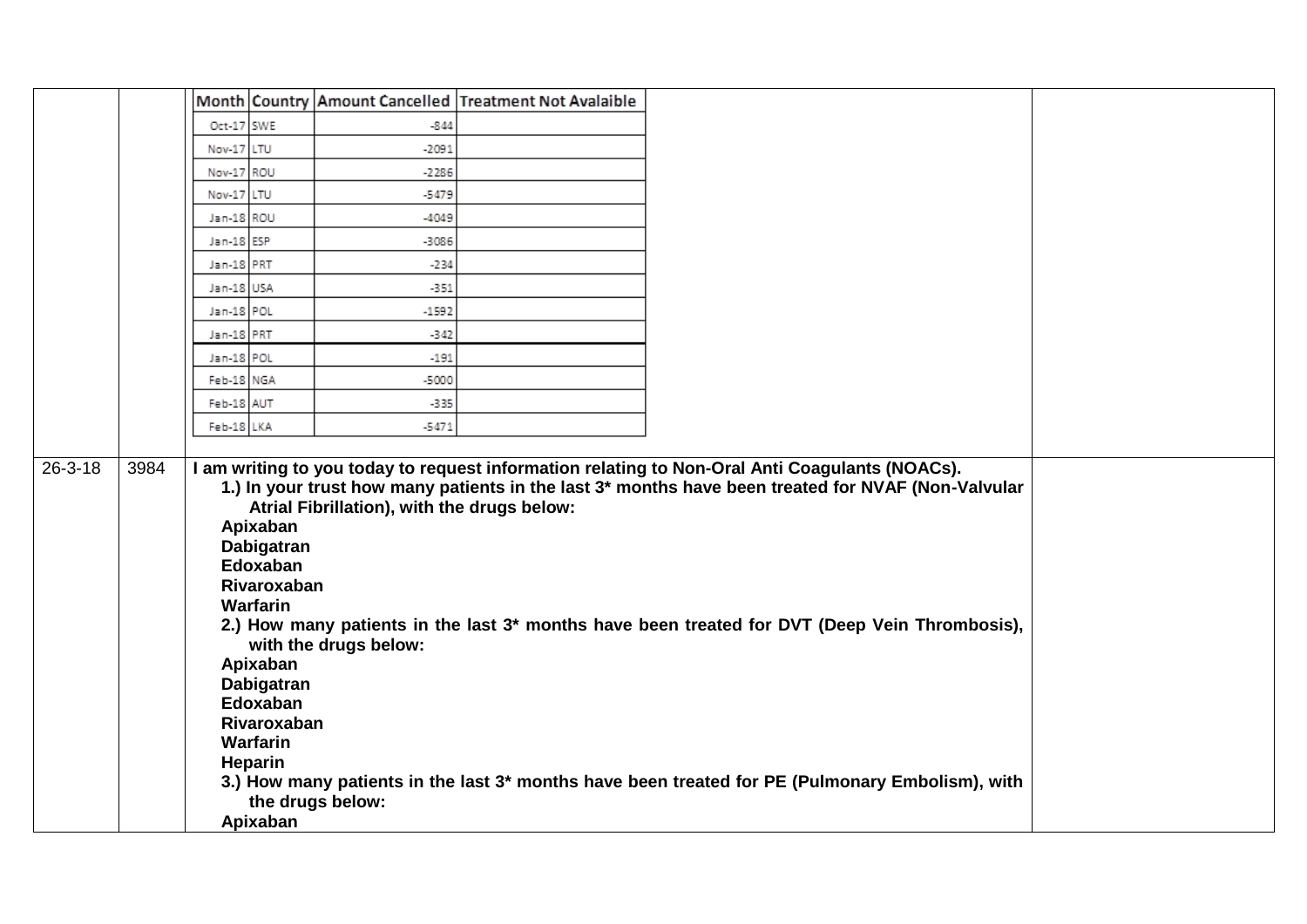|               |      | Dabigatran<br>Edoxaban<br>Rivaroxaban<br>Warfarin<br>Heparin<br>4.) How many patients in the last 3* months have been treated for the prevention of recurrent DVT<br>(Deep Vein Thrombosis) or prevention of recurrent PE (Pulmonary Embolism) with the drugs<br>below:<br>Apixaban<br><b>Dabigatran</b><br>Edoxaban<br>Rivaroxaban<br>Warfarin<br>*Latest 3 months that you have available |  |
|---------------|------|---------------------------------------------------------------------------------------------------------------------------------------------------------------------------------------------------------------------------------------------------------------------------------------------------------------------------------------------------------------------------------------------|--|
|               |      | The Trusts system does not record drug usage for indication, we can therefore only provide the number of<br>patients receiving the following drugs but with no reference to the indication the medications are used for.                                                                                                                                                                    |  |
|               |      | The following data covers Dec 17 to Feb 18;                                                                                                                                                                                                                                                                                                                                                 |  |
|               |      | Apixaban<br>306 patients<br>18 patients<br>Dabigatran<br>Edoxaban<br>11 patients<br>Rivaroxaban<br>121 patients                                                                                                                                                                                                                                                                             |  |
|               |      | Warfarin is stored as stock on wards, we are therefore unable to track an accurate and full number of patients<br>prescribed with Warfarin.                                                                                                                                                                                                                                                 |  |
| $26 - 3 - 18$ | 3985 | What systems does the trust use for its incident reporting and risk management?                                                                                                                                                                                                                                                                                                             |  |
|               |      | • Where the trust uses a supplied / software incident and risk management system can they<br>state who the supplier is?                                                                                                                                                                                                                                                                     |  |
|               |      | Datix Ltd                                                                                                                                                                                                                                                                                                                                                                                   |  |
|               |      | • What was the term of the contract?                                                                                                                                                                                                                                                                                                                                                        |  |
|               |      |                                                                                                                                                                                                                                                                                                                                                                                             |  |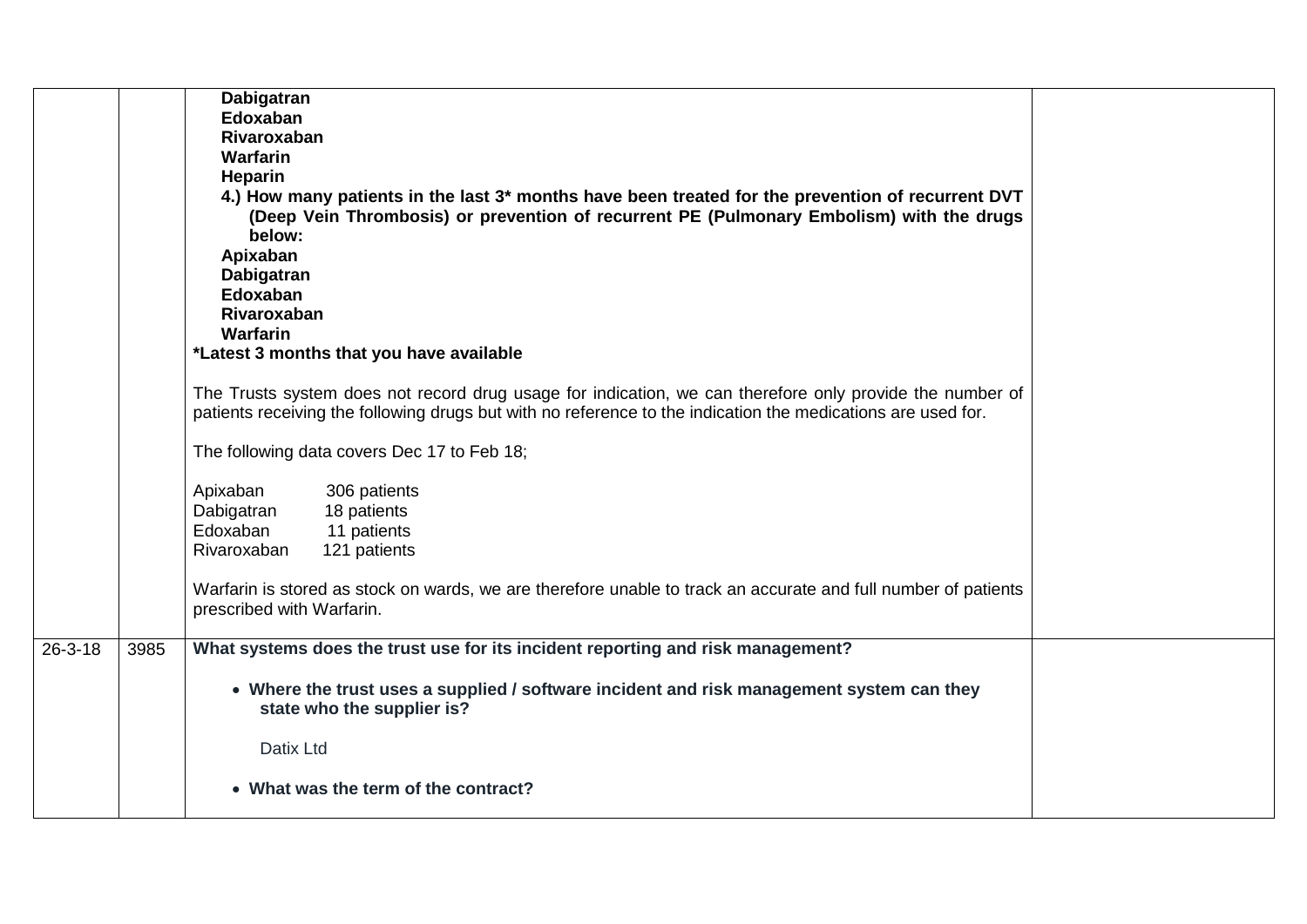| Renewed annually<br>• What is the value of the contract?<br>2017/2018 - £32,117.42<br>• When does the contract expire?<br>31 <sup>st</sup> May 2018<br>What systems does the trust use for managing staff training and compliance?<br>• Where the trust uses a supplied staff training and compliance system can they state who the<br>supplier is?<br>IBM - Electronic staff record system<br>What was the term of the contract?<br>The system has been live since 01-Oct-2007<br>What was the value of the contract?<br>Free to NHS Trusts<br>When does the contract expire?<br>$\bullet$<br>No expiry date at present<br>What systems does the trust have to managing quality and compliance?<br>Where the trust uses a supplied / software quality and compliance system can they state who<br>$\bullet$<br>the supplier is? |  |  |
|----------------------------------------------------------------------------------------------------------------------------------------------------------------------------------------------------------------------------------------------------------------------------------------------------------------------------------------------------------------------------------------------------------------------------------------------------------------------------------------------------------------------------------------------------------------------------------------------------------------------------------------------------------------------------------------------------------------------------------------------------------------------------------------------------------------------------------|--|--|
|                                                                                                                                                                                                                                                                                                                                                                                                                                                                                                                                                                                                                                                                                                                                                                                                                                  |  |  |
|                                                                                                                                                                                                                                                                                                                                                                                                                                                                                                                                                                                                                                                                                                                                                                                                                                  |  |  |
|                                                                                                                                                                                                                                                                                                                                                                                                                                                                                                                                                                                                                                                                                                                                                                                                                                  |  |  |
|                                                                                                                                                                                                                                                                                                                                                                                                                                                                                                                                                                                                                                                                                                                                                                                                                                  |  |  |
|                                                                                                                                                                                                                                                                                                                                                                                                                                                                                                                                                                                                                                                                                                                                                                                                                                  |  |  |
|                                                                                                                                                                                                                                                                                                                                                                                                                                                                                                                                                                                                                                                                                                                                                                                                                                  |  |  |
|                                                                                                                                                                                                                                                                                                                                                                                                                                                                                                                                                                                                                                                                                                                                                                                                                                  |  |  |
|                                                                                                                                                                                                                                                                                                                                                                                                                                                                                                                                                                                                                                                                                                                                                                                                                                  |  |  |
|                                                                                                                                                                                                                                                                                                                                                                                                                                                                                                                                                                                                                                                                                                                                                                                                                                  |  |  |
|                                                                                                                                                                                                                                                                                                                                                                                                                                                                                                                                                                                                                                                                                                                                                                                                                                  |  |  |
|                                                                                                                                                                                                                                                                                                                                                                                                                                                                                                                                                                                                                                                                                                                                                                                                                                  |  |  |
|                                                                                                                                                                                                                                                                                                                                                                                                                                                                                                                                                                                                                                                                                                                                                                                                                                  |  |  |
|                                                                                                                                                                                                                                                                                                                                                                                                                                                                                                                                                                                                                                                                                                                                                                                                                                  |  |  |
|                                                                                                                                                                                                                                                                                                                                                                                                                                                                                                                                                                                                                                                                                                                                                                                                                                  |  |  |
|                                                                                                                                                                                                                                                                                                                                                                                                                                                                                                                                                                                                                                                                                                                                                                                                                                  |  |  |
|                                                                                                                                                                                                                                                                                                                                                                                                                                                                                                                                                                                                                                                                                                                                                                                                                                  |  |  |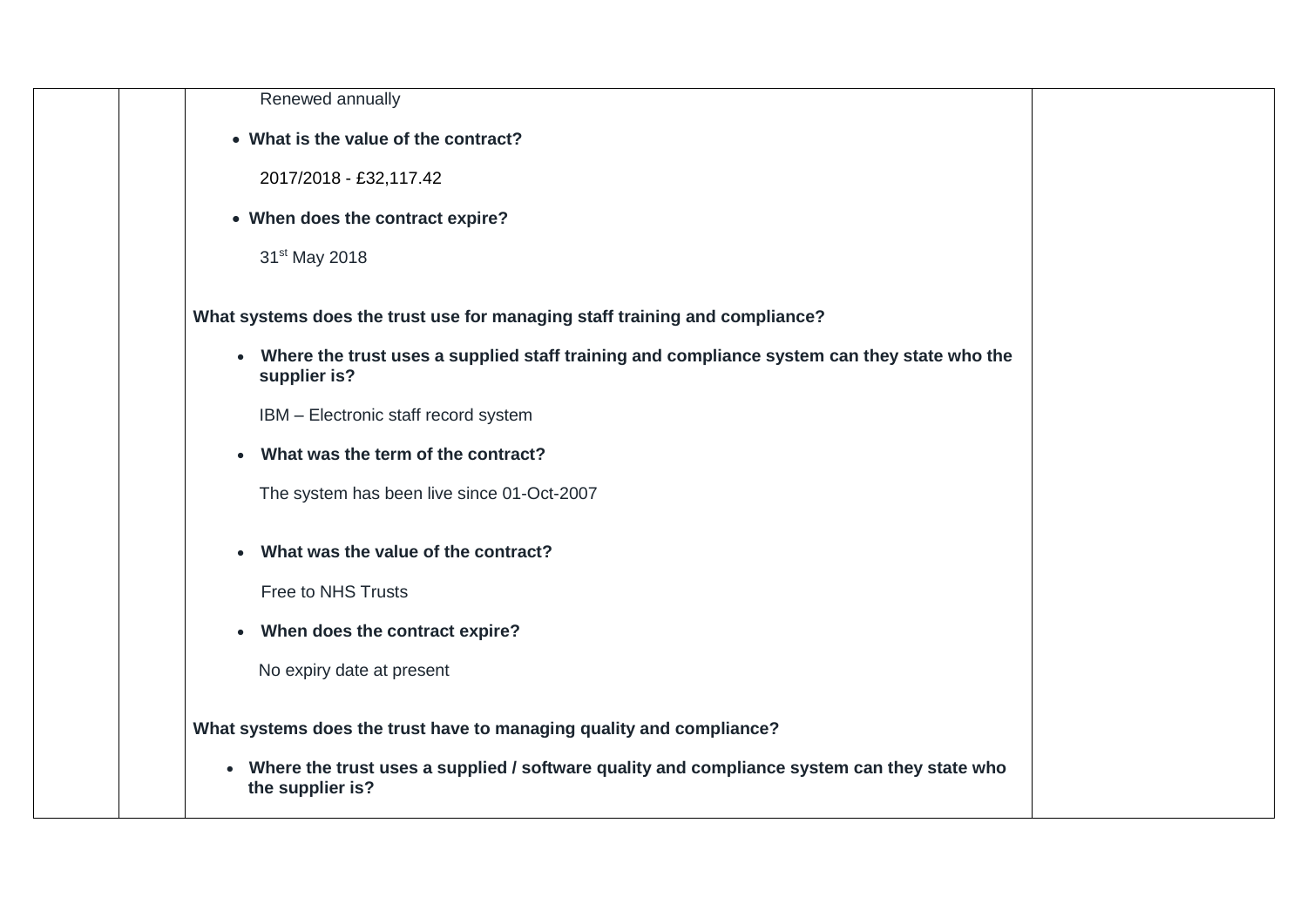|               |      | • What was the term of the contract?                                                                                                                                           |  |
|---------------|------|--------------------------------------------------------------------------------------------------------------------------------------------------------------------------------|--|
|               |      | What was the value of the contract?                                                                                                                                            |  |
|               |      | • When does the contract expire?                                                                                                                                               |  |
|               |      | I can confirm the Trust do not have a Quality and Compliance system.                                                                                                           |  |
| $26 - 3 - 18$ | 3986 | 1. The total amount spent by your trust on private security during:                                                                                                            |  |
|               |      | Please note the figures below relate to the cost of agency staff                                                                                                               |  |
|               |      | a) 2014/15<br>no records available due to a change in recording system<br>b) 2015/16<br>£70.5k<br>c) 2016/17<br>£144.8k<br>d) 2017/18<br>£123.7k (to end Feb $18 - 11$ months) |  |
|               |      | 2. The total number of physical assaults on NHS staff during:                                                                                                                  |  |
|               |      | Please note the figures below relate to physical violence/abuse and will include all incidents including<br>those from patients with dementia.                                 |  |
|               |      | $2014 - 2015$<br>$= 53$<br>2015 - 2016<br>$= 85$<br>$2016 - 2017$<br>$= 122$<br>$2017 - 2018$<br>$= 143$                                                                       |  |
|               |      | Please note I am interested in physical assaults only here if possible.                                                                                                        |  |
|               |      | If you are unable to isolate physical assaults from all assaults, please give figures for all assaults but make<br>it clear that you have done so.                             |  |
|               |      | 3 a) Does your trust currently pay for private security?<br>b) If yes, please name the site(s) they cover                                                                      |  |
|               |      | The Trust employs its own security staff. We call on support of private security when demand requires it.<br>Please note we are a single site Trust.                           |  |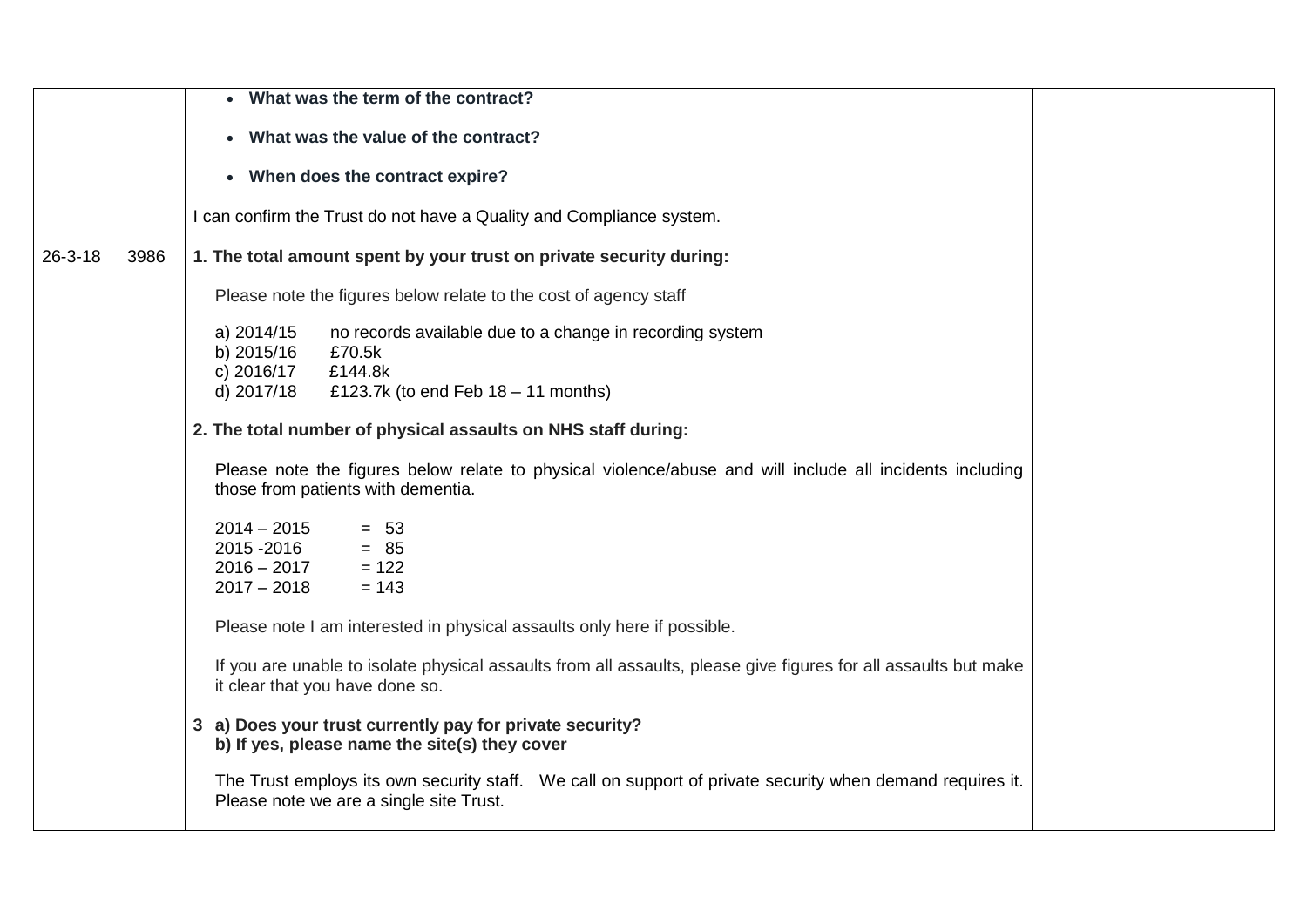| $26 - 3 - 18$ | 3987 | I am writing to you under the Freedom of Information Act 2000 to request information concerning the<br>types of accounting and budgeting software that may be in use by your organisation. I have also<br>included questions concerning information linked to any EPR systems (electronic patient record) your<br>organisation may be using.<br>If it is not possible to provide the information requested, please provide advice and assistance, as to |
|---------------|------|---------------------------------------------------------------------------------------------------------------------------------------------------------------------------------------------------------------------------------------------------------------------------------------------------------------------------------------------------------------------------------------------------------------------------------------------------------|
|               |      | how I can refine my request to be included in the scope of the Act.                                                                                                                                                                                                                                                                                                                                                                                     |
|               |      | 1.) What financial accounting software do you use?<br>2.) Who supplies this software (name of vendor or supplier)?<br>3.) What was the original date of purchase or contact start date for this product (please provide<br>the exact date if possible)?<br>4.) When is the contact renewal or expiry date for this product?                                                                                                                             |
|               |      | 5.) If relevant, what is the cost of annual support and maintenance (last financial year April<br>2016- March 2017)?                                                                                                                                                                                                                                                                                                                                    |
|               |      | 6.) What is the name of your budgeting and forecasting system?<br>7.) Does your budgeting and forecasting system add on to your FMS (financial management<br>system) or is it a standalone system?                                                                                                                                                                                                                                                      |
|               |      | 8.) When was your budgeting and forecasting system purchased (please provide the exact date<br>if possible)?<br>9.) What is the cost of annual support and maintenance for your budgeting and forecasting<br>system?                                                                                                                                                                                                                                    |
|               |      | 10.) Do you currently use an online procurement or EMarketplace system, if so which system<br>do you use?                                                                                                                                                                                                                                                                                                                                               |
|               |      | The Trusts accounting and budgeting function is contracted out to Shared Business Services (SBS), I can<br>confirm they use Oracle.                                                                                                                                                                                                                                                                                                                     |
|               |      | With regard to Question 10, the Trust uses Oracle iProcurement, part of the Oracle E-Business Suite also<br>administered by the SBS.                                                                                                                                                                                                                                                                                                                    |
| $26 - 3 - 18$ | 3988 | Question One: Does the Trust have a Patient Entertainment offering? Yes, in all applicable wards; Yes<br>in some wards or No                                                                                                                                                                                                                                                                                                                            |
|               |      | Yes in some wards                                                                                                                                                                                                                                                                                                                                                                                                                                       |
|               |      | If Yes in all or some wards:                                                                                                                                                                                                                                                                                                                                                                                                                            |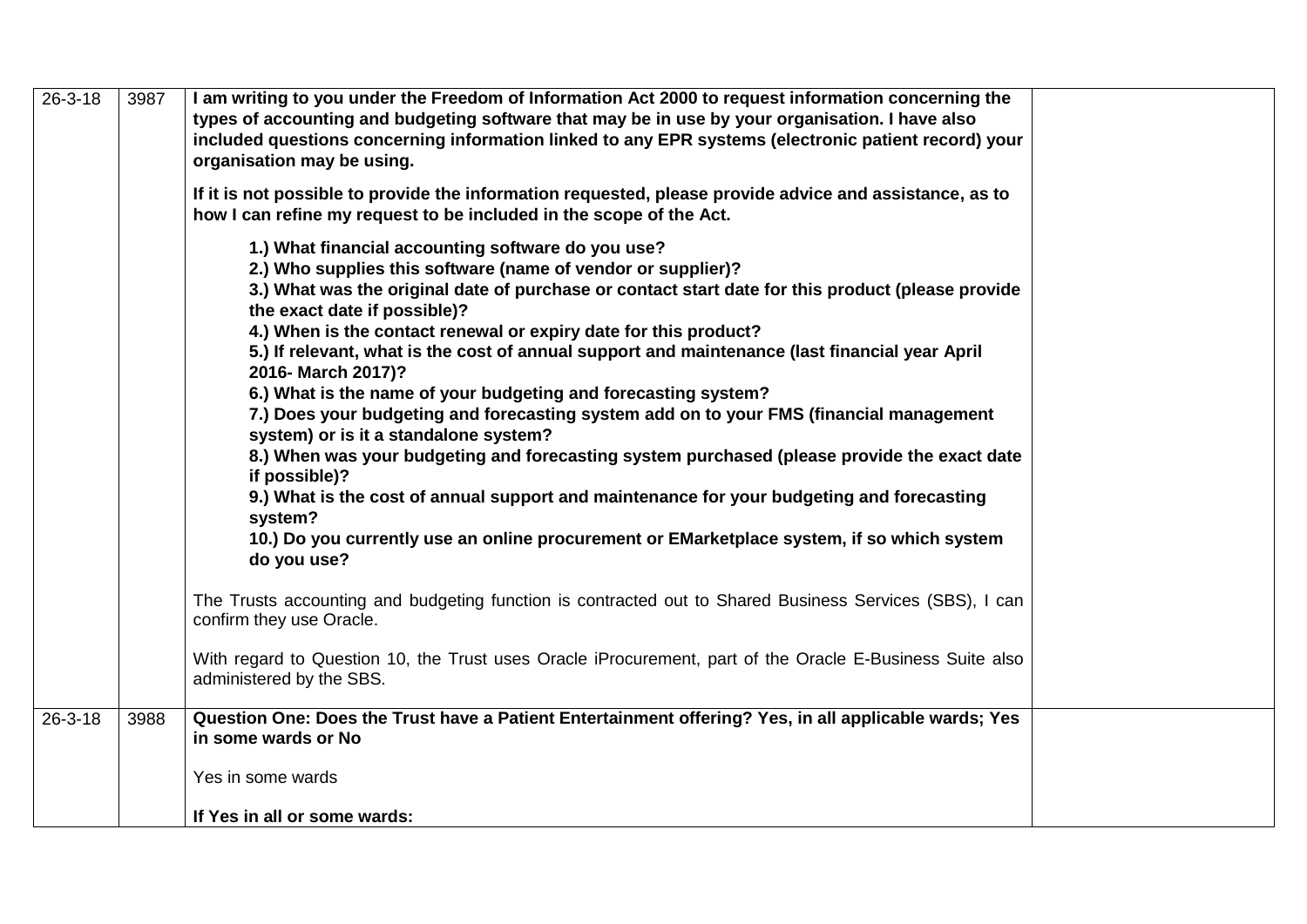|               |      | Is the system free or charge for patients, or is the service chargeable for either all or some content?<br>The services is mostly chargeable, however there some free services in paediatrics                                                                                                                                                                                                                                                                                                                                                                                 |                                                                                                              |
|---------------|------|-------------------------------------------------------------------------------------------------------------------------------------------------------------------------------------------------------------------------------------------------------------------------------------------------------------------------------------------------------------------------------------------------------------------------------------------------------------------------------------------------------------------------------------------------------------------------------|--------------------------------------------------------------------------------------------------------------|
|               |      | Does the system offer information services in addition to entertainment, for example nurse call or<br>meal ordering?<br><b>No</b>                                                                                                                                                                                                                                                                                                                                                                                                                                             |                                                                                                              |
|               |      | Can you advise if you are under contract with a provider, and if so, who it is with and when that<br>contract expires?<br>Hospicom with the contract expected to end in 2020                                                                                                                                                                                                                                                                                                                                                                                                  |                                                                                                              |
|               |      | If No<br>Does the Trust have plans to implement a Patient Entertainment System and if so do you have an<br>approximate date?<br>N/A                                                                                                                                                                                                                                                                                                                                                                                                                                           |                                                                                                              |
|               |      | Are you considering additional services such as nurse call or meal ordering or solely entertainment?<br><b>No</b>                                                                                                                                                                                                                                                                                                                                                                                                                                                             |                                                                                                              |
|               |      | <b>Question Two</b><br>Are you able to provide a contact for Patient Entertainment for additional dialogue on the subject?                                                                                                                                                                                                                                                                                                                                                                                                                                                    |                                                                                                              |
|               |      | Individual staff details are exempt under Section 40, Personal Information (where disclosure may contravene<br>the Data Protection Act) unless permission to release is given or the information is already in the public<br>domain.                                                                                                                                                                                                                                                                                                                                          |                                                                                                              |
| $27 - 3 - 18$ | 3989 | For the calendar years 2013 and 2013 and in relation to all Doctors in Training (save for on call rotas).<br>Please provide/confirm:<br>1. A copy of the relevant shift rotas.<br>2. A copy of any reports (including the raw data, narratives and results) of any<br>monitoring round conducted relating to the relevant rotas over the relevant<br>period.<br>3. The outcome (i.e. the banding) of the relevant monitoring rounds for each rota.<br>4. Whether there have been any banding appeals for the respective rota/monitoring<br>round (and, if so, the outcome(s)) | Please email<br>Foi.PublicationSchemeCo<br>-ordinator@mkuh.nhs.uk<br>to obtain a copy of these<br>documents. |
|               |      | 5. A copy of any policies applied in relation to monitoring.                                                                                                                                                                                                                                                                                                                                                                                                                                                                                                                  |                                                                                                              |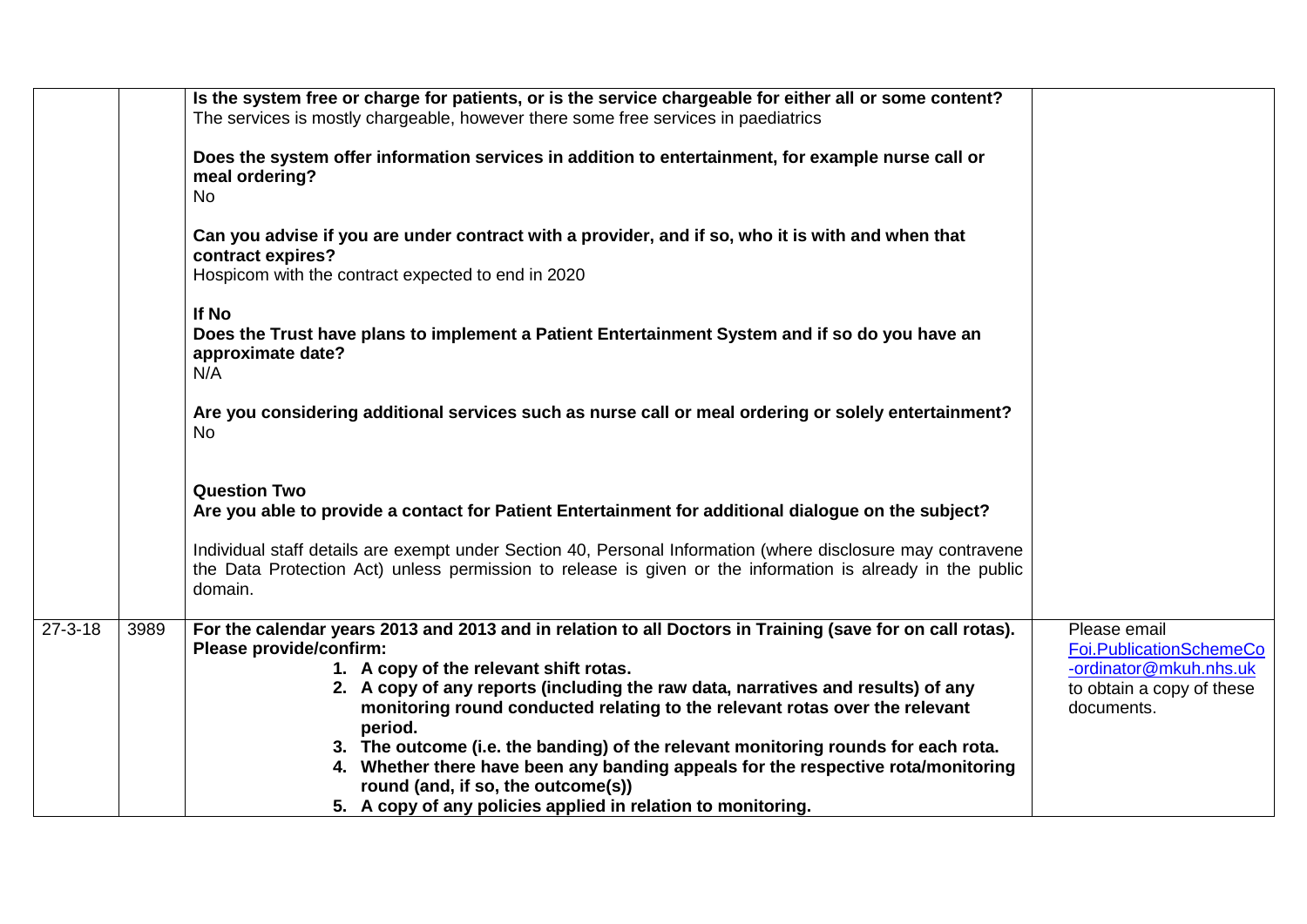|               |      | 6. A copy of any other material on monitoring exercises either at commencement of<br>contract or prior to monitoring exercises.                                                                                                                                                  |                           |
|---------------|------|----------------------------------------------------------------------------------------------------------------------------------------------------------------------------------------------------------------------------------------------------------------------------------|---------------------------|
|               |      | Please find attached the following :-                                                                                                                                                                                                                                            |                           |
|               |      | All Doctors' in training rotas, monitoring reports and outcomes for 2012. The outcomes are in the<br>$\bullet$<br>reports.                                                                                                                                                       |                           |
|               |      | All of the Doctors' in training rotas, monitoring reports and outcomes for 2013. Again the outcomes are in<br>the reports                                                                                                                                                        |                           |
|               |      | The "Trust Guidance on Monitoring" and "MK Guidance on Monitoring" outlining the Trusts monitoring<br>$\bullet$<br>procedures / policy.                                                                                                                                          |                           |
|               |      | In regards to materials sent to doctors please find attached; "Trust Guidance on Monitoring",<br>$\bullet$<br>"JuniorDoctorPortal_DrManual" and "Monitoring Poster", "the Deanery Contract template which outlines<br>the Trust monitoring obligations for Doctors in Training". |                           |
|               |      | With regards to question 4 I can confirm that since reporting started on the trust's Zircadian (Allocate) system<br>in 2012 no appeals have been recorded.                                                                                                                       |                           |
|               | 3990 | Withdrawn                                                                                                                                                                                                                                                                        |                           |
| $27 - 3 - 18$ | 3991 | 1. Does the Trust perform neck of femur (hip) fracture repairs?                                                                                                                                                                                                                  | <b>Link to attachment</b> |
|               |      | Yes                                                                                                                                                                                                                                                                              | Link to attachment        |
|               |      | 2. Does the Trust have guidelines or a policy regarding the reversal of warfarin in patients<br>undergoing surgery for neck of femur (hip) fracture patients?                                                                                                                    |                           |
|               |      | At this time we do not have a specific policy for warfarin reversal in NOF/Hip fractures.<br>Please find attached the Trusts Anticoagulation Guidelines for Adults guidelines.                                                                                                   |                           |
|               |      | o If yes, please could this be emailed to me                                                                                                                                                                                                                                     |                           |
|               |      | o If no, what is the commonest way that these specific patients are managed?                                                                                                                                                                                                     |                           |
|               |      | 3. Does the Trust have guidelines or policy regarding antibiotic prophylaxis for neck of femur (hip)<br>fractures undergoing surgery?                                                                                                                                            |                           |
|               |      | The Trust use Teicoplanin 600mg as antibiotic Prophylaxis cover for all our NOF patients. Please see                                                                                                                                                                             |                           |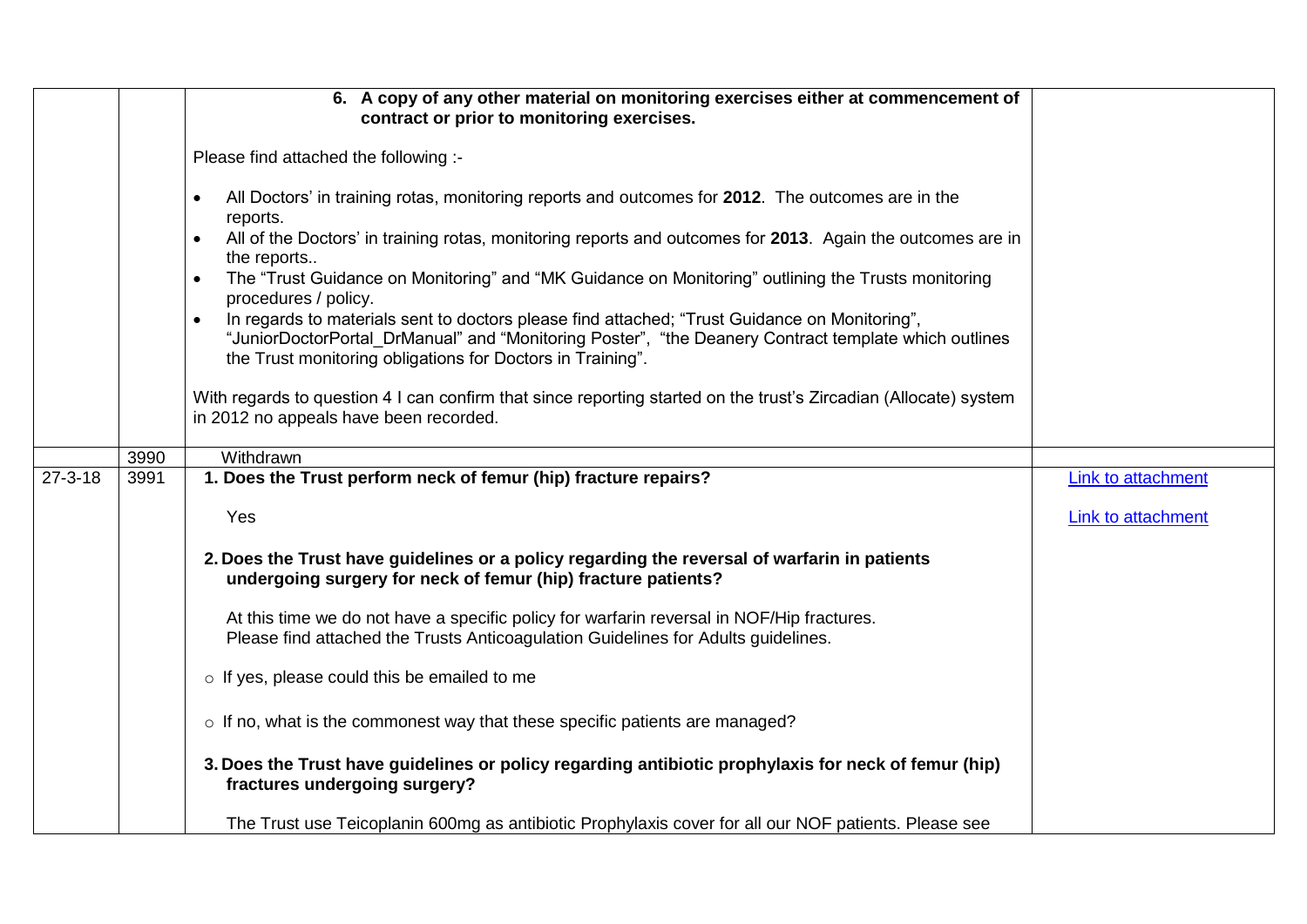|               |      | document attached.                                                                                                                                                                                                                                                                                                                                                                                                                                                                                                                                                                                                                                                              |  |
|---------------|------|---------------------------------------------------------------------------------------------------------------------------------------------------------------------------------------------------------------------------------------------------------------------------------------------------------------------------------------------------------------------------------------------------------------------------------------------------------------------------------------------------------------------------------------------------------------------------------------------------------------------------------------------------------------------------------|--|
|               |      | o If yes, please could this be emailed to me.                                                                                                                                                                                                                                                                                                                                                                                                                                                                                                                                                                                                                                   |  |
|               |      | o If no, what is the commonest form of antibiotic prophylaxis (and duration) that these patients are given?                                                                                                                                                                                                                                                                                                                                                                                                                                                                                                                                                                     |  |
|               |      | 4. Does the Trust have specific guidelines or a policy regarding treatment of neck of femur (hip)<br>fracture patients?                                                                                                                                                                                                                                                                                                                                                                                                                                                                                                                                                         |  |
|               |      | o If yes, please could this be emailed to me                                                                                                                                                                                                                                                                                                                                                                                                                                                                                                                                                                                                                                    |  |
|               |      | Please see document attached.                                                                                                                                                                                                                                                                                                                                                                                                                                                                                                                                                                                                                                                   |  |
|               |      | 5. Does the Trust have general guidelines or a policy regarding the management of patients on<br>warfarin undergoing surgery?                                                                                                                                                                                                                                                                                                                                                                                                                                                                                                                                                   |  |
|               |      | Please find attached the Trusts Anticoagulation Guidelines for Adults guidelines.                                                                                                                                                                                                                                                                                                                                                                                                                                                                                                                                                                                               |  |
| $28 - 3 - 18$ | 3992 | 1. How many sheaths does your Trust use on average per patient per day?<br>2. What is the average length of stay for patients using a urinary sheath?<br>3. Of the total number of male patients with urinary incontinence, what percentage would use:<br>a) Urinary incontinence pads<br>b) Urinary sheaths                                                                                                                                                                                                                                                                                                                                                                    |  |
|               |      | The Trust does not record this information centrally. To obtain this would entail going through patient records<br>which would require permission and exceed the appropriate time limit.                                                                                                                                                                                                                                                                                                                                                                                                                                                                                        |  |
| $28-3-18$     | 3993 | 1. How many times a day (24 hours) do you change a patient with a urinary incontinence pad/bed<br>pad?<br>2. What is the average length of time per patient to change a soiled urinary incontinence pad/bed pad?<br>3. Of those patients who have a urinary incontinence pad, what proportion do you estimate will<br>develop incontinence associated dermatitis over time?<br>4. How many patients today have incontinence associated dermatitis in your Trust?<br>5. How many times a day (24 hours) do you assist a patient with incontinence associated dermatitis?<br>6. What is the average length of time per patient to assist with incontinence associated dermatitis? |  |
|               |      | 7. How many incidences of incontinence related dermatitis or skin breakdown associated with pad                                                                                                                                                                                                                                                                                                                                                                                                                                                                                                                                                                                 |  |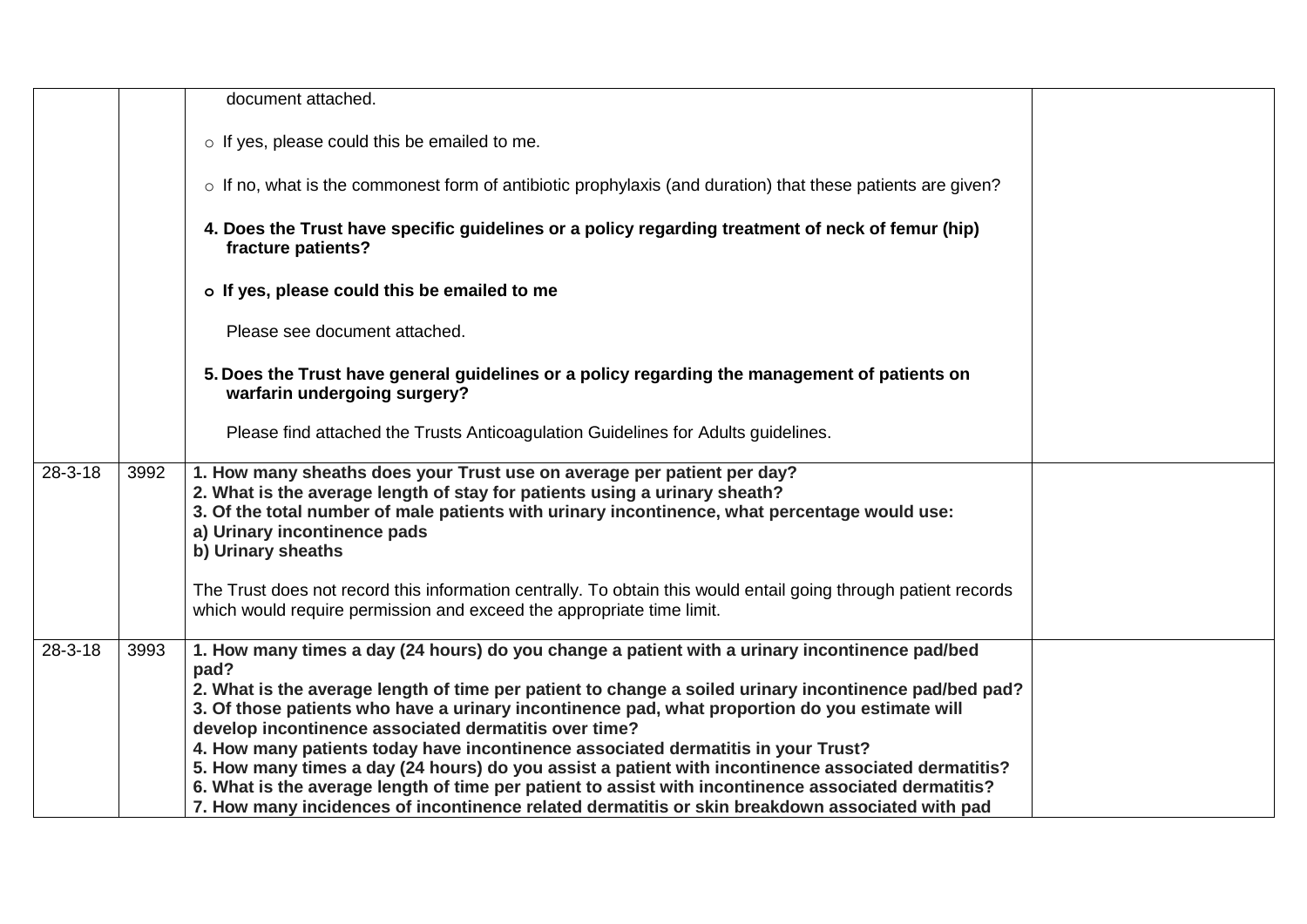|               |      | use were there in your institution in the last 12 months? How many patients, what percentage of all<br>patients in a body worn/non-body worn pad is this?<br>8. What 3 main actions has the trust deployed or is planning to deploy to reduce incontinence related<br>dermatitis?<br>9. What is the impact on increased length of stay for an average patient in your trust with<br>incontinence related dermatitis?<br>10. What is the increased per patient cost of a incontinence related dermatitis treatment (eg. Cauti,<br>extended hospital stay, nursing time, drug treatment, bed blocking etc.)<br>Unfortunately the information requested is not recorded centrally. All of this would be held in individual<br>patient records. To obtain it would entail manually trawling through patient records which would require<br>consent and exceed the appropriate time limit.<br>I am sorry we are unable to help in this instance. |                            |
|---------------|------|---------------------------------------------------------------------------------------------------------------------------------------------------------------------------------------------------------------------------------------------------------------------------------------------------------------------------------------------------------------------------------------------------------------------------------------------------------------------------------------------------------------------------------------------------------------------------------------------------------------------------------------------------------------------------------------------------------------------------------------------------------------------------------------------------------------------------------------------------------------------------------------------------------------------------------------------|----------------------------|
| $28 - 3 - 18$ | 3994 | 1. The name or your current ECG equipment manufacturer and product name<br>Year of purchase?<br><b>Installation date?</b><br>Do you have plans and timescales to replace?<br>2. The name of your current Stress Exercise ECG equipment manufacturer and product name?<br>Year of purchase?<br><b>Installation date?</b><br>Do you have plans and timescales to replace?<br>Please see spreadsheet attached.<br>The Trust are currently planning a phased rolling replacement programme to replace all ECG<br>machines which are not compatible with Cerner. The Trust are yet to agree a timescale.                                                                                                                                                                                                                                                                                                                                         | <b>Link to spreadsheet</b> |
| $28 - 3 - 18$ | 3995 | 1. How many fixed (static) surveillance cameras are functional on the trust's premises?                                                                                                                                                                                                                                                                                                                                                                                                                                                                                                                                                                                                                                                                                                                                                                                                                                                     |                            |
|               |      | 130<br>a) How many are focused outside buildings (for instance in grounds or car parks)?                                                                                                                                                                                                                                                                                                                                                                                                                                                                                                                                                                                                                                                                                                                                                                                                                                                    |                            |
|               |      | 45                                                                                                                                                                                                                                                                                                                                                                                                                                                                                                                                                                                                                                                                                                                                                                                                                                                                                                                                          |                            |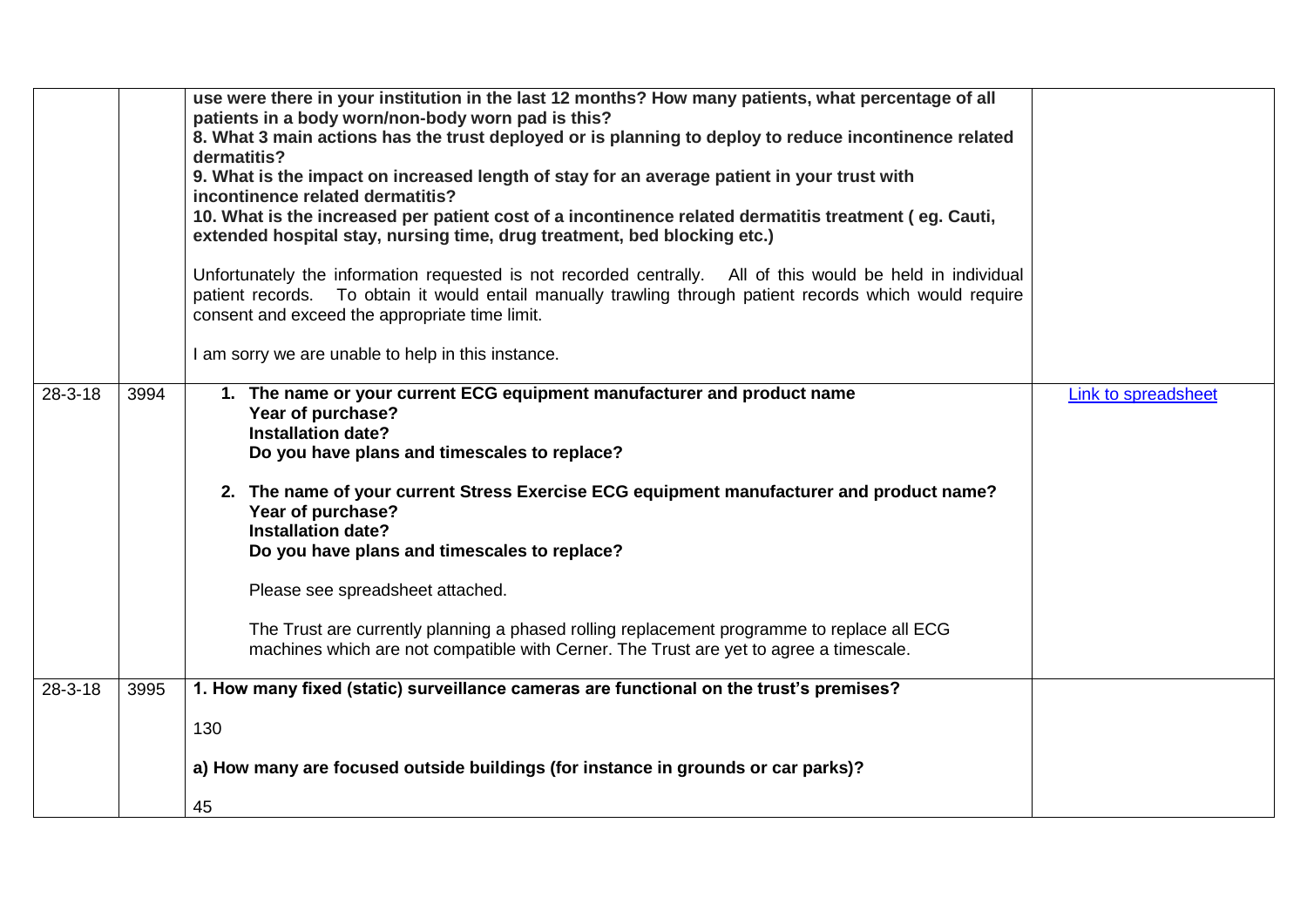| b) How many are focused inside buildings?                                                                             |
|-----------------------------------------------------------------------------------------------------------------------|
| 85                                                                                                                    |
| 2. How many moving surveillance cameras (those that zoom in, pan and tilt) are functional on the<br>trust's premises? |
| 45                                                                                                                    |
| a) How many are focused outside buildings (for instance in grounds or car<br>parks)?                                  |
| 33                                                                                                                    |
| b) How many are focused inside buildings?                                                                             |
| 12                                                                                                                    |
| 3. Do you have any covert (hidden) cameras on your premises? If yes, please say:                                      |
| <b>No</b>                                                                                                             |
|                                                                                                                       |
| a) How many are focused outside buildings (for instance in grounds or car parks)?                                     |
| N/A                                                                                                                   |
| b) How many are focused inside buildings?                                                                             |
| N/A                                                                                                                   |
| 4. Do security officers employed by the trust use body worn video cameras? If yes, please say:                        |
| No                                                                                                                    |
| a) How many body worn cameras are in use by security guards on your premises?                                         |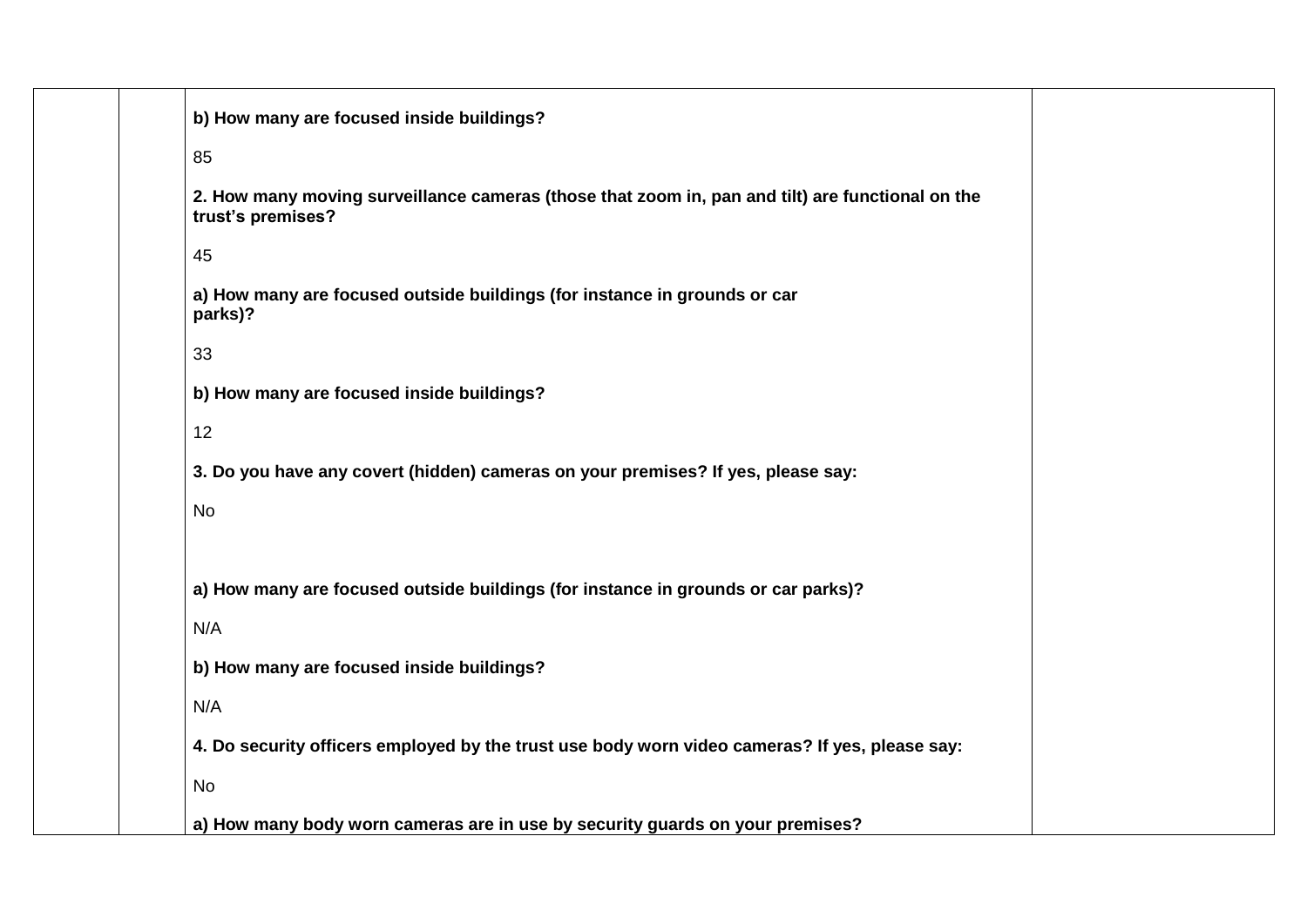| N/A                                                                                                                                                                                              |  |
|--------------------------------------------------------------------------------------------------------------------------------------------------------------------------------------------------|--|
| b) When these are turned on                                                                                                                                                                      |  |
| N/A                                                                                                                                                                                              |  |
| 5. How much has the trust spent on surveillance equipment, in total? Please break this down by:<br>a) fixed surveillance cameras<br>b) moving surveillance cameras<br>c) body worn video cameras |  |
| The Trust spent £55,171 in the last financial year, we are unable to breakdown spending in to the categories<br>above.                                                                           |  |
| 6. What is the make, model and manufacturer of the devices used by the trust?                                                                                                                    |  |
| Various                                                                                                                                                                                          |  |
| a) fixed surveillance cameras                                                                                                                                                                    |  |
| Various                                                                                                                                                                                          |  |
| b) moving surveillance cameras                                                                                                                                                                   |  |
| Various                                                                                                                                                                                          |  |
| c) body worn video cameras                                                                                                                                                                       |  |
| N/A                                                                                                                                                                                              |  |
| 7. Where is the footage from the devices stored? Please break this down by:                                                                                                                      |  |
| Internal secure hard drive                                                                                                                                                                       |  |
| a) fixed surveillance cameras                                                                                                                                                                    |  |
| Internal secure hard drive                                                                                                                                                                       |  |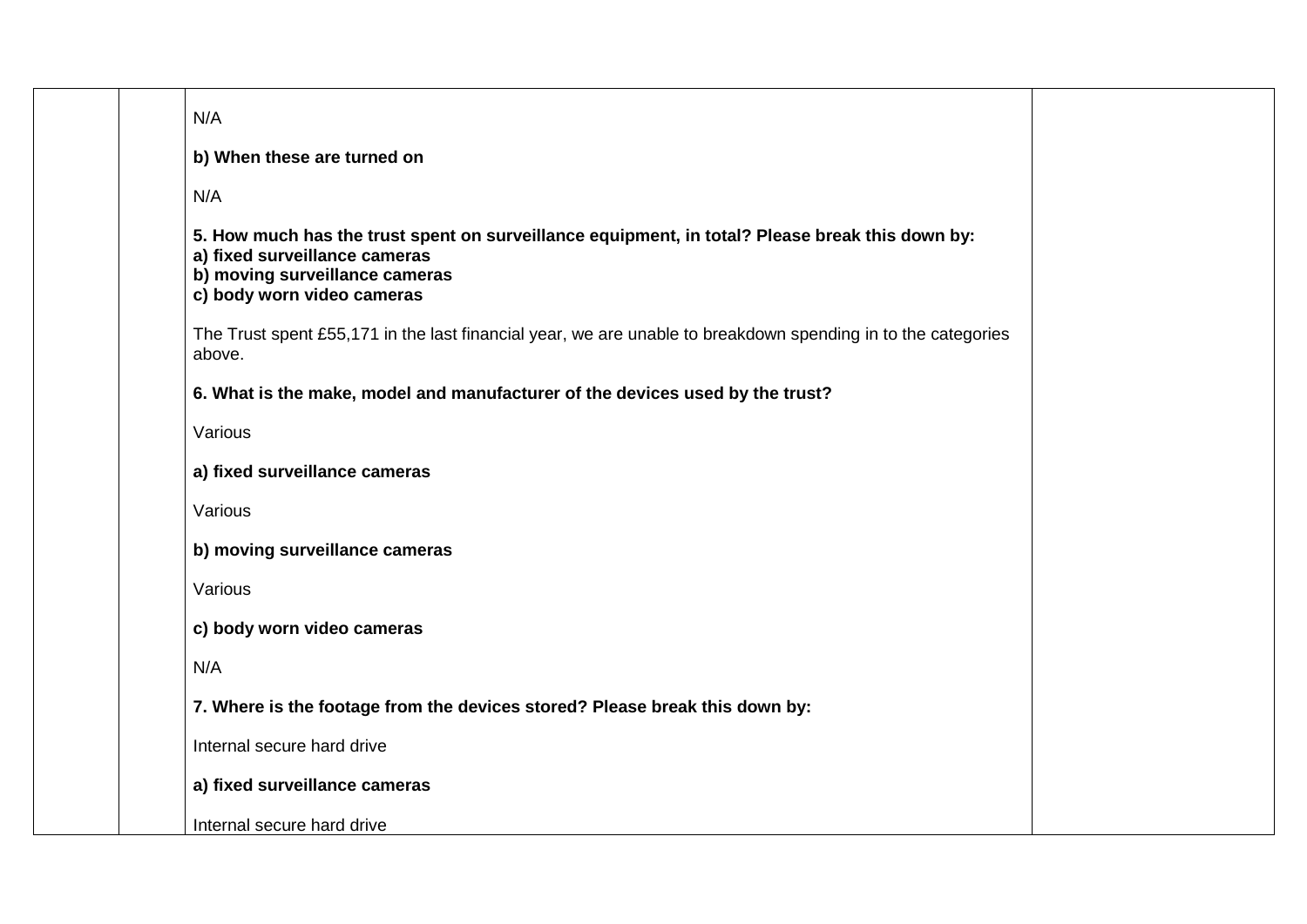|               |      | b) moving surveillance cameras                                                                                                                                                                                                                                            |                    |
|---------------|------|---------------------------------------------------------------------------------------------------------------------------------------------------------------------------------------------------------------------------------------------------------------------------|--------------------|
|               |      | Internal secure hard drive                                                                                                                                                                                                                                                |                    |
|               |      | c) body worn video cameras                                                                                                                                                                                                                                                |                    |
|               |      | N/A                                                                                                                                                                                                                                                                       |                    |
|               |      | 8. How long is the footage from the devices held? Please break this down for:<br>a) fixed surveillance cameras<br>b) moving surveillance cameras<br>c) body worn video cameras                                                                                            |                    |
|               |      | Variable between 11 days to 60 days for all categories above.                                                                                                                                                                                                             |                    |
|               |      | 9. How many times has footage from devices been used in a successful or unsuccessful prosecution?<br>Please break this down by device:<br>a) fixed surveillance cameras<br>b) moving surveillance cameras<br>c) body worn video camera                                    |                    |
|               |      | Average 1 per month.                                                                                                                                                                                                                                                      |                    |
|               |      | 9. Does your trust comply with the Surveillance Camera Commissioner's code of conduct?                                                                                                                                                                                    |                    |
|               |      | Yes                                                                                                                                                                                                                                                                       |                    |
| $29 - 3 - 18$ | 3996 | . In the last 5 years, how many walking frames (including zimmer frames, wheeled walkers, rollators<br>and pick-up walkers) and how many walking sticks have been issued to patients by your Trust?<br>Please include separate numbers for each category of walking aid - | Link to attachment |
|               |      | • What was the total spend by your Trust on the above for each of the last 5 years? (if possible,<br>please break this down by year and item type) -                                                                                                                      |                    |
|               |      | Please see attached spreadsheet.                                                                                                                                                                                                                                          |                    |
|               |      | Please note the figures are estimated based on Purchase Orders, some of which could be subsequently                                                                                                                                                                       |                    |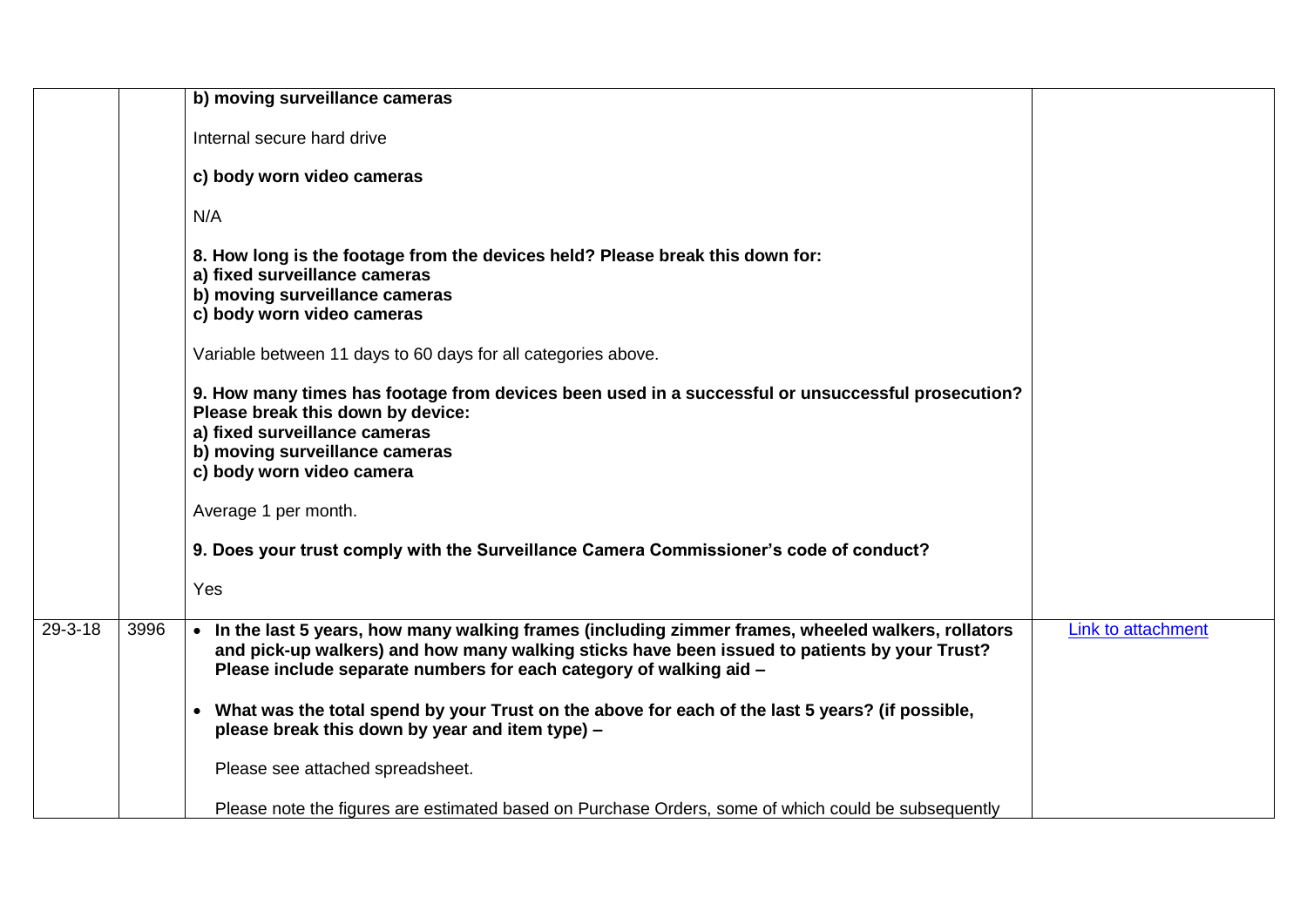|               |      | amended or even cancelled.                                                                                                                                                                                                                      |                     |
|---------------|------|-------------------------------------------------------------------------------------------------------------------------------------------------------------------------------------------------------------------------------------------------|---------------------|
|               |      | The Trust do not hold information regarding walking frames as they are ordered for specific patients and<br>are ordered through Millbrook Healthcare or NRS.                                                                                    |                     |
|               |      | • How many of the above have been returned to your Trust by patients over the last 5 years? (if<br>possible, please break this down by year and item type) -                                                                                    |                     |
|               |      | • Of those returned, how many were deemed fit for re-use and how many were classed as unfit for re-<br>$issue? -$                                                                                                                               |                     |
|               |      | The Trust does not record this data. Returned equipment is collected by Millbrook as part of the contract.                                                                                                                                      |                     |
| $31 - 3 - 18$ | 3997 | Between 1st October 2015 and 31st March 2018, please can you tell me the number of episodes from<br>all hospitals in your trust that have been coded with:                                                                                      | Link to spreadsheet |
|               |      | 1. Any diagnosis from the category Z38 (ie Z38.0 - Z38.8, I believe obtained by searching for<br>Z38.X, but local procedures may vary). This diagnosis could be in any position, principle or<br>secondary.                                     |                     |
|               |      | Explanation: This is looking at the number of live births in the time period in your trust.                                                                                                                                                     |                     |
|               |      | 2. The number of episodes from the results of part 1) that has also given the diagnosis code<br>P39.9. This diagnosis could be in any position, principle or secondary.                                                                         |                     |
|               |      | Explanation: This is looking at the number of the above patients who were screened and treated for<br>sepsis, without diagnosed bacteraemia.                                                                                                    |                     |
|               |      | 3. The number of episodes from the results of part 1) that has also given a diagnosis from the<br>category P36 (ie P36.0 – P36.9, I believe this is searched for by P36.X). This diagnosis could be<br>in any position, principle or secondary. |                     |
|               |      | Explanation: This is looking at the number of patients from part 1) who had a bacterial sepsis.                                                                                                                                                 |                     |
|               |      | 4. The number of episodes from the results of part 1), which also has the procedure code A55.8<br>or A55.9                                                                                                                                      |                     |
|               |      |                                                                                                                                                                                                                                                 |                     |